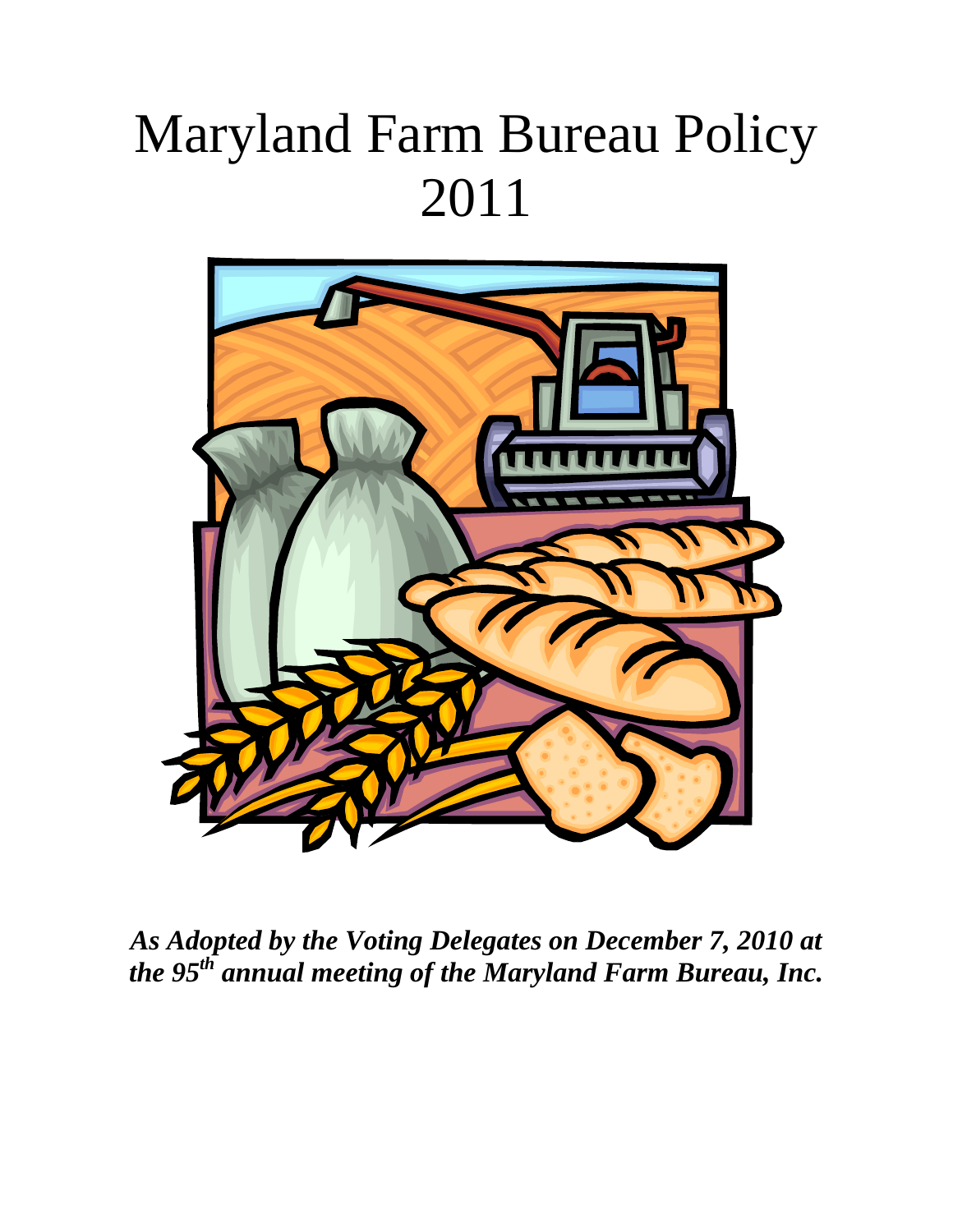| AGRICULTURAL WATER APPROPRIATION, USE AND CONSERVATION  9 |  |
|-----------------------------------------------------------|--|
|                                                           |  |
|                                                           |  |
|                                                           |  |
|                                                           |  |
|                                                           |  |
|                                                           |  |
|                                                           |  |
|                                                           |  |
|                                                           |  |
|                                                           |  |
|                                                           |  |
|                                                           |  |
|                                                           |  |
|                                                           |  |
|                                                           |  |
|                                                           |  |
|                                                           |  |
|                                                           |  |
|                                                           |  |
|                                                           |  |
|                                                           |  |
|                                                           |  |
|                                                           |  |
|                                                           |  |
|                                                           |  |
|                                                           |  |
|                                                           |  |
|                                                           |  |
|                                                           |  |
|                                                           |  |
|                                                           |  |
|                                                           |  |
|                                                           |  |
|                                                           |  |
|                                                           |  |
|                                                           |  |
|                                                           |  |
|                                                           |  |
|                                                           |  |
|                                                           |  |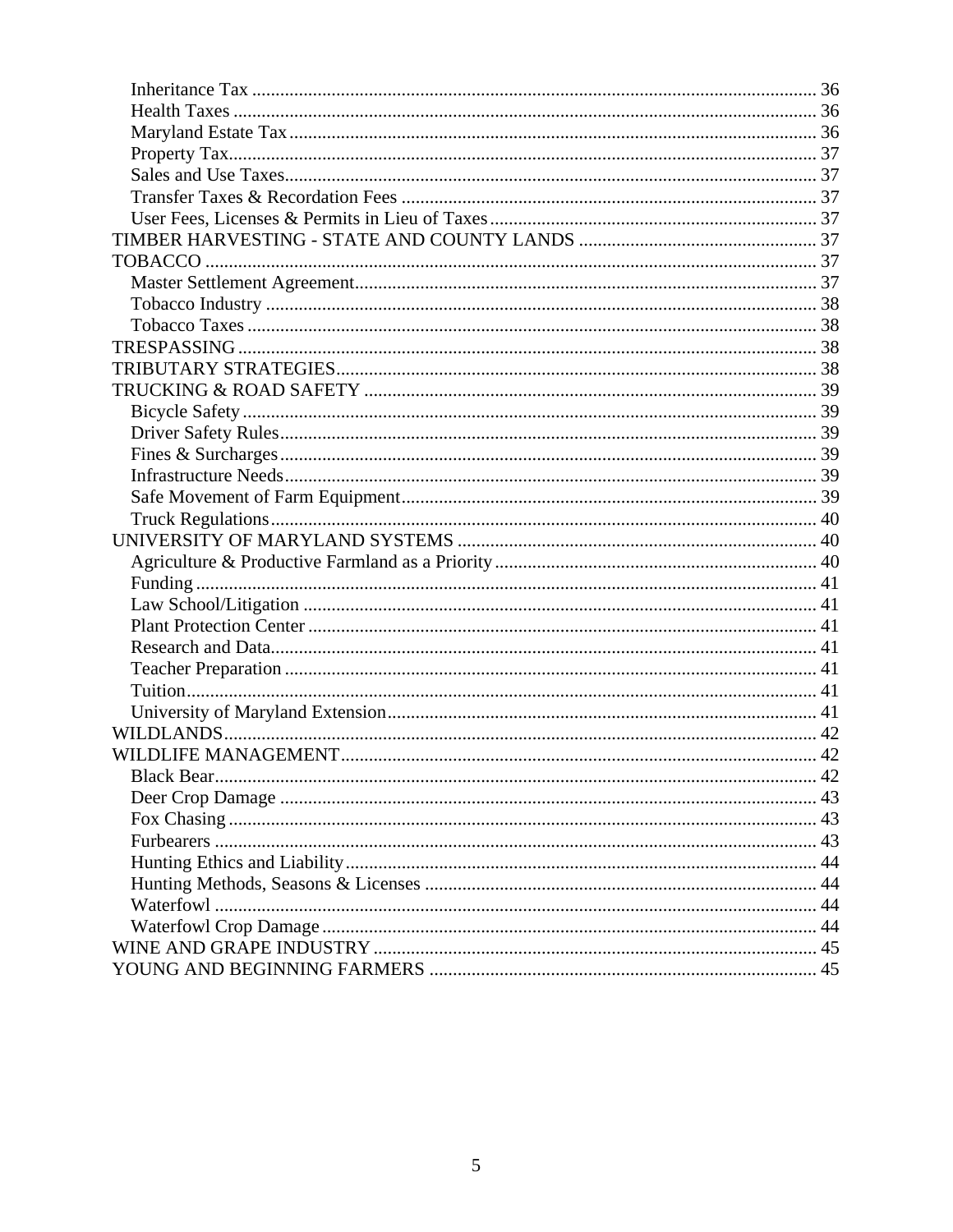| $\mathbf{1}$     |                                                                                                          |
|------------------|----------------------------------------------------------------------------------------------------------|
| $\sqrt{2}$       | <b>FOREWORD</b>                                                                                          |
| $\overline{3}$   | Farm Bureau, the voice of agriculture, is a free, independent, non-governmental                          |
| $\overline{4}$   | voluntary association of farm families and those with related interest.                                  |
| 5                | Farm Bureau is local, statewide, national and international in its scope and influence. It is            |
| 6                | non-partisan, non-sectarian and non-secret in character. It is organized to provide a means by           |
| $\boldsymbol{7}$ | which farmers can work together toward the goals upon which they agree. It is wholly                     |
| $8\,$            | controlled by its members and is financed by dues covering county, state and national                    |
| 9                | membership, paid annually by each member family.                                                         |
| 10               | Farm Bureau policies stem from the people on the land. Farm families discuss issues,                     |
| 11               | talk them over in the community and make recommendations. County resolutions derived from                |
| 12               | these community recommendations were adopted as policies on county issues and as                         |
| 13               | recommendations on state and national issues to the Maryland Farm Bureau. The policies herein            |
| 14               | were derived from these county recommendations and became official Maryland Farm Bureau                  |
| 15               | policy for 2011 as set by voting delegates during the 95 <sup>th</sup> annual convention of the Maryland |
| 16               | Farm Bureau on December 7, 2010.                                                                         |
| 17               |                                                                                                          |
| 18               | <b>AGRICULTURE EDUCATION</b>                                                                             |
| 19               | We support an effective, systematic instructional program about agriculture in our public                |
| 20               | schools. We believe the curriculum should include "Introduction to Agriculture Science"                  |
| 21               | starting in the middle school and continuing into high school to generate awareness of the               |
| 22               | importance of agriculture to our society and to ensure future generations of well-trained leaders        |
| 23               | for the agricultural industry. '08                                                                       |
| 24               | We urge the public schools to implement the Curriculum for Agricultural Science                          |
| 25               | Education (CASE) in at least one high school in each county. '10                                         |
| 26               | We recommend that teacher-training units of Maryland public colleges include a mini-                     |
| 27               | course in agriculture, and that state educational sub-divisions include an in-service day or days to     |
| 28               | instruct teachers and guidance counselors about agriculture. '05                                         |
| 29               | We commend the Maryland Commission on Education in Agriculture for its study and                         |
| 30               | report concerning the enhancement of agricultural education in the state. We support the                 |
| 31               | Commission's recommendations to improve and enhance education in agricultural programs                   |
| 32               | throughout Maryland, especially the improved agricultural curriculum in Grades K-12 and the              |
| 33               | recommendations for new and upgraded facilities. We encourage the continued efforts of the               |
| 34               | Governor to expand and improve agricultural curriculum in the Maryland public school system.             |
| 35               | '07                                                                                                      |
| 36               | We support the vocational education program in Maryland. We recommend that local                         |
| 37               | boards of education, with state support, introduce an approved production agriculture program in         |
| 38               | Maryland junior/senior or senior high schools. We strongly recommend that the State board of             |
| 39               | education institute standards for vocational agricultural programs that include teaching                 |
| 40               | agriculture, ag economics and general agri-business.'05                                                  |
| 41               | The public needs to be made aware of the importance of the preservation of agricultural                  |
| 42               | land for a totally healthy environment. We encourage more farm city festivals, including farm            |
| 43               | tours and educational displays so the general public can have a better understanding of how food         |
| 44               | is produced. '08                                                                                         |
| 45               | We urge the introduction or expansion of agricultural programs in the community                          |
| 46               | colleges throughout the state. '07                                                                       |
| 47               | We support the Maryland Agriculture Education Foundation and its efforts to receive                      |
| 48               | legislative funding from the state special fund appropriations and funding through grant-in-aid          |
| 49               | from the Maryland State Department of Education. '06                                                     |
|                  |                                                                                                          |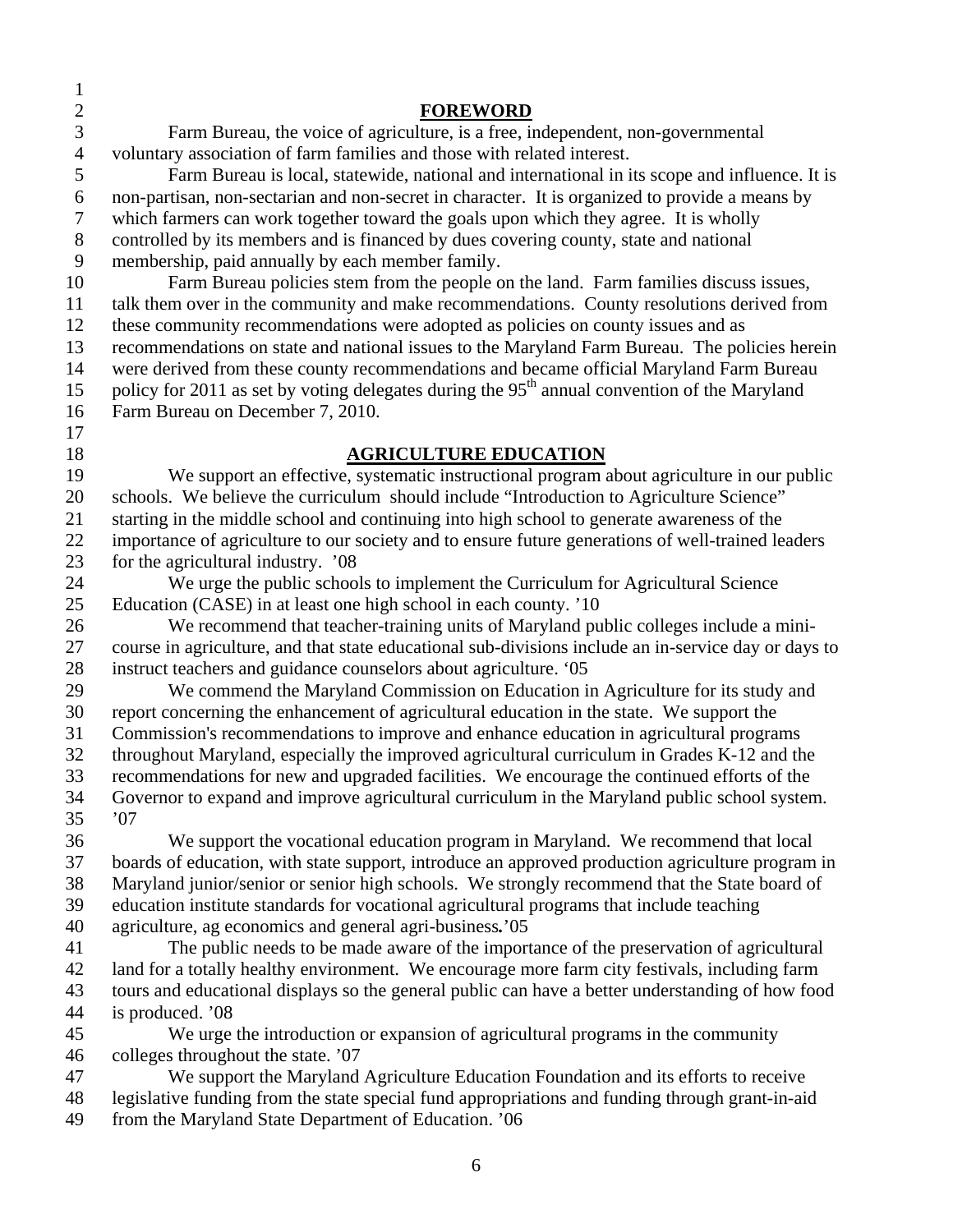50 We support the Maryland Ag Tag and we believe that all fees derived from sales should 51 continue to be used to support MAEF. '08

52 We oppose the expenditure of public funds to promote animal rights and the use of 53 educational materials in public schools that discourage the use of animal products. **'**06 54

55 **AGRICULTURAL FAIRS**

56 We support state level legislation to grant an exemption to all county Agricultural Fairs 57 from the provisions of noise control regulations that establish ambient noise levels and 58 equipment performance standards. '10

59 We support state laws and regulations that encourage viable agricultural practices and 60 encourage farmers to operate in a manner that would avoid endangering the safety of the general 61 public. We support an increase in funds to the Maryland Agricultural Fair Board to be used to 62 encourage, through promotion and assistance, agricultural fairs, 4-H exhibits, FFA and other 63 qualifying agricultural events.'06

# 64

65 **AGRICULTURAL LAND PRESERVATION**

66 We support the concept of agricultural land preservation and urge all landowners to 67 acquaint themselves with the programs available and the benefits derived thereof. Furthermore, 68 we urge the state and county governments to continue to support the voluntary preservation of 69 agricultural land with substantial increases in funding**.** We encourage them to work with all 70 interested stakeholders to develop innovative voluntary programs that maximize farmland 71 preservation while protecting landowner equity and private property rights and not negatively 72 impacting any other rights running with the land. '06 73 We encourage neighboring counties to work cooperatively to achieve these goals 74 provided county sovereignty is respected and all planning and zoning decisions are made at the 75 county level. *'*04 76 We support the Maryland Ag Land Preservation Foundation and county preservation 77 boards in their efforts to preserve agricultural land throughout the state. Furthermore, we urge 78 that these boards maintain the right to select land eligible for easement sale with priority toward 79 creating large contiguous blocks of preserved land. '08 80 The decision to target priority farms should be left to the county's Agland preservation

81 board under the current MALPF funding formula. '10

### 82 **Ag Preservation Funding**

- 83 We urge additional funding by the state and counties for agland preservation programs, 84 including but not limited to MALPF, Rural Legacy and Critical Farms Program. Payments for 85 these programs should reflect current market values for farmland. '05
- 86 We support an Installment Purchase Program option. '09
- 87 We support the issuance of bonds to fund agland preservation programs. '04
- 88 We oppose transfer and/or use of funds set aside for agricultural land preservation for 89 anything other than the preservation of farmland. '07
- 90 We support a line on state income tax returns to allow taxpayers to donate funds to the 91 Maryland Agricultural Land Preservation Foundation to preserve farmland. '07
- 92 We recommend the creation of a new Maryland lottery scratch with the proceeds going 93 towards Agland Preservation. '05
- 94 We urge the Maryland State Legislature to fully fund the Maryland Agricultural Land 95 Preservation Program.'07
- 96 Furthermore, we recommend that additional county and state incentives for participation 97 should be provided, such as property tax credits for agricultural district properties committed to a
- 98 term of five years or property tax credits on land where easements have been purchased, and the
- 99 enactment of a Maryland agricultural land property tax credit program as part of the contract .'09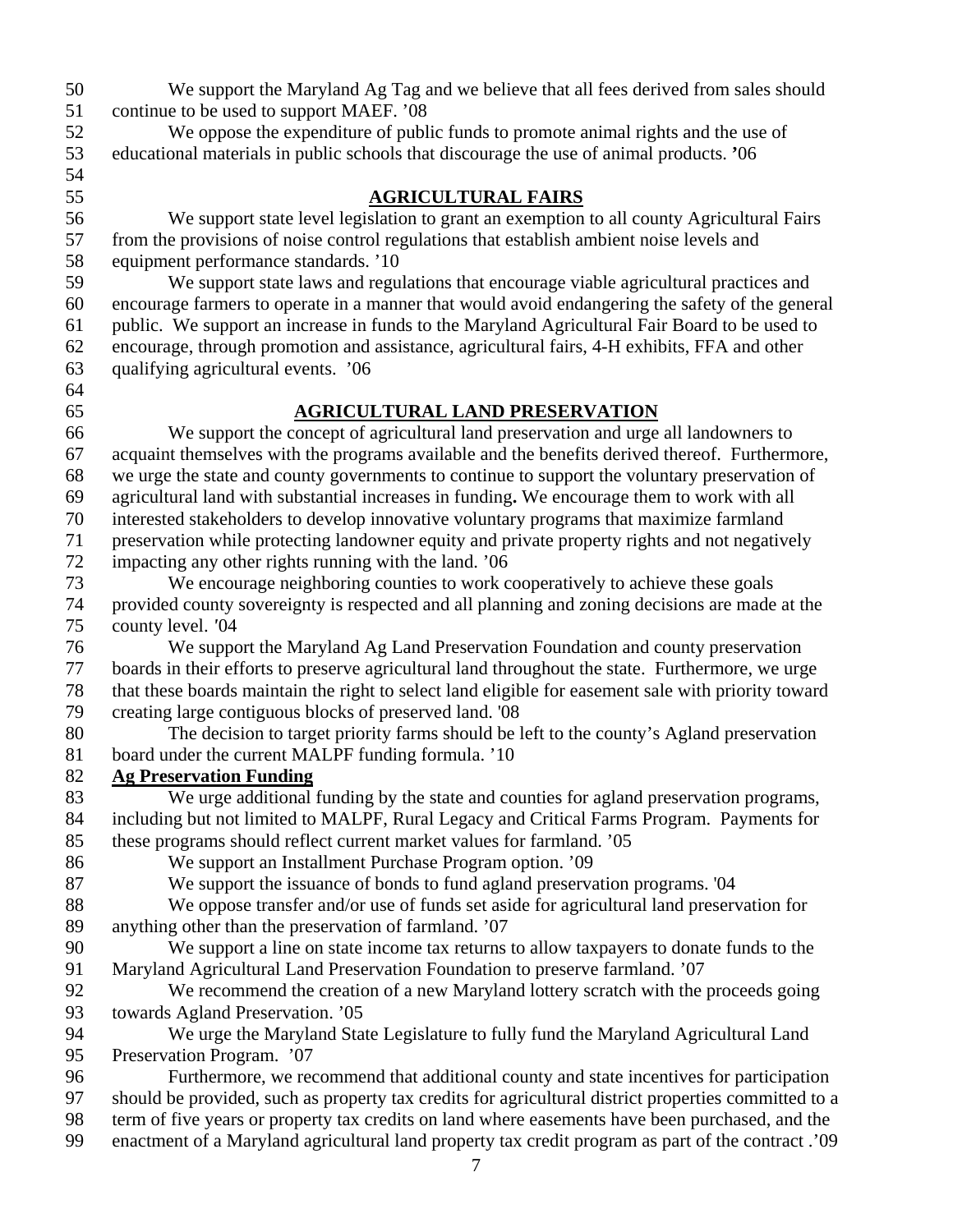### 100 **Appraisals**

- 101 We urge the state to use local appraisers who should base their appraisals on the recent 102 sale or transfer of property in the immediate vicinity. We also believe that the appraisers should 103 be required to successfully complete a course of study specifically on agricultural land appraisal
- 104 approved by the Maryland Agricultural Land Preservation Foundation. Furthermore, appraisers
- 105 should be required to take into consideration the value of standing timber, the subdivision value
- 106 of any property, as well as the uniqueness of the metropolitan areas when making their
- 107 appraisals. '05

# 108 **Mapping**

- 109 We oppose the identification and inclusion of state and county ag land preservation 110 easement properties in land use and public facilities maps. Where so included and identified,
- 111 such areas should be prominently labeled as private property*.* '06

# 112 **Maryland Agland Preservation Foundation**

- 113 In order for the Maryland Agricultural Land Preservation Foundation (MALPF) to
- 114 operate more efficiently we believe that the Maryland General Assembly should develop a 115 permanent annual allotment for the Agricultural Land Preservation Program. We also believe
- 116 the following changes should be made:
- 117 *(1)* The "Right to Farm" provisions provided in the sale of Maryland agricultural land easements 118 should be extended to anyone who is enrolled in an agricultural district.'07
- 119 (2) We direct MALPF to allow other forms of income when it does not interfere with the present 120 agriculture operation or change the agricultural capabilities of the land including expanded 121 permitted uses such as ag tourism and value added operations. '02
- 122 (3) We support the right of value-added agricultural businesses on MALPF land to sell products 123 not produced or grown on the farm as a secondary attraction (.e.g. sandwiches, t-shirts, small 124 gifts). '07
- 125 (4) We support the voluntary sale of water recharge easements on MALPF land in the Piedmont 126 region providing it does not interfere with any current or future potential agricultural 127 production. '05
- 128 *(5)* We recommend a revision of the agricultural value formula that is being used by the 129 Maryland Ag Land Preservation Foundation because the current formula discriminates 130 against farms in the program with superior soils.'05
- 131 *(6)* We recommend that farms be allowed into the MALPF program without regard to mineral 132 rights issues.'09
- 133 *(7)* We support the proposal to alter children's lots to allow the right to pass residual lots to a 134 new owner*.*'09
- 135 (8) We strongly urge MALPF to permit the onsite extraction of gas from farmland under 136 MALPF easement. '08

# 137 **Other Methods to Preserve Agland**

- 138 As another step toward preservation of agricultural land, we propose legislation to create
- 139 an Agricultural Land Condemnation Board, chaired by the State's Secretary of Agriculture.
- 140 Before anyone can condemn any productive agricultural lands for any purpose, the involved
- 141 body must appeal to the board. The board must determine that there is no reasonable or prudent
- 142 alternative*.* '05
- 143 We support the establishment of a state level green payments program similar to the
- 144 federal Conservation Security Program. '06

# 145 **Soil Surveys**

146 We urge the Natural Resource Conservation Service to complete the updating of the 147 county soil surveys for Maryland to include numerical productivity indexes. '06

# 148 **Transfer Development Rights**

149 We oppose the conveyance of Transferable Development Rights across county lines.'06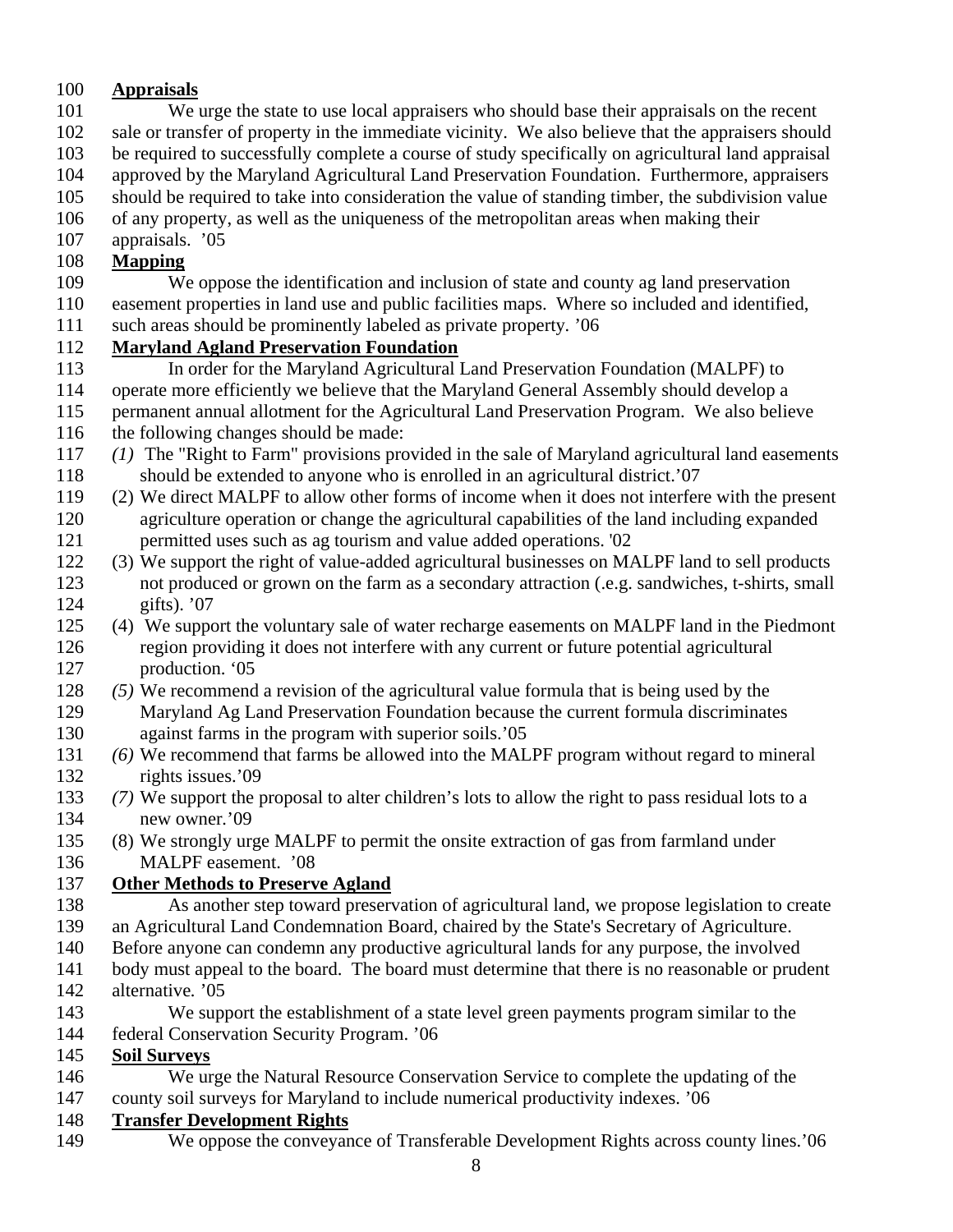- 150 **Zoning** 151 We recommend that every county review their agricultural zoning and its impact on the 152 equity of landowners. '06 153 We support the preservation of agricultural land and equity through the process of 154 donating, purchasing and transferring development rights. However, state mandated down-155 zoning is totally unacceptable. We support local zoning authority only. '08 156 157 **AGRICULTURAL VIABILITY** 158 We strongly support funding for the recommendations outlined in the "2006 Statewide 159 Plan for Agricultural Policy and Resource Management." '07 160 We encourage and support the passage of legislation to help resource-based industries 161 and alternative or value-added enterprises. We encourage the state to coordinate laws and 162 regulations with contiguous states. '10 163 On-farm value-added processing of agricultural products should be considered a part of 164 normal agricultural practices. '09 165 Rules and regulations written by the State Department of Health and Mental Hygiene 166 should be revised to allow for on-farm food processing and food preparation. The revisions 167 should require reasonable sanitary food handling practices without the cost and complication of 168 those required for year-round food service businesses. Short-term food service permits should be 169 issued for longer than the current 14 days and should be available in place of a year-round 170 permit. '04 171 We encourage MDA to work with state and county agencies to coordinate uniform 172 statewide rules concerning the marketing of locally produced meat, dairy and poultry products at 173 farmers markets, roadside stands and farm commissaries in non-commercial agricultural 174 buildings. '04 175 176 **AGRICULTURAL WATER APPROPRIATION, USE AND CONSERVATION** 177 We urge MDE to consider all agricultural water withdrawal permits in use before 178 increasing water withdrawal permits or approving new water withdrawal permits for 179 municipalities or subdivisions when these lands coincide. '07 180 We urge MDA, MDE and DNR to work with the U.S. Geological Survey in updating computer 181 models for Maryland's underground aquifers. '07 182 We support the recommendations of the Agricultural Water Use task force regarding the 183 State's Water Appropriation Law. The task force proposal would eliminate agriculture's 184 exemption for a permit and provide priorities for agricultural usage with a simple reporting 185 system. '04 186 We oppose any fees for permits or any fees for agriculture water use in the state. '04 187 Under the State Water Application Law, MDE is the only agency that may restrict water 188 usage in Maryland. We believe MDE should continue to be the only authority in this area. 189 Local governments should not be allowed to regulate water usage. Agricultural water use should 190 continue to be exempt from usage control. '04 191 We urge the State of Maryland to reinforce agriculture's right to use water for irrigation**.** 192 '04 193 We encourage MDE to streamline the agricultural water withdrawal permit process to 194 provide more timely approval. '08 195 196 **AIR QUALITY** 197 Although the Maryland Department of the Environment is charged with promulgation of 198 air quality standards, we encourage MDE to consult with the Department of Agriculture when
- 199 considering regulations that impact the agricultural community. '05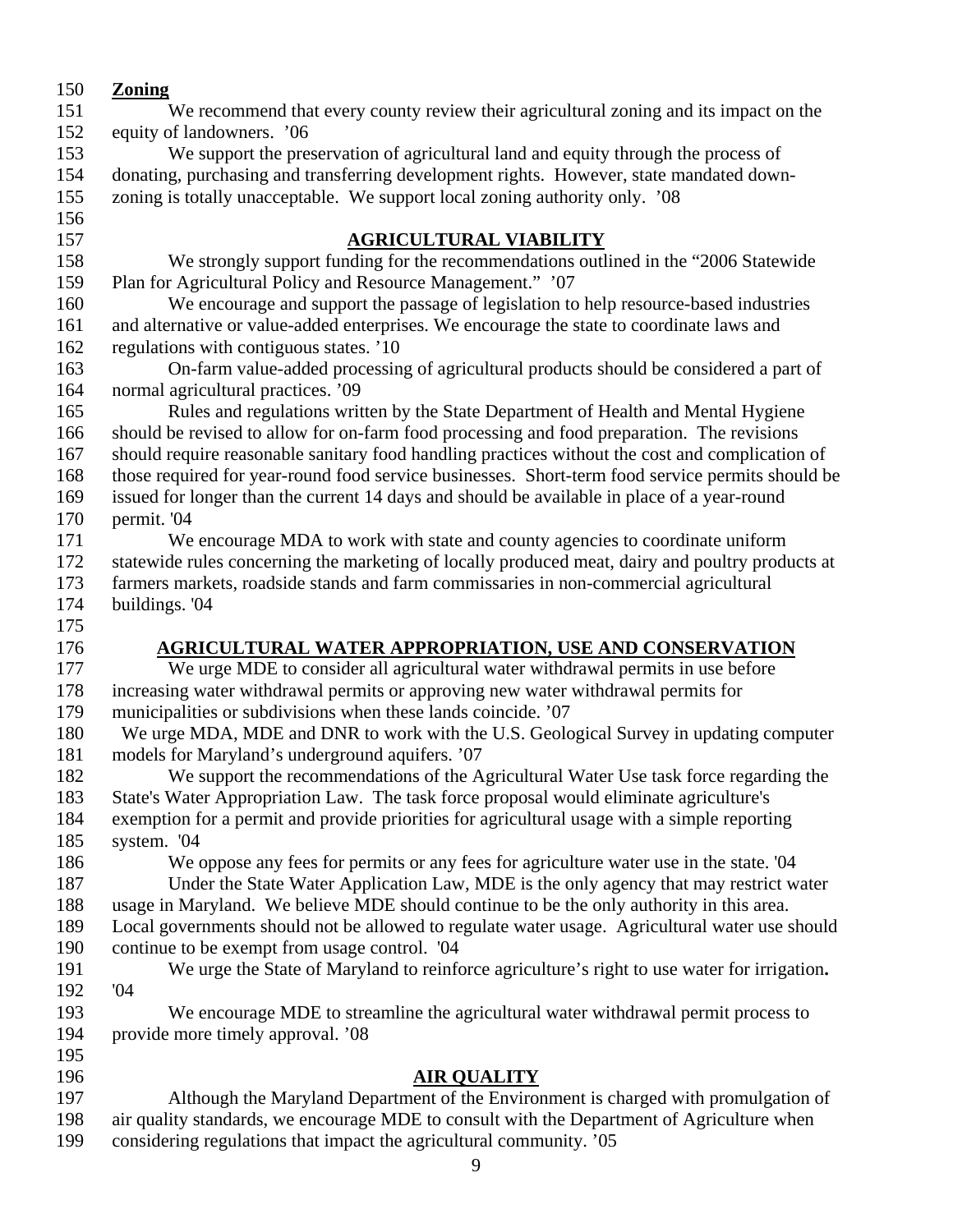| 200        | We ask that the Maryland Department of the Environment when formulating its clean air                                                                             |
|------------|-------------------------------------------------------------------------------------------------------------------------------------------------------------------|
| 201        | (state) implementation plan, consider agriculture's inability to pass on costs incurred in reducing                                                               |
| 202        | equipment emissions, dust, or odors associated with normal farming practices. '05                                                                                 |
| 203        | We support a healthy environment, including good air quality, but we are opposed to                                                                               |
| 204        | emission control rules and standards for farm equipment that would require the retrofitting of our                                                                |
| 205        | equipment to meet those standards. '05                                                                                                                            |
| 206        | We urge repeal of the Emission Control Act of Maryland. In the event the program is not                                                                           |
| 207        | repealed, the dynamometer testing should be voluntary. We support a review of the program to                                                                      |
| 208        | evaluate cost and determine its effectiveness. '05                                                                                                                |
| 209        | We oppose exhaust emissions from farm machinery along with dust and particulate                                                                                   |
| 210        | matter generated from agricultural activity being subject to the federal Clean Air standards                                                                      |
| 211        | instituted in 1997. '05                                                                                                                                           |
| 212        | We oppose regulations dealing with exhaust of ammonia or methane gases from                                                                                       |
| 213        | agricultural activities. '09                                                                                                                                      |
| 214        |                                                                                                                                                                   |
| 215        | <b>ALL-TERRAIN VEHICLES</b>                                                                                                                                       |
| 216        | We recommend legislation be enacted that would require the assignment and prominent                                                                               |
| 217        | display of an identifying number on all ATV's, dirt bikes, etc.'06                                                                                                |
| 218        | Furthermore, parents and guardians should be held responsible for damage caused by                                                                                |
| 219        | ATV's ridden by their minor children. '04.                                                                                                                        |
| 220        | Landowners should not be held responsible for injury to riders or damage to ATV's when                                                                            |
| 221        | operated on private lands. '03                                                                                                                                    |
| 222        | We recognize the use of all-terrain vehicles as necessary agricultural vehicles in the day-                                                                       |
| 223        | to-day business of agricultural operations. We support a farmer's ability to cross state and                                                                      |
| 224        | county roads to get from one part of his/her farm to another. '04                                                                                                 |
| 225        |                                                                                                                                                                   |
| 226        | <b>ALTERNATIVE USES FOR FARM PRODUCTS</b>                                                                                                                         |
| 227<br>228 | We support research into cost-effective alternative uses for agricultural commodities                                                                             |
| 229        | including value-added products that would increase demand, and thus, improve marketing<br>potential. '08                                                          |
| 230        | We support continuing research and development of alternate and renewable energy                                                                                  |
| 231        | resources.'07                                                                                                                                                     |
| 232        | We strongly urge the local, state and federal government agencies to support new                                                                                  |
| 233        | alternative ag enterprises to provide assistance in market development; and, to provide education                                                                 |
| 234        | so that new enterprises can become viable sources of income in agriculture.'07                                                                                    |
| 235        | <b>Corn Starch</b>                                                                                                                                                |
| 236        | We encourage a ban on the various non-degradable plastic products. Due to a lack of                                                                               |
| 237        | landfill space and other environmental problems, the sale of biodegradable plastic products                                                                       |
| 238        | should be phased into law over the next several years. County, state and national laws should                                                                     |
| 239        | prohibit the use of non-degradable six-pack rings, the sale of non-degradable grocery bags and                                                                    |
| 240        | trash bags, and the sale of non-degradable disposable diapers. Biodegradable plastics should be                                                                   |
| 241        | manufactured by the plastics industry, using cornstarch in its manufacturing process. The use of                                                                  |
| 242        | biodegradable products will have very positive implications on the environment and use of a                                                                       |
| 243        | renewable resource.'05                                                                                                                                            |
| 244        |                                                                                                                                                                   |
| 245        | <b>ANIMAL CARE</b>                                                                                                                                                |
| 246        | We oppose any legislation that would interfere with the right of farmers to raise livestock                                                                       |
|            |                                                                                                                                                                   |
| 247<br>248 | and poultry in accordance with commonly accepted agricultural practices. '06<br>We encourage farmers to be proactive by using voluntary quality and environmental |

249 assurance programs. '06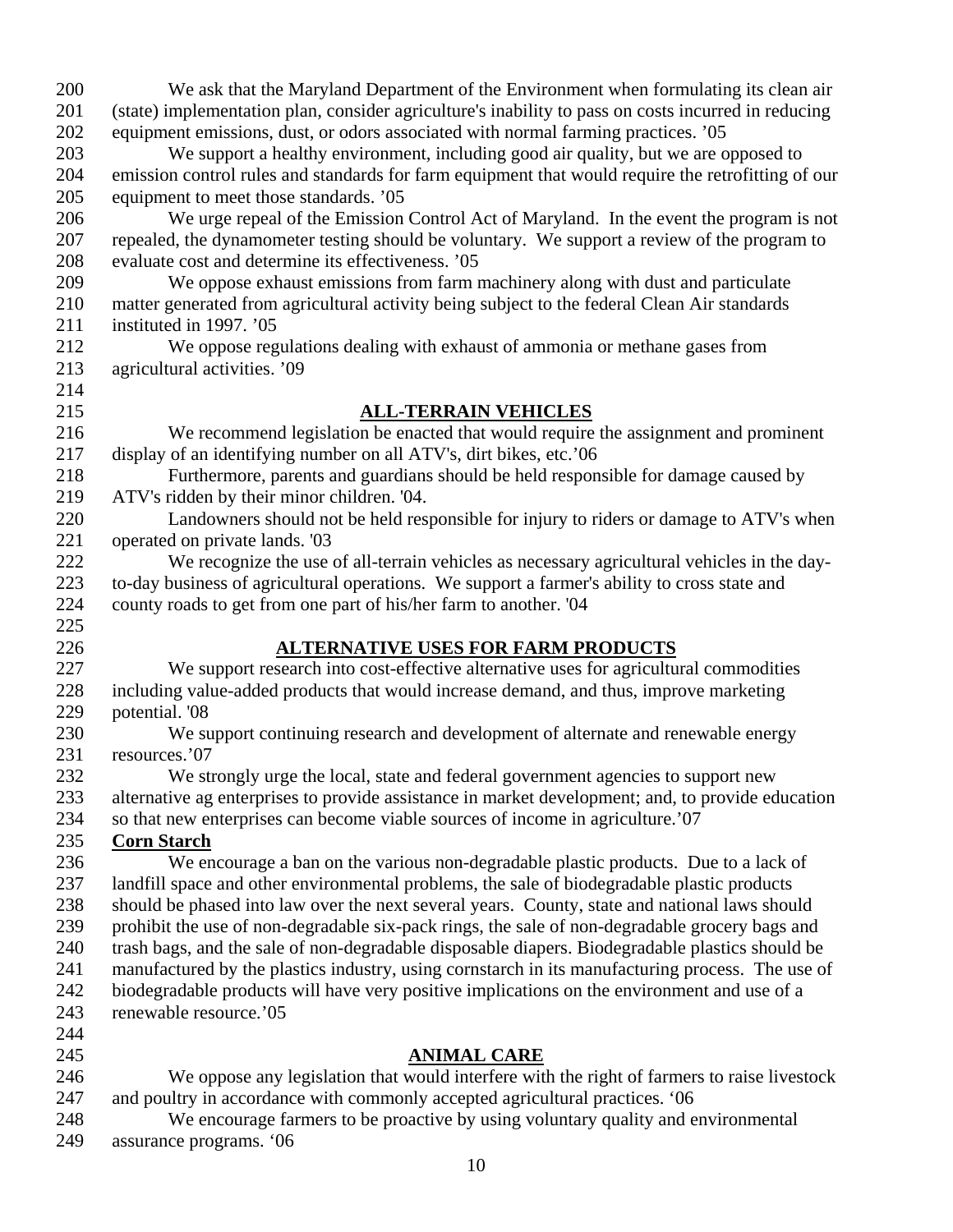| 250 | We support properly researched and industry-tested poultry and livestock practices that             |
|-----|-----------------------------------------------------------------------------------------------------|
|     |                                                                                                     |
| 251 | provide consumers with a wholesome food supply and enable farmers to improve the care and           |
| 252 | management of their animals. '06                                                                    |
| 253 | We oppose any legislation or regulation that would prohibit or unduly restrict the use of           |
| 254 | animals in agricultural or medical research. '06                                                    |
| 255 | We continue to urge members and other agricultural groups and businesses to assist in               |
| 256 | educating the food industry, school children, the general public and those elected to represent us  |
| 257 | in government on animal production techniques recognized as best management practices,              |
| 258 | explaining that good growth and production cannot exist if animals are under stress, mistreated     |
| 259 | or abused and that proper animal care is in the best interest of both the animal and the farmer.    |
| 260 | .09                                                                                                 |
| 261 | We support the right of farmers to protect their livestock and poultry from predatory               |
| 262 | animals. '06                                                                                        |
| 263 | We support the establishment of a Livestock Care Standards Board at MDA to review                   |
| 264 | and publish existing industry standards for livestock care and make recommendations to the          |
| 265 |                                                                                                     |
|     | Secretary of Agriculture as needed. '10                                                             |
| 266 | We recommend that a farm operation suspected of animal cruelty be inspected by a                    |
| 267 | University animal science specialist or licensed veterinarian to determine whether a cruelty        |
| 268 | situation exists before charges are filed or animals removed from the site. '06                     |
| 269 | We oppose animal rights activism that disrupts farming operations, fairs, or research               |
| 270 | facilities. '06                                                                                     |
| 271 | <b>Antibiotic Feed Additives</b>                                                                    |
| 272 | Antibiotic feed additives found safe and effective by the Food and Drug Administration              |
| 273 | should not be restricted. '07                                                                       |
| 274 | We support continued research to provide a definitive answer to the question of the use of          |
| 275 | antibiotics in agribusiness and to the health of the public. '09                                    |
| 276 |                                                                                                     |
| 277 | ANIMAL HEALTH LABORATORY FACILITIES                                                                 |
| 278 | We recommend the Maryland Department of Agriculture update, remodel and maintain                    |
| 279 | regional animal health laboratories. '08                                                            |
| 280 | We urge Maryland Department of Agriculture to fund and fill the un-staffed positions                |
| 281 | without delay.'10                                                                                   |
| 282 | A strong animal health program needs to be supported by the state. We support full                  |
| 283 | accreditation of Maryland's Animal Health Labs at Salisbury and Frederick. With bio-security        |
| 284 | and agri-terrorism concerns and to support the well being of Maryland's livestock industries, it is |
| 285 | crucial that the laboratory services are upgraded for rapid and accurate disease diagnosis. '09     |
| 286 |                                                                                                     |
| 287 | <b>AQUACULTURE</b>                                                                                  |
| 288 | Aquaculture is a branch of agriculture and all applicable regulations shall be a function of        |
|     |                                                                                                     |
| 289 | MDA. DNR, as a regulatory agency, shall be removed from control of all aquaculture products         |
| 290 | and production regardless of location. All current DNR laws and regulations affecting               |
| 291 | aquaculture shall be referred to MDA for modification and implementation as agricultural laws       |
| 292 | and regulations. Restrictions and policies implemented by DNR relating to the management of         |
| 293 | wild aquatic resources shall not infringe in any manner on aquaculture activities. '07              |
| 294 |                                                                                                     |
| 295 | <b>AQUATIC RESOURCES - SEAFOOD</b>                                                                  |
| 296 | We recommend legislation be developed to prohibit clam rigs and other equipment                     |
| 297 | (which disturb or have the potential to destroy submerged aquatic vegetation, and which is used     |
| 298 | for the capture of wild aquatic life) from operating within 300 feet of the shoreline and the same  |
| 299 | distance from SAV in other areas. '05                                                               |

11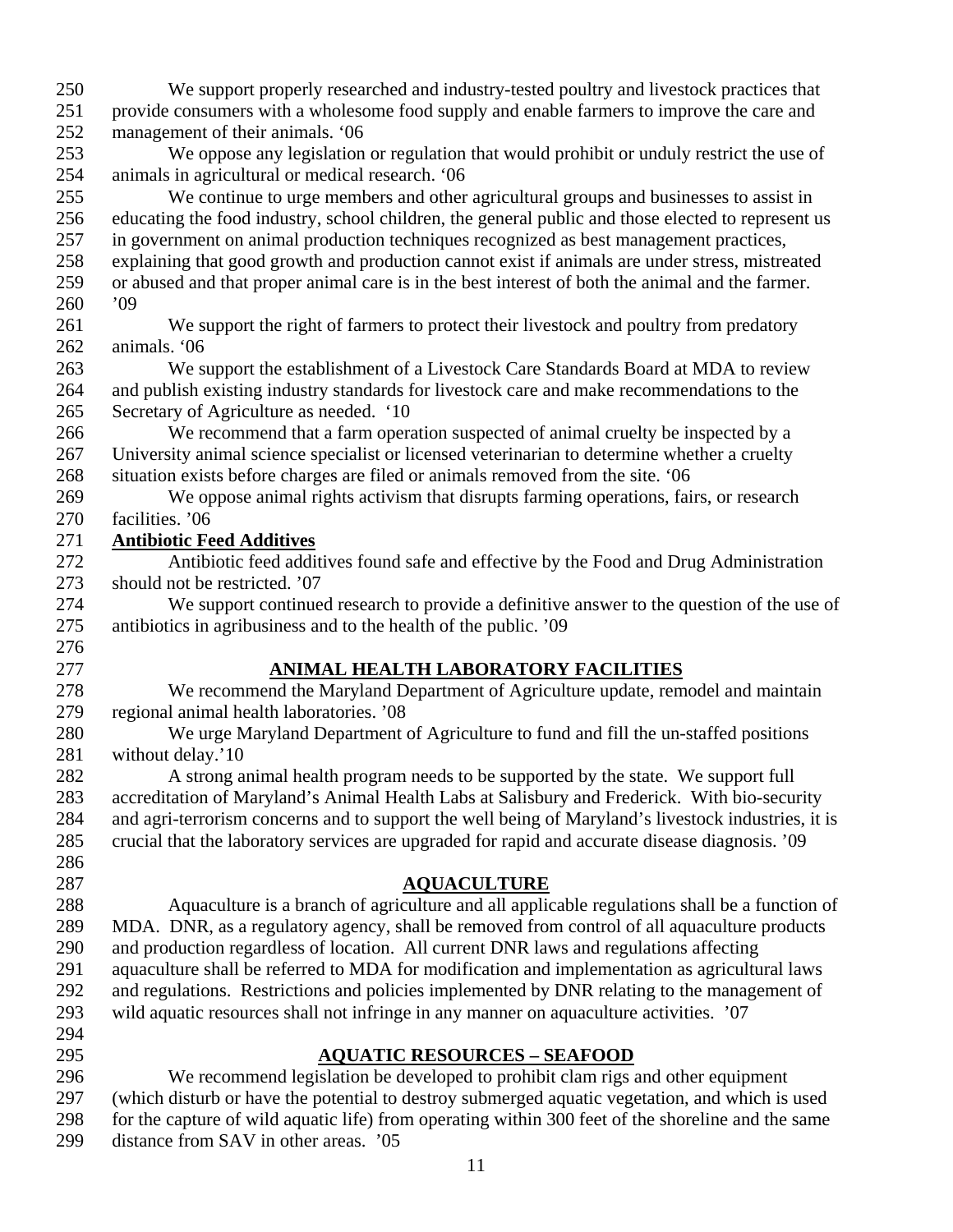| 300        | We recognize that Blue Crabs in the Chesapeake Bay are a highly valuable resource for              |
|------------|----------------------------------------------------------------------------------------------------|
| 301        | both commercial and recreational activities. Regulations controlling this fishery should be        |
| 302        | managed through modern data collection and sound science, with input from all stakeholders as      |
| 303        | well as the Bi-State Blue Crab Technical Committee and the Chesapeake Bay Commission. '06          |
| 304        | The movement of oyster spat and adult oysters by the Department of Natural Resources               |
| 305        | from one area in the Chesapeake Bay to another area shall not be done until such time as a site    |
| 306        | specific testing of the animals to be moved has been completed by an independent laboratory        |
| 307        | within 30 days prior to the proposed movement. In the event a determination is made that oyster    |
| 308        | spat and oysters are not disease-free, they shall not be moved as such movement of the animals     |
| 309        | creates stress, and survivability of spat moved is poor. '07                                       |
| 310        | We support the research and development on the Asian Oyster and request that efforts to            |
| 311        | introduce it into the Bay be put on a fast-track.'07                                               |
| 312        |                                                                                                    |
| 313        | <b>BEEKEEPING</b>                                                                                  |
| 314        | MDA should give regulatory approval to effective miticide products used to protect                 |
| 315        | beehives. '07                                                                                      |
| 316        | Honeybee populations have been dwindling as the result of mite infestations, weather               |
| 317        | conditions and other unknown factors. Funding should be provided and enhanced for additional       |
| 318        | research and staffing to assist beekeepers and others in overcoming these challenges, to ensure    |
| 319        | adequate honeybee populations in the future. '09                                                   |
| 320        | There should be no laws or regulations that prevent or discourage the keeping of                   |
| 321        | honeybees and other pollinators in an area unless it is determined that the beekeeper is not using |
| 322        | best management practices. '08                                                                     |
| 323        |                                                                                                    |
| 324        | <b>BROWNFIELDS</b>                                                                                 |
| 325        | We support incentives and liability protections to encourage new enterprises to utilize            |
| 326        |                                                                                                    |
|            | former industrial sites as a means of reducing sprawl. '07                                         |
| 327        | We support incentives to encourage the redevelopment of former residential and                     |
| 328        | commercial properties as a means of reducing sprawl. '03                                           |
| 329        |                                                                                                    |
| 330<br>331 | <b>CHESAPEAKE BAY CLEANUP</b>                                                                      |
|            | We oppose regulations that put farmers who live in the Chesapeake Bay watershed at a               |
| 332        | competitive disadvantage. We fully support Federal programs such as the Conservation               |
| 333        | Stewardship Program at USDA that reward and encourage farmers to install conservation              |
| 334        | practices. '09                                                                                     |
| 335        | We recommend that industry, urban run-off, wastewater treatment plants, etc. be given              |
| 336        | the same time limit as agriculture to reduce the impact of nutrient loading on the Chesapeake      |
| 337        | Bay. Emphasis should be placed on municipal, urban and industrial areas regarding water            |
| 338        | quality, nutrient management and solid waste disposal.'10                                          |
| 339        | We recognize the Chesapeake Bay as a valuable natural resource. We support efforts to              |
| 340        | restore the health of the Bay and we encourage farmers to utilize Best Management Practices in     |
| 341        | their agricultural operations. '07                                                                 |
| 342        | We urge funding for all cost-share programs for farmers to implement the TMDL and                  |
| 343        | funding for staff and technical support for the UMD Extension and the Soil Conservation            |
| 344        | Districts. '10                                                                                     |
| 345        | We urge continued and increased funding for research and implementation of BMPs on                 |
| 346        | farms, including nutrient management plans and the construction of ponds, waterways and buffer     |
| 347        | strips to reduce run-off and ground water contamination. '07                                       |
| 348        | We recommend that cost share programs be evaluated and revised as necessary to ensure              |
| 349        | equity for participants. '07                                                                       |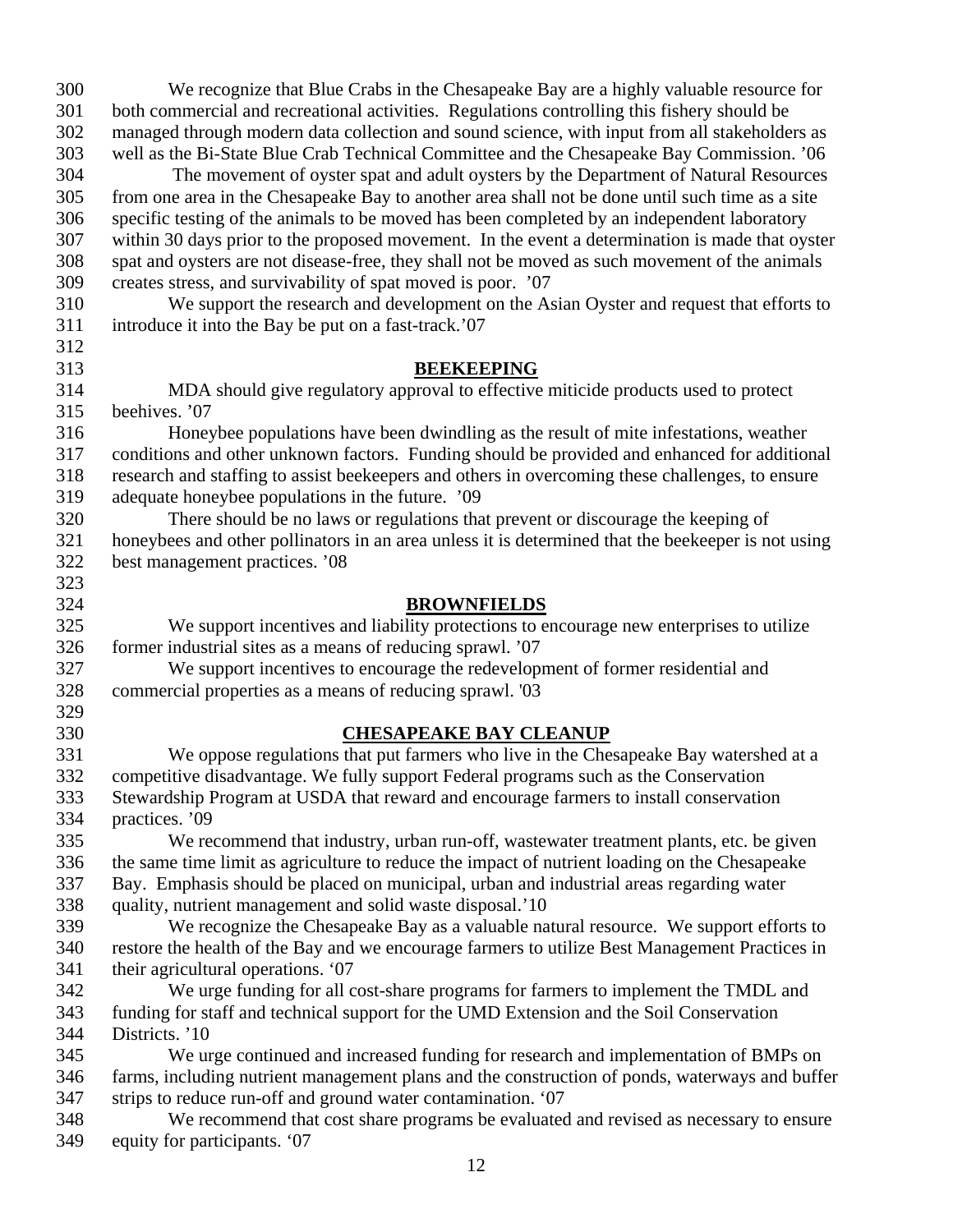- 350 We urge Maryland's legislators to consider the financial and practical impact on the 351 state's diverse agriculture when imposing new laws and regulations. '07 352 We urge the UMD, MDA and MDE to jointly develop and utilize thorough, accurate and 353 current information for describing the condition of the natural resource base in Maryland and the 354 contribution of the agricultural industry in protecting and enhancing that base. '09 355 We recommend that greater attention and research be given to what is happening in the 356 water column of the Bay itself. The filter feeders and small aquatic life will have to be a part of 357 the long term solution for the Bay cleanup. Harvesting moratoriums, restrictions on harvesting 358 methods, Asian oyster introduction with proper safeguards and other measures should be 359 considered. '07 360 State funding should be dramatically increased for revival of oysters, targeting surface 361 raised oysters and other filter feeders. '05 362 **Dedicated Funds for Bay Clean-Up** 363 We support a dedicated fund for conservation programs that financially assists farmers 364 and other non-point source contributors who implement practices to improve the water quality of 365 the Chesapeake Bay. '07 366 All dedicated funds for Chesapeake Bay clean-up should be restricted solely to improve 367 the water quality of the Chesapeake Bay. '10 368 Farms and farmsteads should be exempt from any impervious surface fees. '10 369 370 **COMMODITY PROMOTION AND MARKETING** 371 **Farmers' Markets**  372 We strongly encourage the continuance of all farmers markets. '07 373 **Farm to School Program** 374 We support the Farm-to-School program offered by the State. We encourage all school 375 systems to participate in and actively promote this program and purchase more locally grown 376 products for school nutrition programs. '10 377 **Grain Dealers**  378 We recommend that all grain dealers in the state of Maryland should have certified grain-379 testing personnel. We request that samples taken for moisture tests be free and clear of foreign 380 materials. We support the voluntary establishment of standards for moisture discounts, which 381 separate shrinkage, and the drying cost and which are not tied to the price paid for the grain.'05 382 **Labeling Requirements** 383 Since the risk of illness from unpasteurized cider is no greater than the risk of illness 384 from any other food source, we do not support any labeling of cider beyond whether or not it is 385 pasteurized. '07 386 **MDA & State Government Marketing Efforts** 387 Efficient marketing programs are necessary for any successful agricultural enterprise. We 388 urge the Governor and legislators to support the Maryland Department of Agriculture's efforts to 389 improve marketing services. We support the "Maryland's Best" marketing program.'09 390 We urge the Maryland legislature to adequately fund MDA marketing programs that 391 serve all citizens.'07 392 We strongly encourage the Maryland Department of Economic Development to continue 393 its policy of providing financial support for the promotion of our agricultural industries.'06 394 We support substantially increased efforts by the government to expand the number of 395 markets and buyers for Maryland agricultural commodities. '05 396 **Deep Water Terminal** 397 We support a viable grain export terminal.'07 398 The State of Maryland must work diligently to develop a competitive grain trade deep 399 water terminal, which is critical for the survival of grain producers. '07
	- 13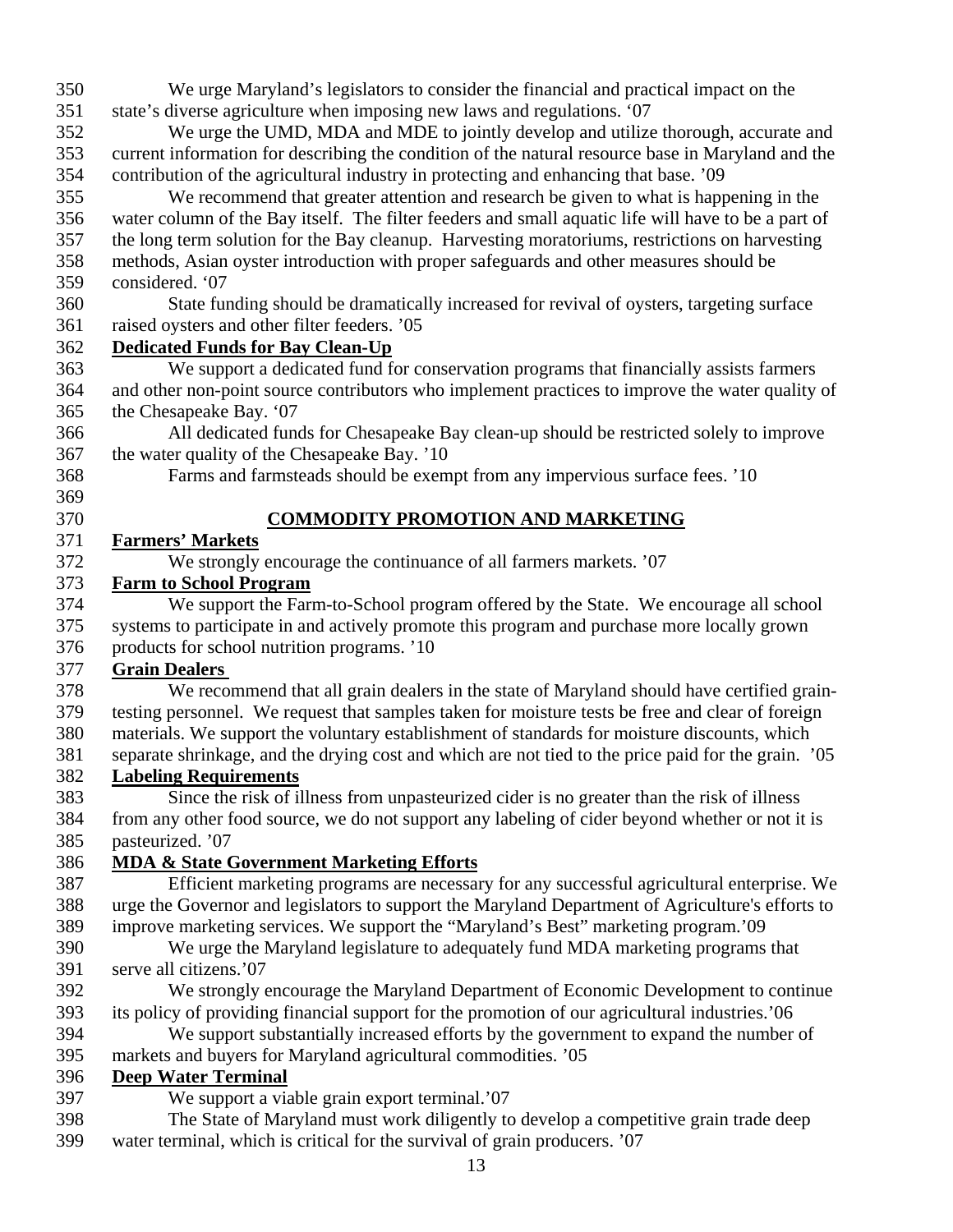400 We urge the creation of more storage capacity for fuels in the Baltimore area. '05

### 401 **Roadside Markets**

- 402 We oppose legislation that attempts to prohibit roadside vending of our agricultural 403 products.'06
- 404 We encourage the enforcement of current county zoning laws related to farmers markets 405 and roadside markets to prevent the proliferation of unlicensed, non-farmer merchants and/or
- 406 non-local merchants. '10

# 407 **Roadside Signs**

408 Due to the need for the farmers to diversify their operations the use of roadside signs is 409 imperative to let the public know your location and which products are available. Therefore, we 410 support exempting such signs from the regulations governing roadside signs. '06

### 411 **Traditional and Organic Agricultural Products**

412 We oppose any segment of the farm community promoting their production methods as 413 healthier or better for the environment without evidence to support those claims. '06

### 414 **Value Added**

- 
- 416

# 415 We support the development of a statewide value-added processing system. '09

# 417 **CONSERVATION PROGRAMS**

#### 418 **Best Management**

419 The process of obtaining a permit from the appropriate government agencies to do any 420 type of work in or along the small streams that flow through our farmland has become extremely 421 burdensome and time consuming. We urge these government agencies to approve general 422 permits to install approved best management practices*.* **'**06

423 We encourage agricultural landowners and tenant operators to study, develop and 424 implement long-term programs or lease arrangements with conservation practice systems,

- 425 including voluntary nutrient management plans that will achieve the desired water quality 426 benefits.'07
- 427 We support the development of a reporting system to capture farmer installed and funded 428 Best Management Practices that meet the established standards, to demonstrate agricultural
- 429 progress towards meeting Chesapeake Bay water quality improvement goals and for
- 430 incorporation into the Chesapeake model. We support the development of standards for farmer
- 431 installed Best Management Practices that may not meet NRCS standards and specifications, or
- 432 are ineligible for cost-share payments, but that provide water quality and erosion control
- 433 benefits; such practices would include stream fencing and narrow buffers. '09
- 434 Interpretation and definition of Best Management Practices (BMPs) must recognize the 435 economic impact and cost to the farmer. '07
- 436 If accepted best management practices are implemented in good faith and later
- 437 determined to have a negative impact on the environment or natural resources, the landowner
- 438 should not be held legally or financially responsible.'07
- 439 **Conservation Practices**
- 440 We support the reclassification of Class 3 trout streams, which contain no native trout to 441 Class 4 streams.'06

442 We recommend the Maryland Department of Agricultural include a bunker-type structure 443 to be covered with a tarp for the storage of solid animal waste in the Maryland Agriculture Cost-444 share (MACS) program. Any contract poultry grower in Maryland, regardless of capacity, should 445 be eligible for cost share funds for both manure sheds and composters.'07

446 We support landowner wildlife plantings, but encourage the restriction of tree and shrub 447 plantings within 25 feet of any right-of-way in order to reduce the cost of trimming at taxpayer 448 expense and to enhance public safety. '04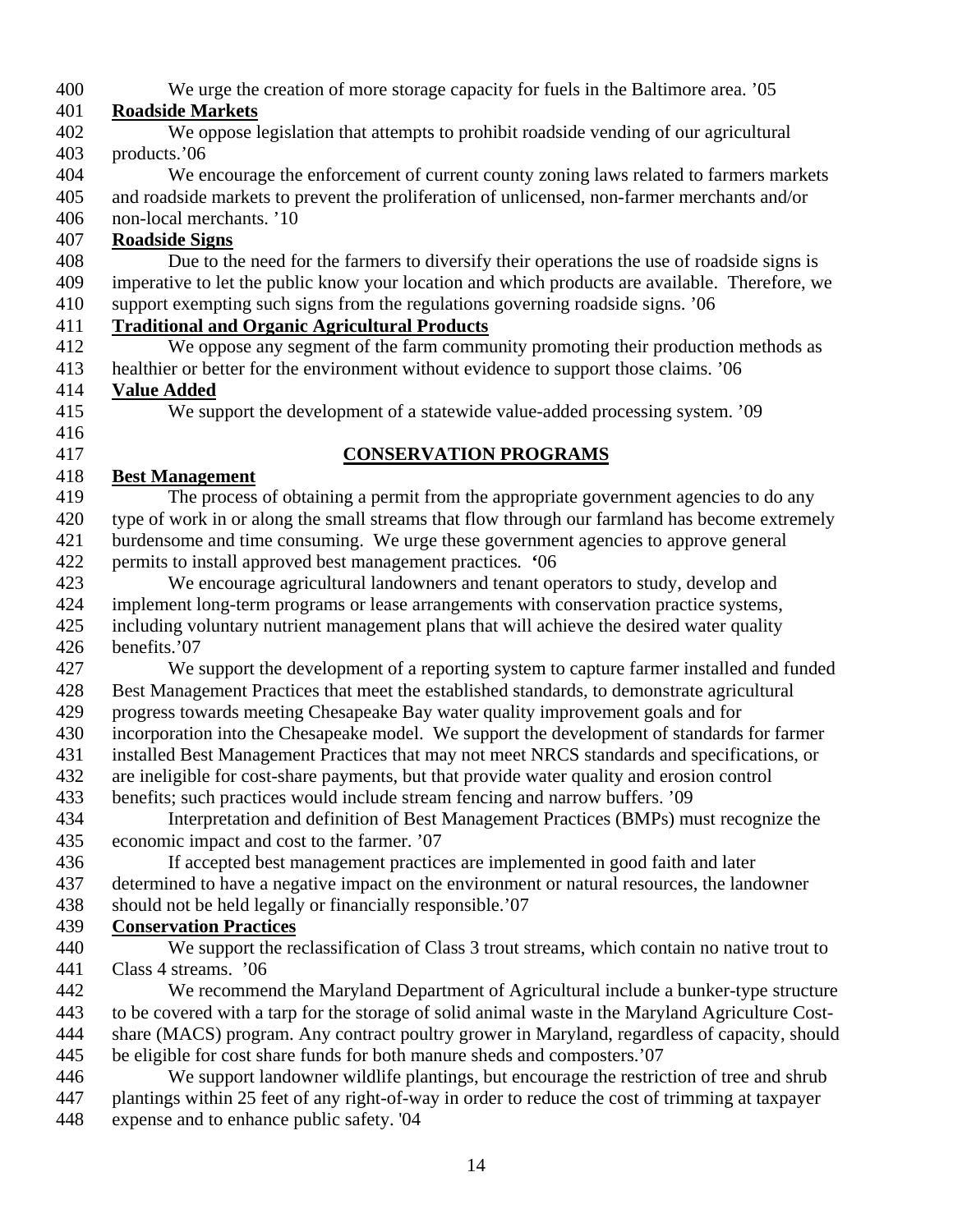449 We urge the state to assure that adequate funds be available to provide sufficient cost

450 sharing of approved soil conservation practices. We also urge the state to provide an adequate

- 451 number of trained personnel in local Soil Conservation District to assist farmers and property
- 452 owners in the development and implementation of their conservation plans, making sure the
- 453 plans not only provide the needed environmental protection but are practical and economical as
- 454 well. **'**06

#### 455 **Conservation Reserve Enhancement Program**

- 456 We strongly recommend that public agencies should not be eligible for funding under the 457 Conservation Reserve Enhancement Program (CREP). '07
- 458 We believe that programs that offer incentives for conservation, wildlife habitat creation and 459 preservation should minimize the loss of prime farmland while maintaining our natural 460 resources. '03
- 461 We propose changes to the CREP that are intended to keep prime land available for
- 462 production, reduce the economic incentive to take whole farms or major portions thereof out of
- 463 production, to remove the government as a primary cash rent competitor for valuable agricultural
- 464 land and to provide for more effective maintenance of land under CREP contract.'07
- 465 Our proposed changes include the following:
- 466 *(1)* CREP contracts should be issued only on land that has a scientifically supported impact on 467 water quality. CREP should not be used to create wildlife habitat where water quality 468 benefit is negligible. '07
- 469 (2) Buffers should be variable, with a maximum width of 100 feet, based on topographical 470 and soil conditions to ensure water quality benefits and minimize loss of productive 471 cropland.'07
- 472 (3) Buffers established adjacent to ditches should have a maximum width of 50 feet and 473 should be smaller if prime and productive soils are impacted. Buffers should not include 474 trees within 35 feet of a ditch in order to facilitate maintenance of the ditch. The practice 475 of digging ditches just to enroll the entire acreage on farms should be prohibited. '03
- 476 (4) Regulations should be developed to require weed control on all land subject to a CREP 477 contract. The maintenance and control rules should be enforced. '07
- 478 (5) Mowing of CREP lands should be required annually if weeds cannot be controlled by 479 other means. Weeds of primary concern to adjacent farmers include, but are not limited 480 to: giant ragweed, multiflora rose, burr cucumber, phragmites, autumn olive, mile-a-481 minute, and kudzu, scrub trees and noxious grasses. '04
- 482 (6) Rental rates for future CREP contracts should be adjusted to provide for a sliding-scale 483 that pays more for land immediately adjacent to water and less for land closer to prime 484 and productive soils. Rates should be in line with local rental rates. '10
- 485 486 USDA landlord/tenant rules should be strictly enforced to prevent losses to farmers who 487 have already invested resources into land being considered for a CREP contract. '02
- 488 Upon re-enrollment of land under a CREP contract, a farm should not be required to 489 destroy existing vegetation and replant as long as the existing CREP land has been properly 490 maintained and will meet the water quality and erosion control goals of the program. '09
- 491

#### 492 **COVER CROP PROGRAM**

- 493 The cover crop program administered by MDA should remain a voluntary cost-share program
- 494 and should be amended as follows:
- 495 (1) It should be made permanent. '07
- 496 (2) The per acre cost share rate should reflect current costs.'10
- 497 (3) All cover crop acreage should be fully funded. '07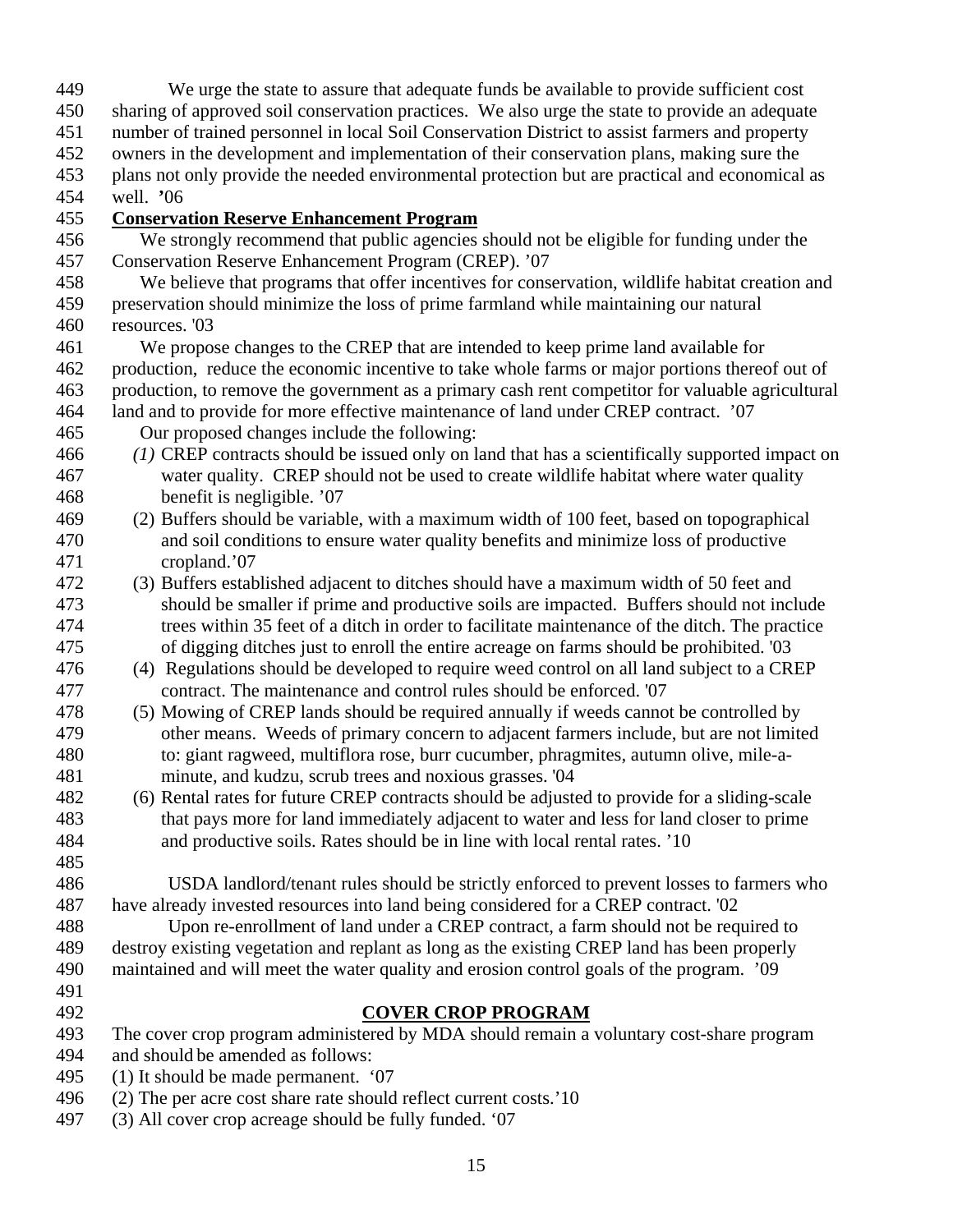| 498 | (4) Fall applied poultry and livestock manure that is produced by that farming operation and is   |
|-----|---------------------------------------------------------------------------------------------------|
| 499 | consistent with the farm's nutrient management plan should not reduce the cost share rate. '07    |
| 500 | (5) MDA's annual calculation of cover crop acreage planted should include all fall cash grain     |
| 501 | crops and hay acreage. '07                                                                        |
| 502 | (6) Counties declared disaster areas should be eligible for emergency cover crop funding. '07     |
| 503 | (7) It should allow variable planting dates for different geographic areas of the state. '07      |
| 504 | (8) Deadlines for cover crop planting should be the same when either aerial or broadcast seeding. |
| 505 | '07                                                                                               |
| 506 | (9) Aerial seeding should be funded at the same rate as all other methods of seeding. '07         |
| 507 | (10) The program should not discriminate against producers who sell forage rather than feed it    |
| 508 | on the farm. '08                                                                                  |
| 509 | (11) The annual signup date for the program should be the first two weeks of August. '09          |
| 510 | (12) Participants should be allowed to determine in the spring, which fields will be harvested    |
| 511 | and which fields will be destroyed under the program. '09                                         |
| 512 |                                                                                                   |
| 513 | We urge MDA to develop and implement an online sign-up for the cover crop program.                |
| 514 | 10                                                                                                |
| 515 |                                                                                                   |
| 516 | <b>CRITICAL AREAS COMMISSION</b>                                                                  |
| 517 | We recommend that the membership of the Critical Areas Commission be comprised of                 |
| 518 | at least 50% farmers who own property within 1,000 feet of the critical area.'07                  |
| 519 | Due to the impact on the agricultural community, we urge county governments to work               |
| 520 | with their county Farm Bureaus when they develop their local programs.                            |
| 521 | We are opposed to the inclusion of upstream tributaries and non-tidal water into the              |
| 522 | Critical Areas Program.'07                                                                        |
| 523 | We support legislation that would require the state to compensate, at the fair market             |
| 524 | value, Maryland property owners who are monetarily affected by the Critical Area Legislation      |
| 525 | and/or the Endangered Species Act. '08                                                            |
| 526 | The inability to harvest timber in the critical areas is creating an inequitable financial loss   |
| 527 | for the landowner. We recommend that the landowner be compensated for this loss.'07               |
| 528 | We are concerned about exemptions granted within the Critical Area for marinas and                |
| 529 | other recreational water related activities. '08                                                  |
| 530 |                                                                                                   |
| 531 | <b>CROP PROTECTION</b>                                                                            |
| 532 | <b>Chemicals</b>                                                                                  |
| 533 | We encourage utilities and government agencies when using pesticides to apply them by             |
| 534 | approved methods and in accordance with labeled instructions. '08                                 |
| 535 | In order to help protect the Chesapeake Bay and its tributaries, we urge the state to             |
| 536 | maintain a biannual collection point in each region of Maryland for the disposal of old           |
| 537 | chemicals, chemical containers, paint, batteries and all other hazardous waste materials. '07     |
| 538 | We urge the Department of Agriculture to continue the recovery program for banned                 |
| 539 | chemicals.'06                                                                                     |
| 540 | Farmers should not be held liable for any environmental residues or water contaminated            |
| 541 | by a farm chemical if the chemical was federally approved and used according to label             |
| 542 | instructions. '06                                                                                 |
| 543 | Furthermore, we believe the use of pesticides should be regulated by available facts, not         |
| 544 | on emotional issues. '08                                                                          |
| 545 | We support Federal law regarding crop protectant usage within 50 feet of wells. The               |
| 546 | permit process of local government should not allow wells to be placed within 50 feet of an       |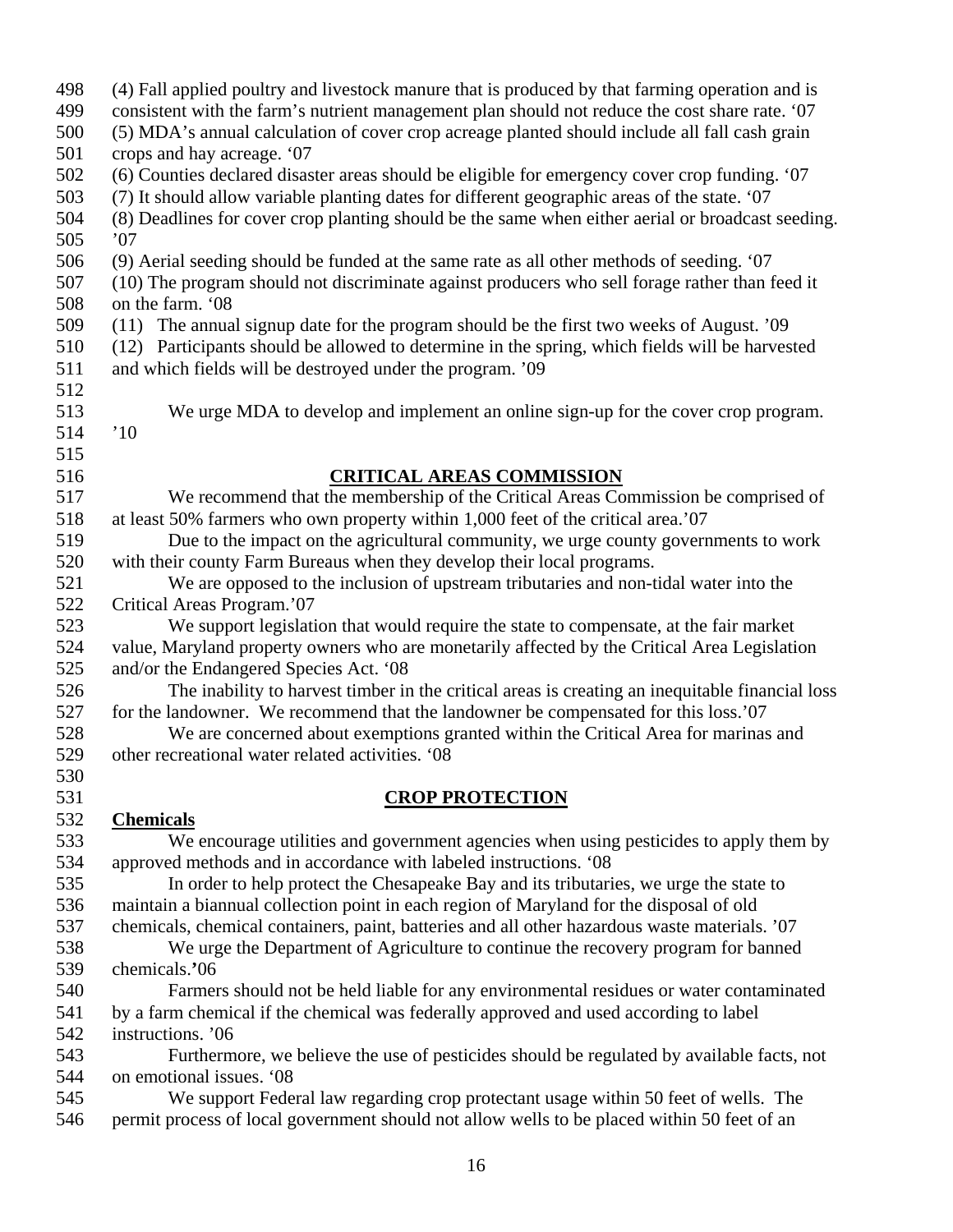| 547 | agricultural property line, thus ensuring the safety of the water as well as the farmer's right to   |
|-----|------------------------------------------------------------------------------------------------------|
| 548 | farm his property. '07                                                                               |
| 549 | We recommend a universal definition be developed for a "congested area" related to                   |
| 550 | aerial spraying, so that crops can be treated in a timely and effective manner. '08                  |
| 551 | We support legislation that provides for the pesticide laws to be regulated only by the              |
| 552 | State or Federal government. '08                                                                     |
| 553 | <b>Disease Prevention &amp; Pest Control</b>                                                         |
| 554 | We support the monitoring of plant diseases such as Asian Soybean Rust in the exotic                 |
| 555 | plants used by homeowners and landscapers that may include invasive weed species that serve as       |
| 556 | alternate hosts. We urge MDA to study these plant species and bolster its efforts to assure that all |
| 557 | new plants have no negative impact on farm crops or nursery stock.'07                                |
| 558 | We support existing restrictions on the movement of Ash trees to prevent the spread of               |
| 559 | the Emerald Ash Borer infestation. '07                                                               |
| 560 | We support funding for joint research by universities to study and eliminate the Brown               |
| 561 | Marmorated Stink Bug. '10                                                                            |
| 562 | <b>Environmental Surcharge</b>                                                                       |
| 563 | We are opposed to any state tax or surcharge on fertilizers and crop protectants to fund             |
| 564 | environmental programs.'06                                                                           |
| 565 |                                                                                                      |
| 566 | <b>DAIRY INDUSTRY</b>                                                                                |
| 567 | We strongly support the combined efforts of Maryland Farm Bureau with the MD Dairy                   |
| 568 | Industry Association and the Dairy Industry Advisory Council to develop a program that will          |
| 569 | enhance the transparency of the pricing of milk to producers, raise milk prices, and increase the    |
| 570 | stability and viability of the dairy industry in Maryland. '10                                       |
| 571 | We urge the state to fund the Maryland Dairy Farmer Emergency Trust fund with a                      |
| 572 | minimum of \$5 million per year. '09                                                                 |
| 573 | We support the Maryland Dairy Industry Association and urge farmers to join. '09                     |
| 574 | <b>Milk Marketing</b>                                                                                |
| 575 | Maintaining consumer confidence in dairy products is critical to the viability of the dairy          |
| 576 | industry. Dairy product labeling should be truthful, accurate and be able to be substantiated.'07    |
| 577 | All references to unpasteurized milk should be termed as "raw milk" only. '09                        |
| 578 | We believe schools should not sell milk to students after the sell-by date. '07                      |
| 579 | <b>Dairy Inspection &amp; Regulation</b>                                                             |
| 580 | We oppose new or increased fees for dairy farmers, haulers and cooperatives. '04                     |
| 581 | We support current Maryland Law for the prohibition of raw milk sales. We support                    |
| 582 | legislation that would prohibit the use of cattle-share or farm-share agreements as a means to       |
| 583 | circumvent existing raw milk sales laws. '09                                                         |
| 584 | Maryland should allow farmers to produce and process raw milk cheese on their farms                  |
| 585 | and sell it from the farm after the federally required 60 day aging period. '06                      |
| 586 |                                                                                                      |
| 587 | <b>DREDGE SPOIL</b>                                                                                  |
| 588 | We support the dredging of Baltimore Harbor, which would improve ship traffic and                    |
| 589 | benefit the state's economy.'07                                                                      |
| 590 | When deposit sites are needed, dredge spoil shall be used to replenish low areas that were           |
| 591 | once highland that are now wet or have eroded away. '05                                              |
| 592 | We oppose dumping of dredge spoils into open water and on farmland. '05                              |
| 593 |                                                                                                      |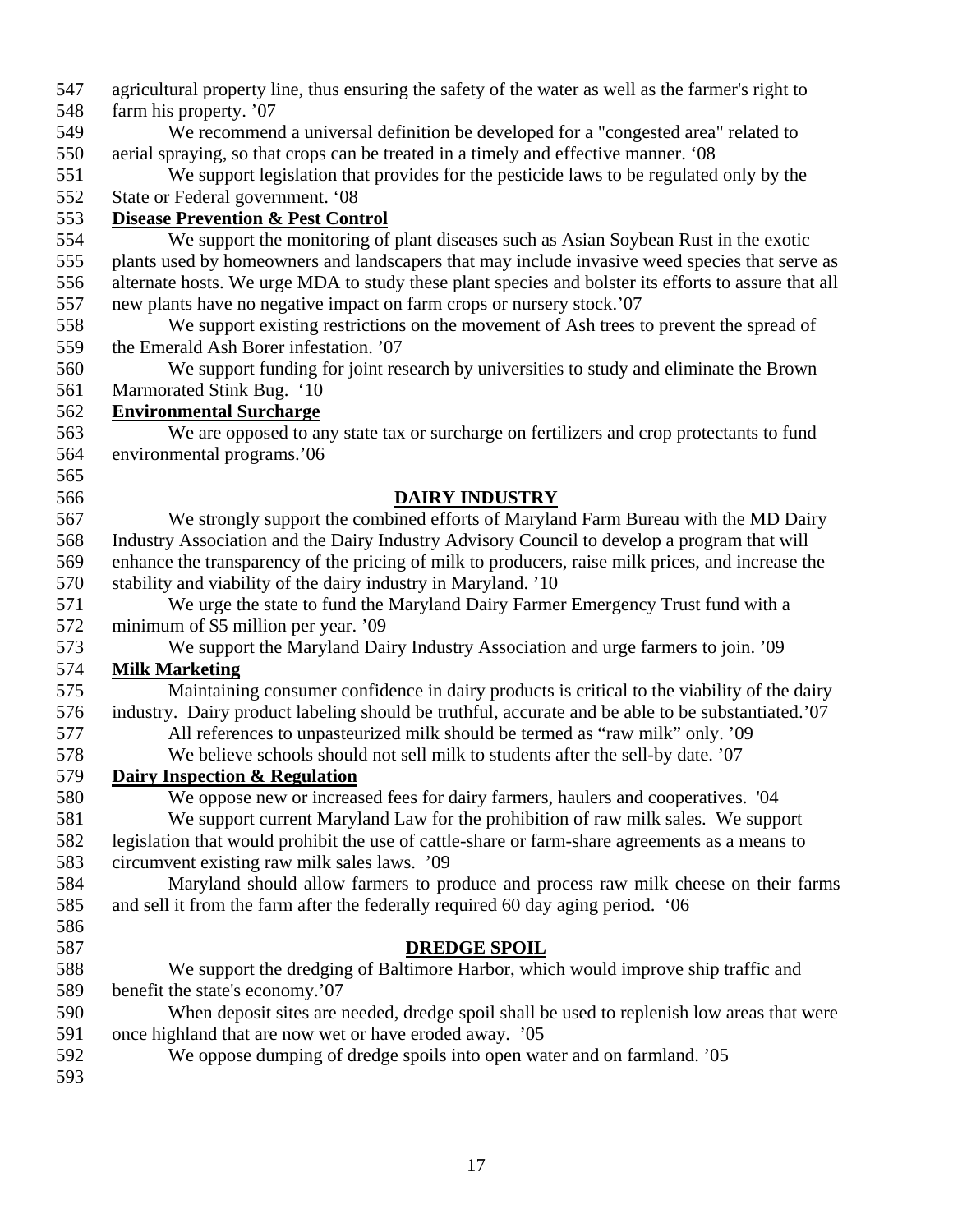| 594        | <b>EFFLUENT TRADING</b>                                                                                                                                             |
|------------|---------------------------------------------------------------------------------------------------------------------------------------------------------------------|
| 595        | We oppose any form of government mandated and controlled effluent trading for the                                                                                   |
| 596        | compliance for nutrient reductions from point sources of nutrient loading in lieu of Biological                                                                     |
| 597        | Nutrient Reduction (BNR) upgrading or delaying of any sewage treatment facility upgrades. '10                                                                       |
| 598        | We support voluntary mechanisms for nutrient reduction that allow farmers to receive fair                                                                           |
| 599        | compensation for nutrient removal and/or reductions. '10                                                                                                            |
| 600        |                                                                                                                                                                     |
| 601        | <b>ENDANGERED SPECIES</b>                                                                                                                                           |
| 602        | We support a voluntary conservation habitat reserve program that would provide                                                                                      |
| 603        | incentives for landowners to establish and maintain habitat for endangered species.'05                                                                              |
| 604        | Compensation shall be provided for landowners where use of the land is restricted by the                                                                            |
| 605        | Endangered Species Act.'07                                                                                                                                          |
| 606        | We urge the state to eliminate from the list those species (threatened or endangered) that                                                                          |
| 607        | might have limited numbers in Maryland but are common elsewhere.'06                                                                                                 |
| 608        | Endangered species protection should not go beyond those species protected by federal                                                                               |
| 609        | law. $'07$                                                                                                                                                          |
| 610        | Any plant or animal that is taken as a result of an agricultural practice shall be considered                                                                       |
| 611        | an incidental taking. '07                                                                                                                                           |
| 612        |                                                                                                                                                                     |
| 613        | <b>ENERGY POLICY</b>                                                                                                                                                |
| 614        | We strongly support a comprehensive, long-term energy policy that fully utilizes                                                                                    |
| 615        | domestic energy resources and aggressively promotes the role of agriculture. '03                                                                                    |
| 616        | We support an increase in off-shore and land based drilling for oil and natural gas to                                                                              |
| 617        | enhance supplies, lower prices and reduce dependence on foreign sources. '05                                                                                        |
| 618        | <b>Ethanol &amp; Bio-Diesel Fuel</b>                                                                                                                                |
| 619        | We support an energy independence and efficiency policy to include: (1) site approval,                                                                              |
| 620        | environmental issues, funding and approval of renewable energy sources; (2) the use of                                                                              |
| 621        | renewable fuels in county, state and federal automobile fleets; (3) support for the construction of                                                                 |
| 622        | ethanol and biofuels plants in Maryland; and (4) support for production and use incentives for                                                                      |
| 623        | ethanol and biodiesel. '07                                                                                                                                          |
| 624        | We urge the use of some ethanol in gasoline and soy diesel in diesel fuel. '05                                                                                      |
| 625        | We urge research and education on the use of ethanol in all engines at 10 percent and                                                                               |
| 626<br>627 | higher blends to ensure we meet the Renewable Fuel Standard goal of 36 billion gallons of                                                                           |
| 628        | renewable fuel use by 2025. '09                                                                                                                                     |
| 629        | We urge new research to improve ethanol compatibility with farm equipment. '10<br>We urge that all state and county government vehicles (including school buses) be |
| 630        | required to use bio diesel or ethanol fuels. '05                                                                                                                    |
| 631        | We urge the required use of at least 5% bio-diesel by all state diesel powered vehicles.                                                                            |
| 632        | 04                                                                                                                                                                  |
| 633        | We encourage the maritime industries to use bio-diesel fuel on the Chesapeake Bay and                                                                               |
| 634        | in other Maryland waterways. '07                                                                                                                                    |
| 635        | We strongly believe that public officials need to seriously consider the opportunities and                                                                          |
| 636        | potential for increasing local or domestic demand of commodities through the production of                                                                          |
| 637        | Ethanol E-85. '07                                                                                                                                                   |
| 638        | We recommend that the Maryland Department of Transportation make changes to                                                                                         |
| 639        | guidelines so that current E85 (85% blend gasoline/ethanol) models may be used in fleets to                                                                         |
| 640        | meet alternative fuel mandates. '07                                                                                                                                 |
| 641        | We urge the support of government agencies such as the Department of Business $\&$                                                                                  |
| 642        | Economic Development (DBED) in the development of bio-fuels in Maryland. '02                                                                                        |
|            |                                                                                                                                                                     |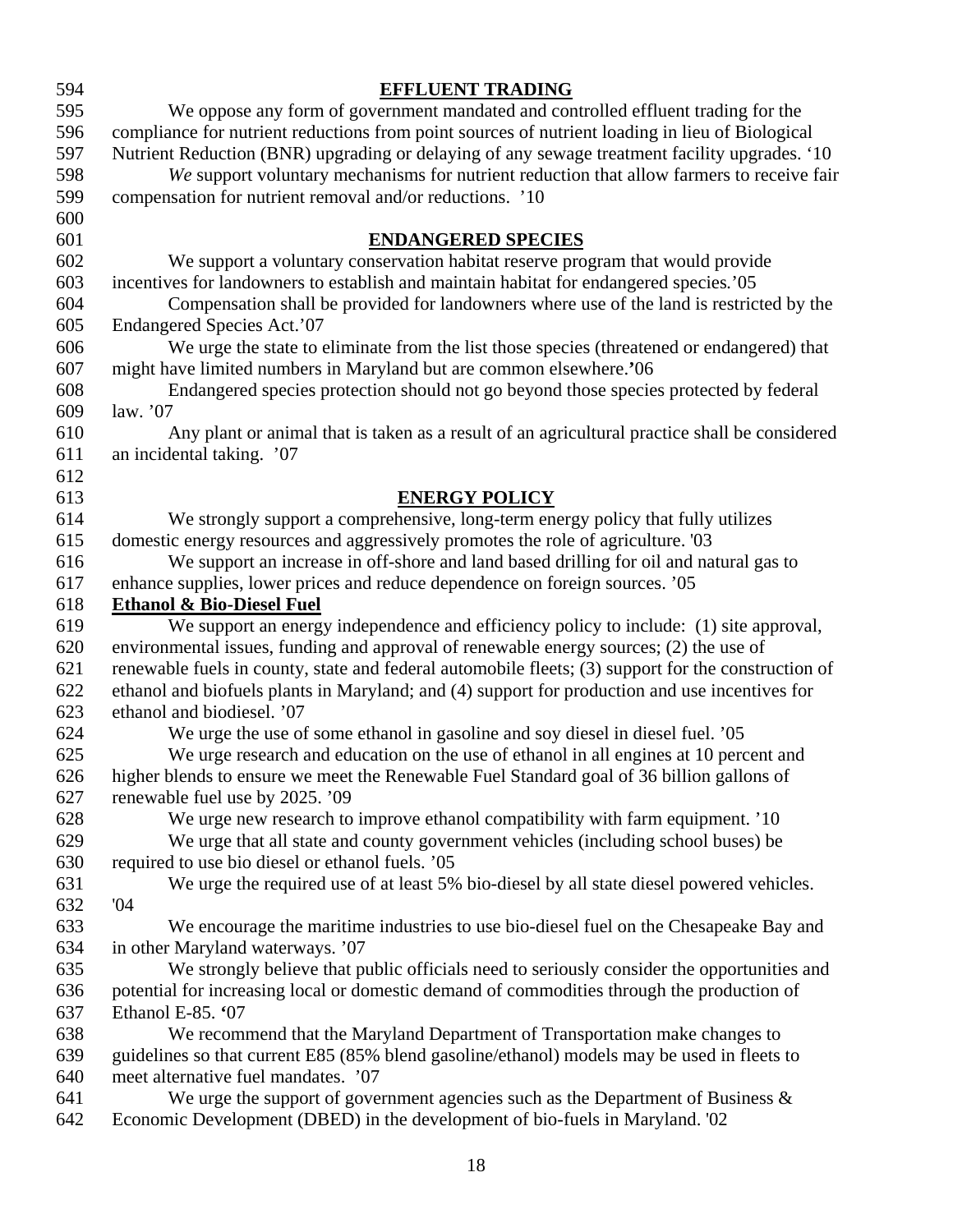| 643 | <b>Other Alternative Energy Sources</b>                                                           |
|-----|---------------------------------------------------------------------------------------------------|
| 644 | We encourage research, development and utilization of alternative energy sources from             |
| 645 | methane, biomass, wind, nuclear, solar, hydrogen, hydro and clean natural gas. '08                |
| 646 | Additionally, we urge that this process be aided by appropriate government tax                    |
| 647 | incentives. '07                                                                                   |
| 648 | We support the use of on-farm wind and solar energy production to provide electric                |
| 649 | energy for the farm and to be sold to the energy grid. We encourage state and county              |
| 650 | governments to provide regulatory support and encouragement for wind generators and turbines      |
| 651 | to help offset farm energy costs.'10                                                              |
| 652 | <b>Outdoor Wood Burning Furnaces</b>                                                              |
| 653 | Outdoor wood fired boilers/furnaces that utilize approved emission control systems and            |
| 654 | EPA best burn practices for Hydronic heaters should be allowed. '08                               |
| 655 |                                                                                                   |
| 656 | <b>ENVIRONMENTAL STANDING</b>                                                                     |
| 657 | We recommend no changes be made to Maryland's "Standing Law," which negatively                    |
| 658 | affects the state's economy and the private property rights of individuals. '07                   |
| 659 | We support the reversal of any laws to increase standing to special interest groups. '10          |
| 660 |                                                                                                   |
| 661 | <b>EQUINE INDUSTRY</b>                                                                            |
| 662 | We support the inclusion of inventories of the various classes of equine in the state in          |
| 663 | future MDA and NASS agriculture statistical surveys. '07                                          |
| 664 | We support the recognition of equine as part of the agricultural industry and not as              |
| 665 | companion animals. Riding lessons, boarding or training given on a farm should be considered a    |
| 666 | part of the normal agriculture practices. We support measures to improve the Maryland Bred        |
| 667 | Program within the Thoroughbred and Standardbred Industry. '05                                    |
| 668 | We support the current contributory negligence liability standard that protects livestock         |
| 669 | owners in Maryland from frivolous lawsuits. We oppose passage of legislation that would use a     |
| 670 | comparative negligence standard to determine awards based on the extent of each party's           |
| 671 | responsible actions. '04                                                                          |
| 672 | We support the creation of state debt to fund the Maryland Horse Park. '05                        |
| 673 | We support the establishment of a permanent, federally operated import/export                     |
| 674 | quarantine facility for livestock in the state of Maryland. We urge the USDA and MDA to work      |
| 675 | toward its establishment. '05                                                                     |
| 676 |                                                                                                   |
| 677 | <b>FAMILY VALUES</b>                                                                              |
| 678 | We recommend that the Maryland legislature and the Governor should: (1) Pass                      |
| 679 | legislation to make parents more accountable for the destructive action of their children; and    |
| 680 | (2) Have the party involved more monetarily liable for the destructive action they cause. If they |
| 681 | are financially unable to pay, they should do so through community service. The monetary          |
| 682 | amount should be determined and paid in full.'05                                                  |
| 683 |                                                                                                   |
| 684 | FARM SERVICE AGENCY - COUNTY COMMITTEES                                                           |
| 685 | We recommend that the State FSA Administration grant more power to the county                     |
| 686 | committees to adequately staff county offices. '07                                                |
| 687 | We recommend more farmer input on FSA office closures before any implementation                   |
| 688 | occurs. '05                                                                                       |
| 689 | We support strong coordination of efforts between NRCS and FSA in modernization and               |
| 690 | consolidation of offices and services. '06                                                        |
| 691 |                                                                                                   |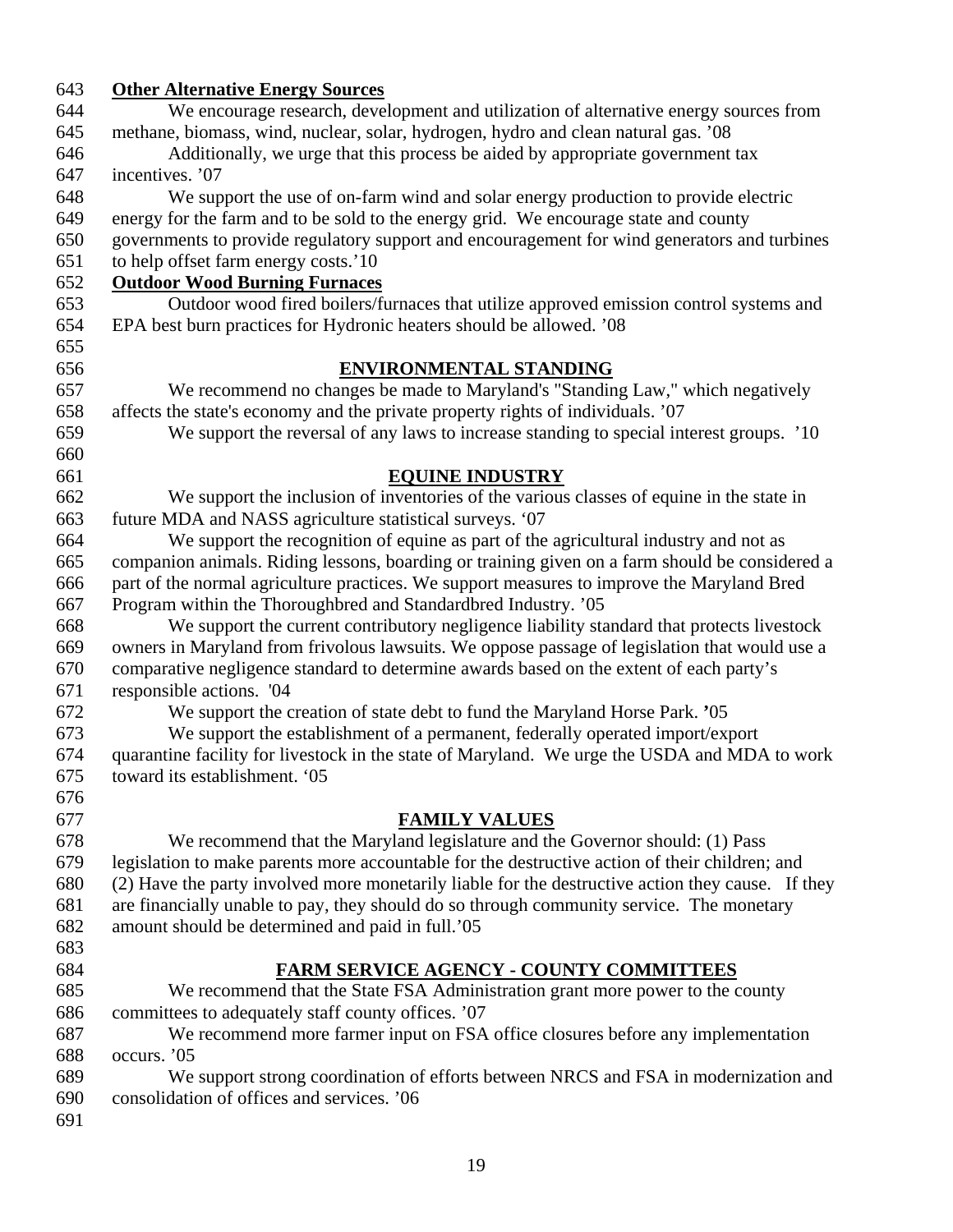| 692        | <b>FOREIGN INVESTMENTS</b>                                                                                              |
|------------|-------------------------------------------------------------------------------------------------------------------------|
| 693        | Maryland Farm Bureau is concerned about the purchase of farmland by investors who are                                   |
| 694        | foreign nationals. We believe land purchases by foreign investors should be closely monitored.                          |
| 695        | We insist that foreign investors be required to conform to all United States Tax laws and to                            |
| 696        | import and export regulations applicable to American producers. '05                                                     |
| 697        |                                                                                                                         |
| 698        | <b>FOREST CONSERVATION</b>                                                                                              |
| 699        | The Forest Conservation Act of 1991 has far reaching language, including reforesting                                    |
| 700        | lands cleared for development and afforesting, which means planting trees where no trees have                           |
| 701        | existed for many years. We urge amending the Forest Conservation act to remove the                                      |
| 702        | afforestation section completely. We urge state government to recognize the difference between                          |
| 703        | rural low-density development and urban high-density development in relation to tree                                    |
| 704        | conservation. The percentage of reforestation needs to be based on actual forest that is destroyed,                     |
| 705        | rather than the present threshold percentage of parcels.'06                                                             |
| 706        | We oppose county ordinances that are more restrictive than state regulations with regards                               |
| 707        | to the harvesting of trees.'06                                                                                          |
| 708        | Preservation or establishment of forest land should not take priority over agricultural                                 |
| 709        | lands under the state of Maryland's conservation or land use programs. '08                                              |
| 710        |                                                                                                                         |
| 711        | <b>GAMBLING</b>                                                                                                         |
| 712        | We support that a portion of gaming proceeds continue to be utilized to supplement the                                  |
| 713        | purse and bred fund accounts. We support licensed video gaming and gambling at racetracks                               |
| 714        | and/or other facilities and that a minimum of 25% of the total net revenue from these sources be                        |
| 715        | used to supplement the purse and Maryland Bred Fund accounts to equal the average dollar value                          |
| 716        | of the three highest states in the Purse and Breeding bonus accounts. Any expansion into other                          |
| 717        | forms of gambling such as table games and sports book should benefit the equine industry                                |
| 718        | similar to Video Lottery Terminals (VLTs). '09                                                                          |
| 719        |                                                                                                                         |
| 720        | <b>GENETICALLY MODIFIED ORGANISMS</b>                                                                                   |
| 721        | We support the production and use of GMO products. We encourage the education of                                        |
| 722<br>723 | government officials and the public on the product safety, economic benefits and environmental<br>benefits of GMOs. '07 |
| 724        |                                                                                                                         |
| 725        | <b>GOVERNMENT OPERATIONS - STATE GOVERNMENT</b>                                                                         |
| 726        | <b>Regulatory Reform</b>                                                                                                |
| 727        | We urge consideration be given to the economic impact upon farmers and landowners as                                    |
| 728        | local, state, and federal legislators and agencies develop laws, regulations and policies. '06                          |
| 729        | We request that the farm community continue to be consulted and be allowed to                                           |
| 730        | participate in the formulation of regulations and laws at all levels of government particularly                         |
| 731        | when they impact the Ag community. '05                                                                                  |
| 732        | Agencies developing regulations should have a thorough knowledge of all related aspects                                 |
| 733        | of agriculture, not just their immediate subject matter, or they should seek additional input from                      |
| 734        | agriculture in the development of regulations. '05                                                                      |
| 735        | We urge all government agencies develop regulations in cooperation with other agencies                                  |
| 736        | so that there is a reduction in duplication and a consistency of purpose. '05                                           |
| 737        | We ask for removal of the question on Maryland's death certificate in bold print "Did                                   |
| 738        | tobacco use contribute to the cause of death, YES $\{ \} NO \{ \} UNCERTAIN \{ \} ?'06$                                 |
| 739        | Governing bodies mandating new regulations must fund the cost of implementing said                                      |
| 740        | regulations '05                                                                                                         |
|            |                                                                                                                         |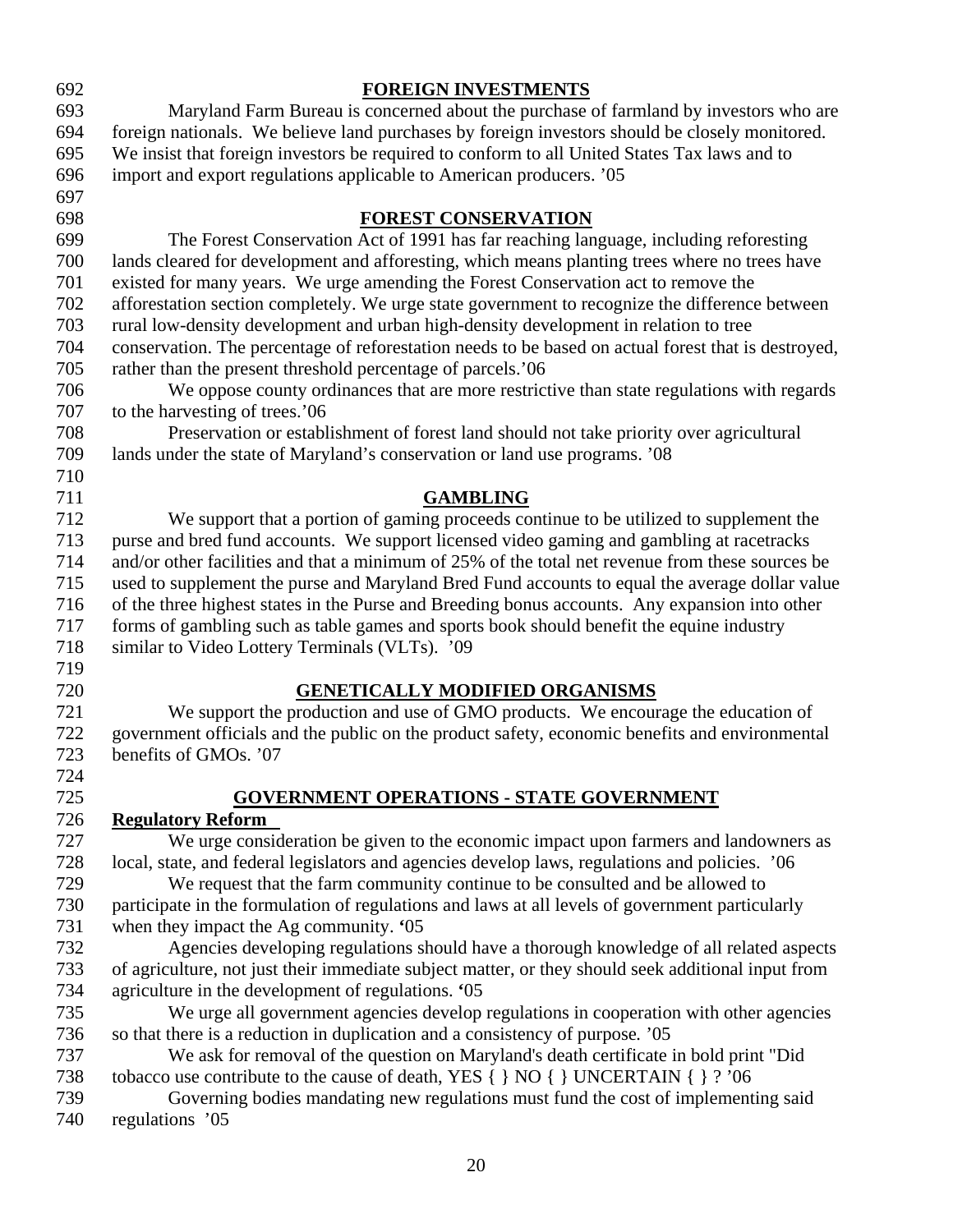741 We recommend that all State agencies review their rules and regulations that affect the 742 agriculture industry and modify and/or eliminate those that are outdated or serve no purpose. '05 743 Regulations imposed on agriculture shall be based on economically sound and 744 scientifically proven research to ensure that agriculture, including livestock and poultry 745 industries, remains viable and continues to be a strong economic base for Maryland. All 746 regulations shall be subjected to a rigorous scientifically justifiable cost/benefit analysis. '07 747 The General Assembly's Administrative, Executive and Legislative Review (AELR) 748 Committee should have the authority to prevent a proposed regulation from being implemented. 749 The Committee should be able to refer controversial proposals to the full General Assembly for a 750 vote or for amendment before an agency can implement the proposed regulation. '08 751 Since innovative ideas and non-traditional thinking have been the underpinnings of 752 agricultural advancement, we urge the various agencies to allow for this in the writing and 753 enforcement of policies and regulations, provided basic health and safety concerns are met. '04 754 **Elected Officials** 755 We recommend that any proposed pay increases for policy making elected officials shall 756 be placed on the general elections ballot in an electoral year in which a candidate for Governor is 757 on the ballot and shall not become effective until ratified by the electorate. In addition, no 758 retirement benefits shall accrue to any policy making elected official as a result of service in that 759 position**. '**05 760 We support a constitutional change to elect one senator per county. '07 761 We support a House of Delegates apportioned on population with a minimum of one 762 delegate per county. '07 763 We oppose any method of selection for Clerks of the Court, Register of Wills, and Judges 764 of the Orphans Court, other than election by the people. '07 765 We urge local control in the selections of those responsible for operating our local court 766 systems. '07 767 **Ethics** 768 We support a change in current State law to allow farmers to become eligible for 769 employment by the Maryland Department of Agriculture. **'**06 770 **State and Local Agencies** 771 We support the co-location of ag agencies, ag education and resources in regional ag 772 centers when feasible. '07 773 We urge the Maryland Legislature to make English the official language for the 774 state. '08 775 Farm Bureau does not support the State Law (MD Code, Article 28, Section 2-116, Entry 776 on Private Premises) that allows unlimited access onto farms and into buildings by the Maryland 777 National Capital Park and Planning Commission staff. We support a revision to restrict the 778 access of Maryland National Capital Park and Planning Commission staff and agents on private 779 property to no greater than is allowed to law enforcement agencies. '07 780 Many issues related to the production of agricultural crops in Maryland are regulated by 781 government. The use of irrigation water, nutrient management, pest management, agricultural 782 Best Management Practices and forest management should be regulated by the appropriate 783 federal or state agency. County governments should be precluded from regulating these 784 practices. '08 785 **Maryland Agricultural Commission** 786 We support the efforts by the Maryland Agricultural Commission to implement the 787 Strategic Plan for Agriculture. '08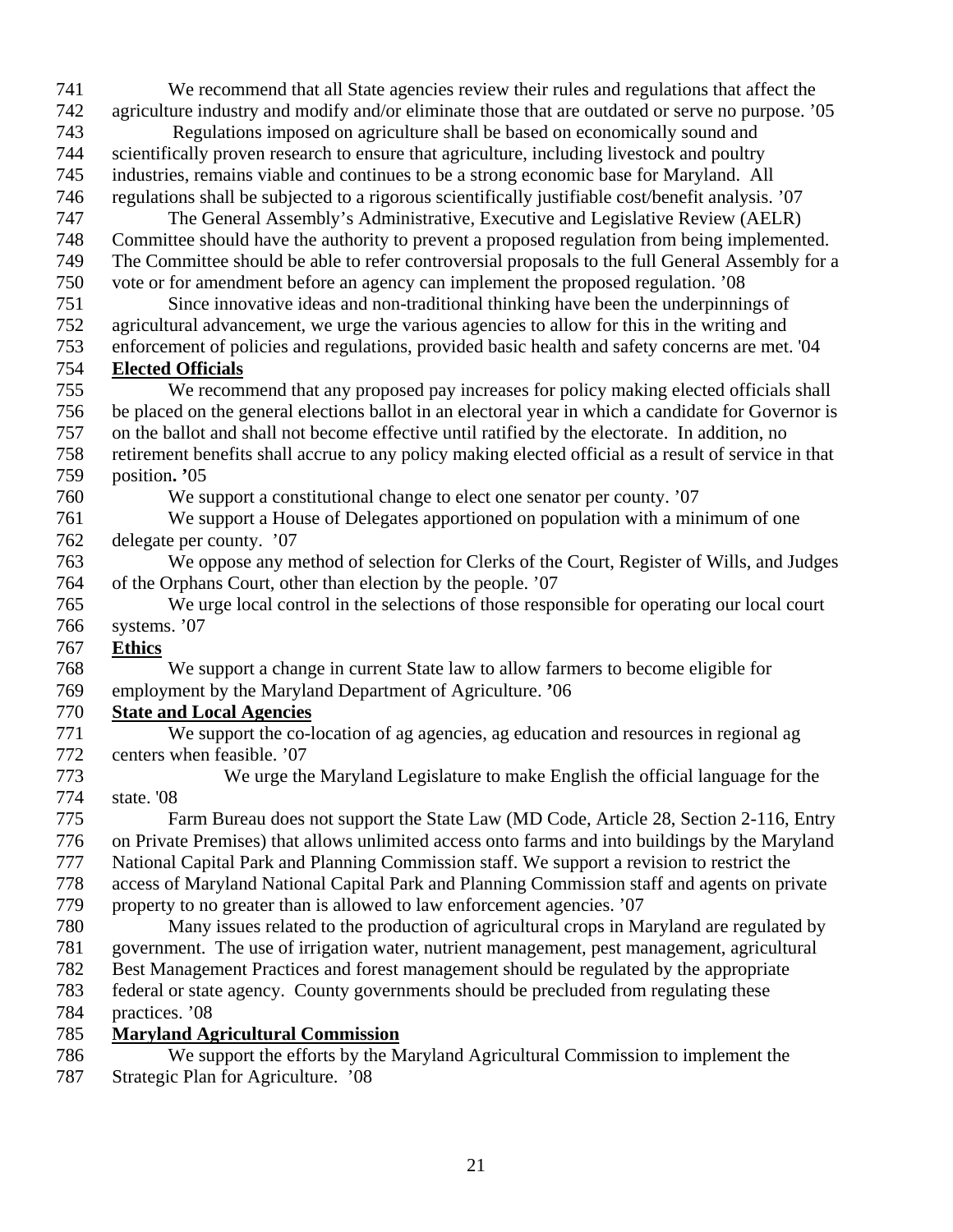#### 788 **Maryland Department of Agriculture**

789 We strongly oppose consolidation or transfer of any of MDA's current programs, 790 functions or authorities to any other department. We strongly support the transfer of any and all 791 ag-related programs, functions and authorities from other departments to MDA. '09 792 We urge the MDA to establish official standardized office hours for all department 793 offices including field offices. '09 794 **Government Spending** 795 We urge the reduction of government agency bureaucracy and duplication in an effort to 796 reduce costs, fees and frustration of the general public. '04 797 We urge all levels of government to operate within a balanced budget.'07 798 **Procurement** 799 We believe that all government purchases (including DNR purchases) should be made 800 through local Maryland businesses. '03 801 **State Owned Farmland**

802 Maryland should keep productive farmland in production on all land it owns and 803 purchases. Only land that is needed as buffers to protect soil and water resources should be 804 converted to conservation uses. '08

- 805
- 

### 806 **GREENWAYS - RAILS TO TRAILS – GREENPRINT**

807 We oppose public access to private land without the permission of the landowner. We 808 recognize the value of urban greenways, but oppose greenway designation in rural/agricultural 809 areas of Maryland due to the potential for trespass, vandalism, or other interferences with 810 production agriculture. Any legislation for the study or designation of greenway corridors or rails 811 to trails must include a requirement for notification to all owners of private property that adjoins 812 the proposed greenway before a study commences.'07

813 Any study must contain a public comment period or hearing prior to issuance of any 814 authorization for interim use, where contiguous landowners and other citizens have the 815 opportunity for input. Also the study should consider the effects of any proposed interim trail use 816 on the safety, health, security, privacy and economic interests of the adjacent landowners and 817 determine if the right of way is suitable for interim trail use. If a trail is established, the trail 818 sponsor should be responsible for liability, right of way fencing, taxes, control of noxious weeds, 819 maintenance of the rights of way and other cost which were required of the railway for the use of 820 the property easement. We promote the philosophy that if rights of way are developed for 821 recreational purposes lands should be purchased from willing sellers.'10

822

### 823 **GYPSY MOTH CONTROL**

824 Maryland Farm Bureau is concerned about the damage caused by the gypsy moth. 825 Therefore, we support the appropriation of sufficient funds to spray all areas in the state where 826 the gypsy moth population has reached the critical stage. We recommend that the program be 827 returned to the 250 egg masses per acre baseline. '05

828

### 829 **INDUSTRIAL HEMP**

- 830 We support the right of Maryland farmers to grow industrial hemp as an agricultural 831 crop.'07
- 832

#### 833 **INSURANCE**

#### 834 **Crop Insurance**

- 835 We encourage the development of a protocol that would allow producers to establish a 836 tax-deferred fund to self-insure against poor production years. '07
- 837 We oppose the late planting penalty due to wet soils. '03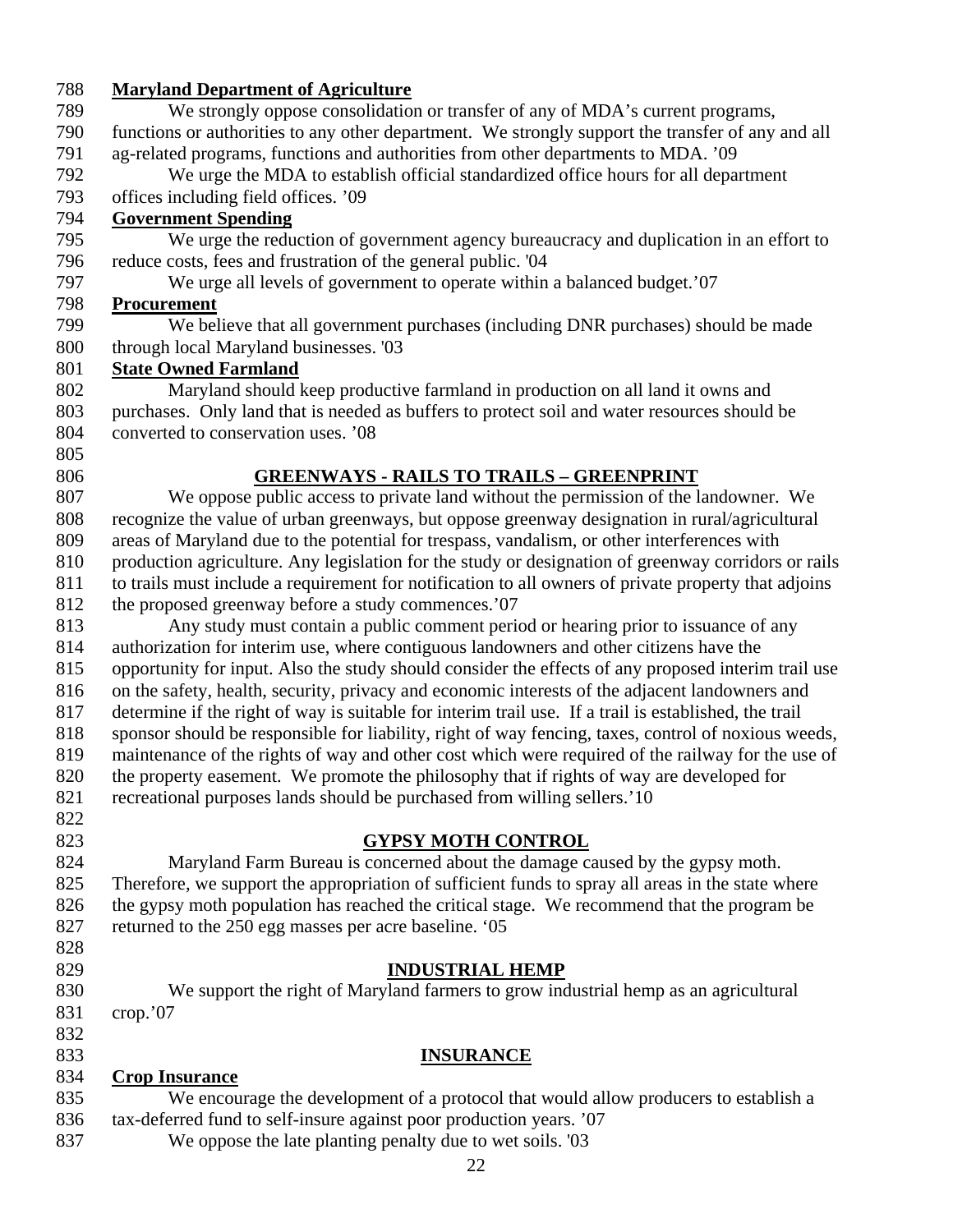# 838 **Health Insurance & Medical Costs**

| 839        | We recommend that state and federal governments consider appropriate measures to                                         |
|------------|--------------------------------------------------------------------------------------------------------------------------|
| 840        | control skyrocketing medical costs. Every effort should be made to limit medical expense                                 |
| 841        | increases to the cost of living. Furthermore, we believe that health insurance expenses should be                        |
| 842        | deductible as a business expense for self-employed individuals.'06                                                       |
| 843        | We recommend that the Maryland State Legislature review the current mandated health                                      |
| 844        | insurance benefits and reduce these mandated benefits in an attempt to better manage health                              |
| 845        | insurance costs. '05                                                                                                     |
| 846        | We support legislation that would place a limit on medical malpractice awards. We urge                                   |
| 847        | the Maryland legislature to address the issue of malpractice insurance to prevent further loss of                        |
| 848        | quality health care. '04                                                                                                 |
| 849        | We urge the insurance commissioner to control public service sectors to prevent                                          |
| 850        | unreasonable increases in overhead costs that are charged to users.'06                                                   |
| 851        | We oppose mandated health insurance. We encourage Maryland to extend tax benefits to                                     |
| 852        | long-term care insurance. '10                                                                                            |
| 853        | <b>Insurance Rates</b>                                                                                                   |
| 854        | We oppose any effort of the insurance commissioner to seek uniform automobile rates                                      |
| 855        | throughout the state. We further urge the continuance of differential insurance rates based on                           |
| 856        | experience ratings. '05                                                                                                  |
| 857        | We support actions to prevent termination of policies by the insurance industry as a result                              |
| 858        | of claims that are considered "Act of God" incidents. '03                                                                |
| 859        | We urge the General Assembly to conduct a legislative review of all insurance costs in                                   |
| 860        | Maryland. '02                                                                                                            |
| 861        | <b>Liability Insurance</b>                                                                                               |
| 862        | We support legislation that would place a limit on punitive liability awards. '06                                        |
| 863        | Maryland should pass a law limiting liability on agri-tourism sites to allow more farmers                                |
| 864        | to afford the expensive insurance needed to bring the public onto their farms. '06                                       |
| 865        |                                                                                                                          |
| 866        | <b>JOHNE'S DISEASE</b>                                                                                                   |
| 867        | It is imperative that a Johne's testing protocol be immediately developed for Maryland                                   |
| 868        | and that total funding be provided. The protocol should be designed after those of the                                   |
| 869        | surrounding states. The protocol should be farmer-friendly, designed and directed toward use as                          |
| 870        | an on-farm management tool. '03                                                                                          |
| 871        | A fully funded indemnity program should also be established in Maryland. '02                                             |
| 872        | We acknowledge that the Maryland Department of Agriculture has made progress with                                        |
| 873        | the Johne's program and request continued support for it. '05                                                            |
| 874        |                                                                                                                          |
| 875        | <b>LABOR STANDARDS</b>                                                                                                   |
| 876        | We oppose efforts to change Maryland law to require the payment of overtime wages to                                     |
| 877        | farm workers who work less than 60 hours per week. '04                                                                   |
| 878        |                                                                                                                          |
| 879<br>880 | <b>LAND STEWARDSHIP</b><br>Realizing that stewardship of the earth is in the public interest, we support the recognition |
| 881        |                                                                                                                          |
| 882        | of agriculture as a proper and environmentally sound use of our land resources. '06                                      |
| 883        | <b>LAND USE, PLANNING &amp; ZONING</b>                                                                                   |
| 884        | <b>Annexation</b>                                                                                                        |
| 885        | Each Maryland county should have the authority to regulate all municipal annexations                                     |
| 886        | within the county. '05                                                                                                   |
|            |                                                                                                                          |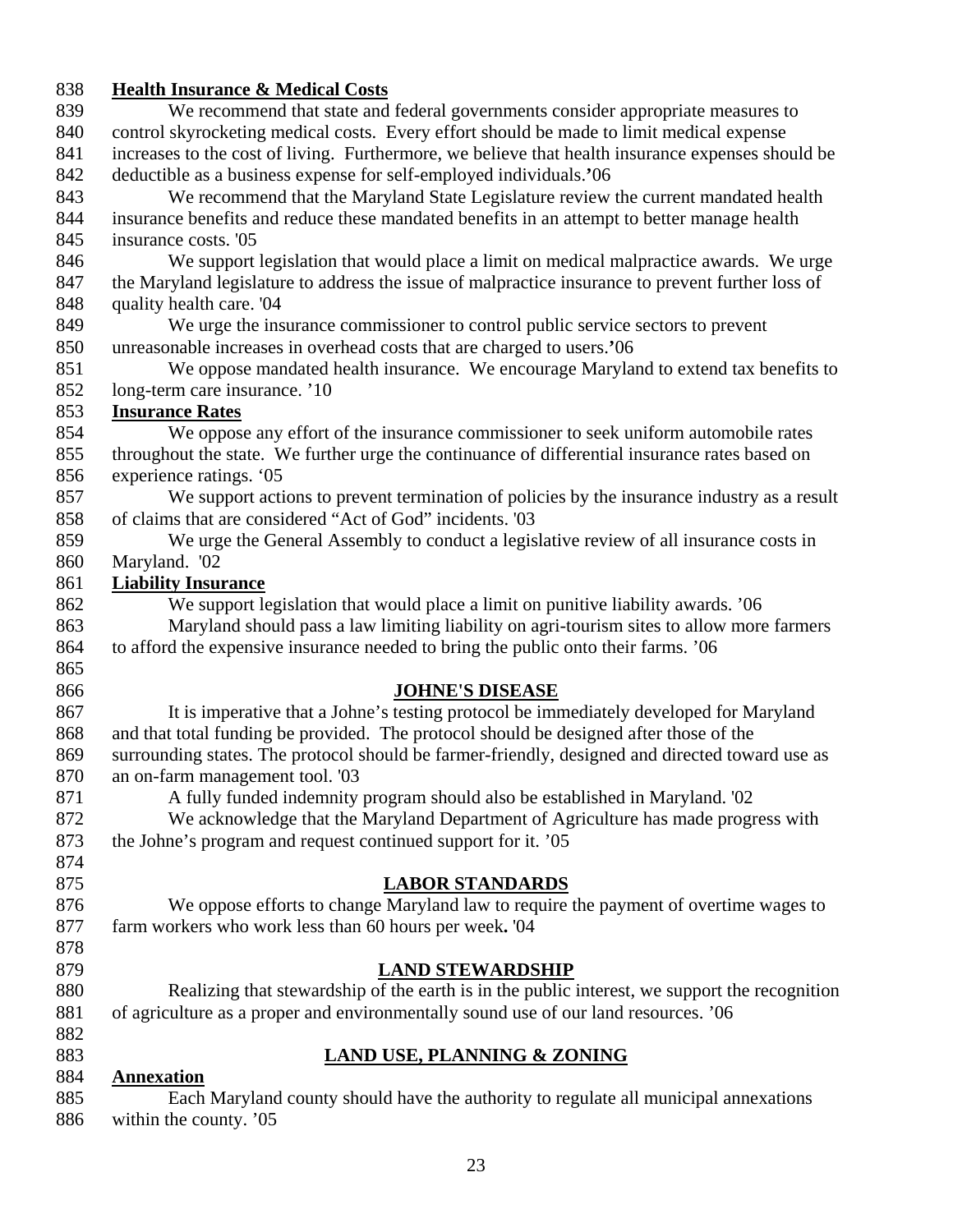#### 887 **Growth Management**

- 888 We urge local control of any growth management programs and zoning regulations 889 within our state.'07
- 890 Smart Growth standards for urban areas are not always appropriate for rural counties. 891 Different standards need to be adopted for eligibility for state funds for infrastructure in rural 892 counties. '08

893 We believe no program (or parts of a program) should be adopted until we review and 894 evaluate the accumulative impact of all of our present programs. We need to know the inter-895 relationship of all the legislation and regulations dealing with growth management such as the 896 Chesapeake Bay critical area law; the Nontidal Wetland Protection Act; federal, state, and local 897 resource protection programs; the agricultural land preservation program; Program Open Space; 898 and the reforestation law passed by the General Assembly*.* **'**05

- 899 We support a requirement for local governments to consider the impact of new 900 development on water resources and current users. Development should not be allowed to 901 surpass the level of water resources. '07
- 902 Any comprehensive plan must recognize private property rights. If a landowner's 903 property rights are diminished, he/she should be justly compensated. '06
- 904 We support public and private programs that improve the livability of urban areas and 905 attract residents to those urban areas. '02
- 906 We encourage each county to develop an Adequate Public Facilities Ordinance (APFO).
- 907 '10

#### 908 **Permitting**

- 909 We support the continued exemption of agriculturally zoned properties from building
- 910 permits and inspections for agricultural uses as permitted in the zoning code. We further support
- 911 the inclusion of specific language in the building code to permit public access to existing,
- 912 structurally sound, nonresidential buildings without mandated upgrades to the full current codes.
- 913 '05

#### 914 **Reverse Set-backs & Buffers**

- 915 We urge county planners to require protective measures for farmland, such as reverse 916 setbacks, buffers, fencing, etc. for new non-agricultural uses occurring adjacent to existing
- 917 agricultural operations. **'**06

#### 918 **Zoning**

919 We recognize the concern of historical and environmental preservationists in their efforts 920 to preserve such land areas against further development. However, the landowners involved 921 should not be required to suffer a loss in the equity of their land to land-use criteria changes. 922 Any change in zoning or regulations that would cause loss of equity in land shall provide for just 923 compensation to the landowner. Therefore, there should be no down zoning on agriculture land.

- 924 '07
- 925 Zoning regulations should be determined at the local, not state level.'08
- 926 We are opposed to Regional Planning Authorities. '08
- 927 Furthermore, these powers should not be delegated to the state by either legislation or 928 default.'08
- 929

### 930 **LAW ENFORCEMENT**

#### 931 **Penalties & Confinement**

932 We urge the state to increase penalties for defacing and removal of "Mason-Dixon Line" 933 markers. '05

- 934 We favor adequate prison facilities so that inmates can serve their sentences. We
- 935 recommend that inmates in minimum security penal complexes be required to work on
- 936 highways, prison farms or other public projects to help defray the cost of their food and support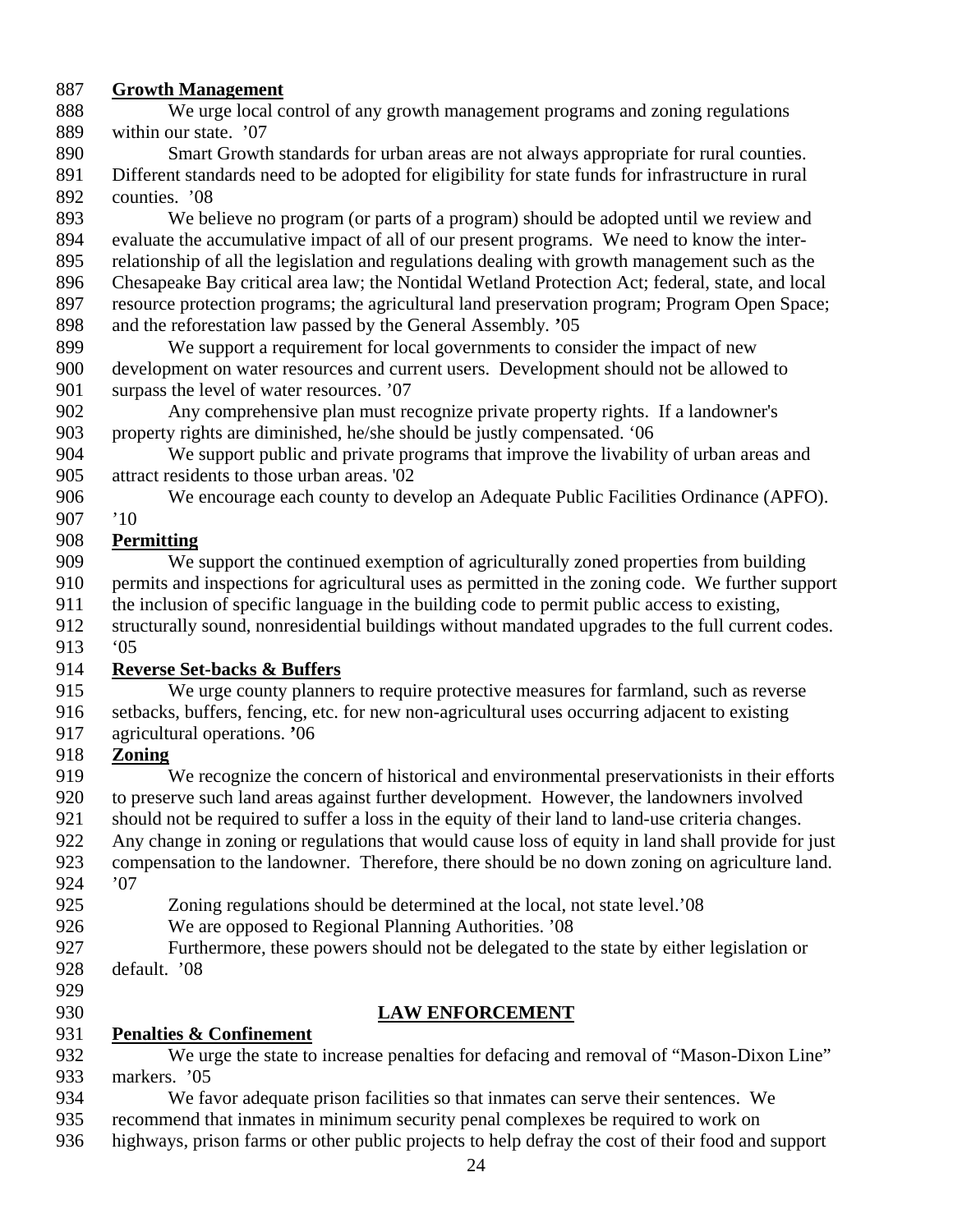| confined to penal institutions to afford them a better opportunity to assume a constructive role in<br>938<br>939<br>society. '06 | and to pay restitution to their victims. We also favor emphasis on the rehabilitation of persons |
|-----------------------------------------------------------------------------------------------------------------------------------|--------------------------------------------------------------------------------------------------|
|                                                                                                                                   |                                                                                                  |
|                                                                                                                                   |                                                                                                  |
| 940<br>We believe that the State of Maryland should enact legislation providing for a mandatory                                   |                                                                                                  |
| 941<br>life sentence without parole, or a death sentence, for violent murder offenses and murder                                  |                                                                                                  |
| 942<br>offenses occurring during the illegal transportation and/or distribution of controlled dangerous                           |                                                                                                  |
| 943<br>substances (drugs). '05                                                                                                    |                                                                                                  |
| 944<br>We urge the Department of Corrections to return prisoners to their county of origin after                                  |                                                                                                  |
| 945<br>the completion of their sentence before their release.'07                                                                  |                                                                                                  |
| 946<br>We support legislation that would prevent elected officials from holding office if                                         |                                                                                                  |
| 947<br>convicted of a crime or of misconduct in office and from receiving pensions or benefits                                    |                                                                                                  |
| 948<br>pertaining to the office that they held.'06                                                                                |                                                                                                  |
| 949<br><b>Judicial Process</b>                                                                                                    |                                                                                                  |
| 950<br>We recommend that the defendants be brought to a speedy trial and if convicted, given a                                    |                                                                                                  |
| 951<br>sentence sufficient to discourage further crimes. We support consistency in judicial sentencing                            |                                                                                                  |
| 952<br>for all.'07                                                                                                                |                                                                                                  |
| 953<br>We urge the Maryland Legislature to enact legislation that would change the insanity                                       |                                                                                                  |
| 954<br>defense of "innocent by reason of insanity" to "guilty, but insane." '05                                                   |                                                                                                  |
| 955<br><b>Investigation of Crimes</b>                                                                                             |                                                                                                  |
| 956<br>We urge local, county and state law enforcement agencies to communicate between                                            |                                                                                                  |
| jurisdictions and cooperate with each other when investigating thefts of personal property. '07<br>957                            |                                                                                                  |
| We urge all law enforcement agencies to assist farmers in identifying motorists who<br>958                                        |                                                                                                  |
| 959<br>damage property so those motorists can be assessed for the damages.'06                                                     |                                                                                                  |
| 960                                                                                                                               |                                                                                                  |
| 961<br><b>LEAD POISONING PREVENTION PROGRAM</b>                                                                                   |                                                                                                  |
| We recommend changes in the Maryland lead paint law to reduce the impact of this law<br>962                                       |                                                                                                  |
| 963<br>and its regulations on Maryland's rural property owners. '07                                                               |                                                                                                  |
| 964                                                                                                                               |                                                                                                  |
| <b>LEGAL SERVICES CORPORATION</b><br>965                                                                                          |                                                                                                  |
| We believe that the Legal Services Corporation should not be supported by public<br>966                                           |                                                                                                  |
|                                                                                                                                   |                                                                                                  |
| monies.'06                                                                                                                        |                                                                                                  |
| 967<br>968                                                                                                                        |                                                                                                  |
|                                                                                                                                   |                                                                                                  |
| <b>LIVESTOCK AND POULTRY</b><br>969<br>970                                                                                        |                                                                                                  |
| Government officials and inspectors must be required to follow stringent biosecurity<br>971                                       |                                                                                                  |
| practices and respect private property rights at all times when visiting farms. '08<br>972                                        |                                                                                                  |
| We oppose co-permitting of the integrators and the livestock and poultry growers. '07<br>973                                      |                                                                                                  |
| We support changing the classification of Reindeer and Bison to livestock and placing<br>974                                      |                                                                                                  |
| them under the regulatory jurisdiction of the MD Department of Agriculture. '03<br>975                                            |                                                                                                  |
|                                                                                                                                   |                                                                                                  |
| 976<br><b>LOCAL PROJECTS - STATE FUNDING</b>                                                                                      |                                                                                                  |
| 977<br>We support state funding for needed county agricultural centers. '08                                                       |                                                                                                  |
| 978                                                                                                                               |                                                                                                  |
| 979<br><b>MOSQUITO CONTROL</b>                                                                                                    |                                                                                                  |
| 980<br>We recognize the value of mosquito control to the state's citizens. We support the                                         |                                                                                                  |
| 981<br>appropriation of the funds required to adequately support and expand the program as necessary,                             |                                                                                                  |
| including the purchase of needed equipment. 07<br>982                                                                             |                                                                                                  |
| 983                                                                                                                               |                                                                                                  |
| 984<br><b>NONTIDAL WETLANDS</b><br>985<br>We oppose the present definition of Nontidal wetlands as set forth in the 1989 "Federal |                                                                                                  |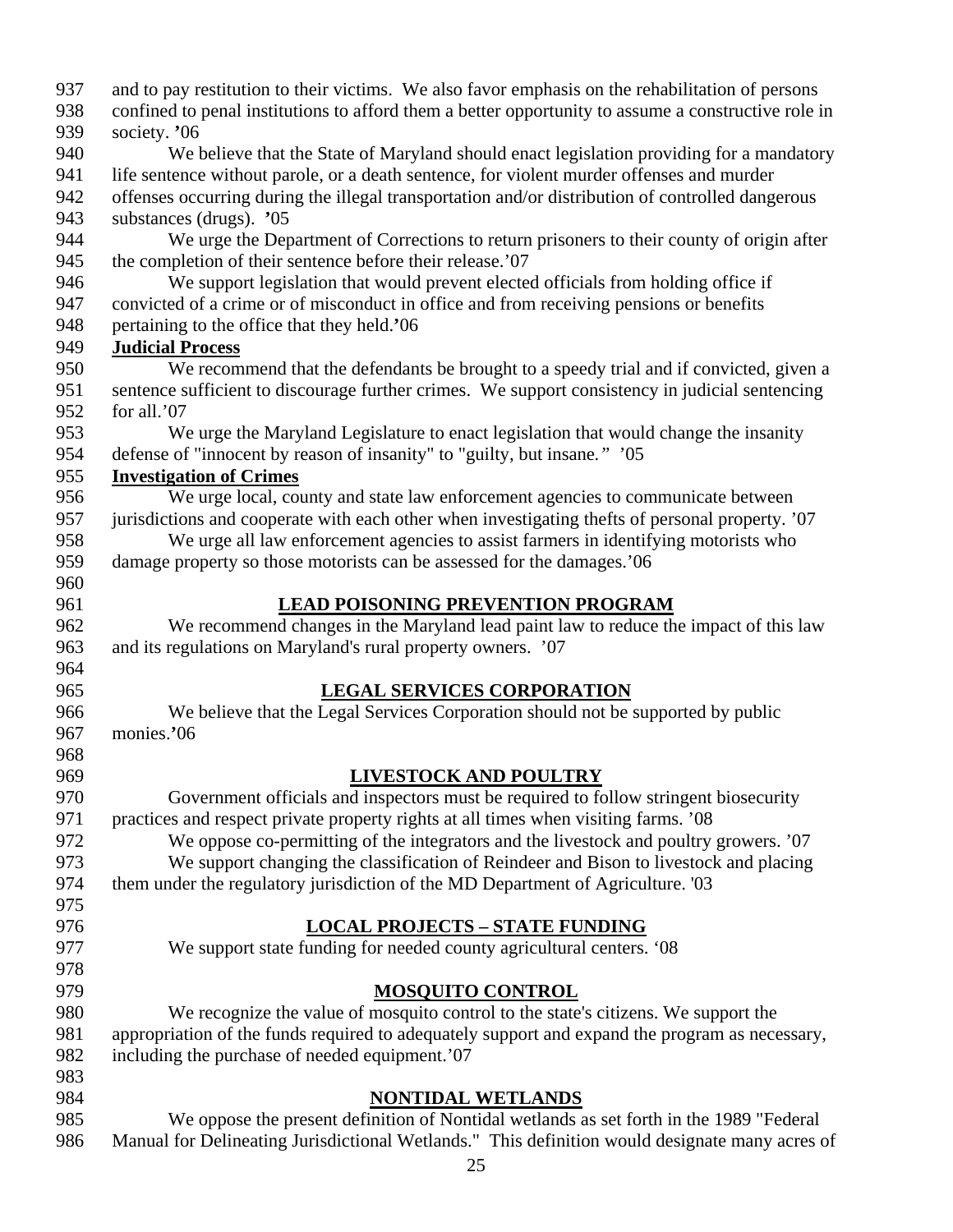- 987 marginal wetlands that possess minimal wetlands values. It would also include many acres of 988 cropland that has been farmed historically. '05
- 989 We support the revision of the "Federal Manual for Delineating Jurisdictional Wetlands" 990 to exclude:
- 991 (1) cropland that was farmed prior to the enactment of any laws dealing with the 992 regulation;
- 993 (2) areas with woody or natural vegetation that are not ponded for more than fifteen 994 consecutive days during some part of the growing season. **'**05
- 995 This definition should also be used for any existing or proposed state legislation. It is 996 imperative that the Army Corps of Engineers, the Environmental Protection Agency, and the 997 Natural Resource Conservation Service review the definition of Nontidal wetlands and evaluate 998 its implications on agriculture. Furthermore, it is our belief that all three of the criteria should 999 exist before land is considered a wetland and we hope the manual will be amended accordingly.
- 1000 '05
- 1001 We support the designation of the Natural Resource Conservation Service as the lead 1002 agency for the development of uniform wetlands delineation.**'**06
- 1003 Agriculture needs to be exempt from mitigation for agricultural activities where the 1004 farmer has, and is carrying on good agricultural practices. '07
- 1005 We recommend that when wetlands are identified, property owners must be notified and 1006 an appeal or review process be developed.'07
- 1007 The denial of a permit to alter wetlands, by either federal or state government, should be 1008 deemed "the taking of private property" and the landowner should be "justly compensated." '08
- 1009 Maryland regulations should not be more stringent than the federal regulations regarding 1010 non-tidal wetlands in agricultural land. '08
- 1011 We recommend that public agencies be held completely responsible for wetlands that 1012 they create due to water drainage and/or the re-routing of water as a result of construction of 1013 public facilities such as roads, schools, storm water management ponds, parking lots, etc. Cost 1014 of litigation to protect the landowner should be borne by the public agency involved. '08
- 1015 We urge local control of regulations and permits limiting the use of wetlands.'07
- 1016

# 1017 **NOXIOUS WEEDS**

- 1018 **Noxious Weed List**
- 1019 We urge the Maryland Department of Agriculture to have phragmites, asiatic tearthumb, 1020 kudzu, multi-flora rose (except when used as rootstock by the nursery industry), and mile-a-1021 minute placed on the noxious weed list. '04
- 1022 **Compliance on Government-Owned Land**
- 1023 We insist that local, county, state, and federal governments abide by the noxious weed 1024 control laws on lands owned or controlled by them. '02

### 1025 **Enforcement**

- 1026 We urge the Maryland Department of Agriculture to enforce the law pertaining to the 1027 control of noxious weeds with court action when necessary. We urge county governments, 1028 county weed control committees and other agricultural organizations to cooperate with MDA's 1029 efforts to maintain a viable noxious weed control program. '07
- 1030 We re commend that county weed control committees, along with county coordinators 1031 make every possible effort to cooperate with farmers and/or landowners in good faith, who are 1032 making a reasonable effort to control noxious weeds in crop and non-cropland. Furthermore, it 1033 must be accepted by the enforcement personnel that 100% control of noxious weeds in crop or 1034 non crop land is not realistically achievable by any or all of the control methods outlined by the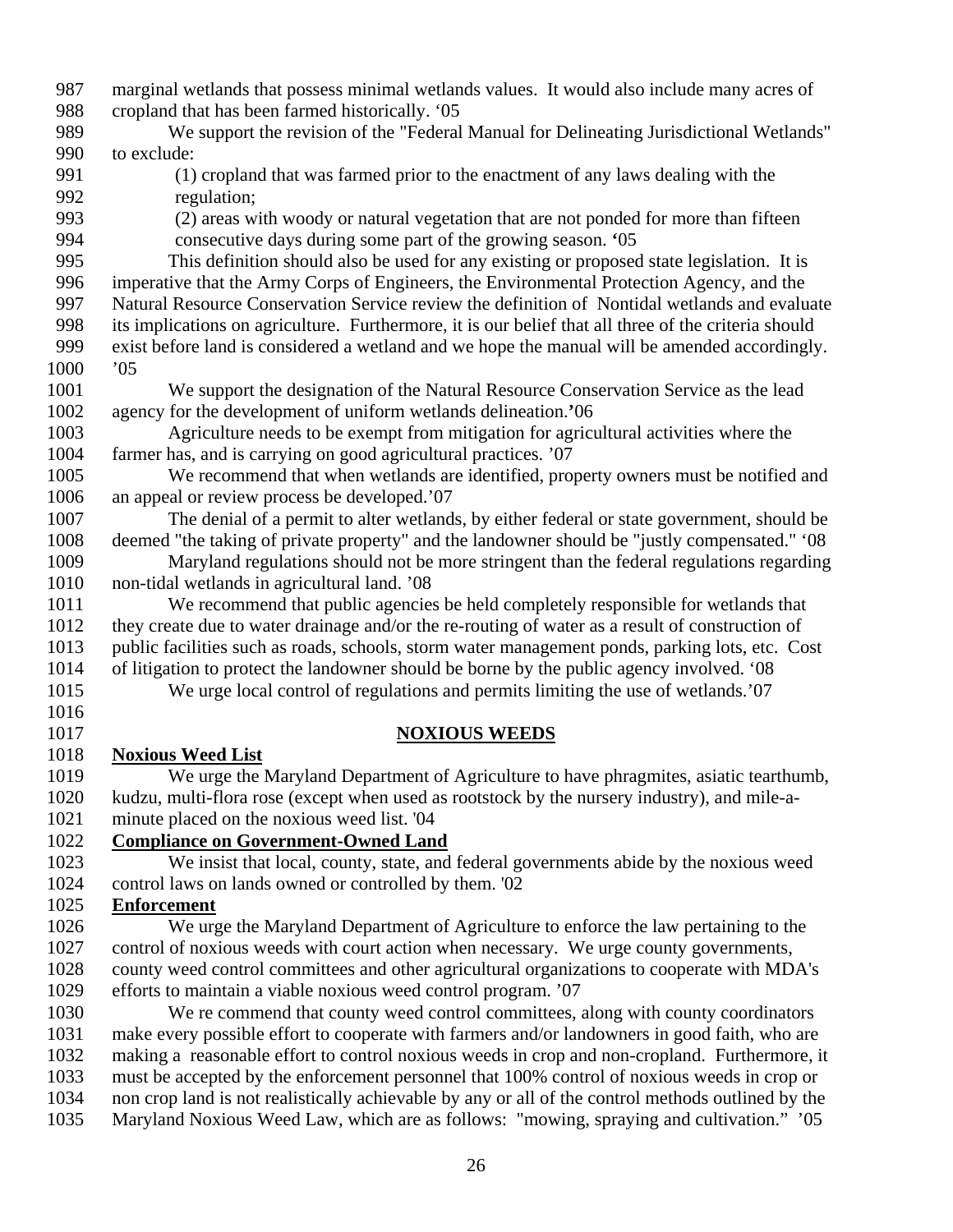| 1036 | MDA should annually evaluate grasses and other seeds used in buffers and other                             |
|------|------------------------------------------------------------------------------------------------------------|
| 1037 | conservation programs so they are managed to keep them from spreading to farmed fields.                    |
| 1038 | Ornamental grasses sold and planted in Maryland should also be carefully evaluated. '09                    |
| 1039 | <b>Public Education</b>                                                                                    |
| 1040 | We recommend that the State of Maryland increase efforts to inform and educate the                         |
| 1041 | general public concerning the value of and requirements for continuing control of thistles, multi-         |
| 1042 | flora rose, johnsongrass, poison hemlock, shatter cane and autumn olive.'07                                |
| 1043 | <b>Weed Control Methods</b>                                                                                |
| 1044 | We support and will work with the University of Maryland, Maryland Department of                           |
| 1045 | Agriculture and Chemical Companies to step-up efforts to develop new materials to reduce and               |
| 1046 | eliminate these noxious weeds. Until these materials are developed, MDA should ban ornamental              |
| 1047 | grasses such as eastern gamma grass from being introduced in Maryland. '05                                 |
| 1048 | At present, seeds for bird feed are not regulated, and some mixtures contain noxious                       |
| 1049 | weed seed from both domestic and imported sources. We recommend legislation that will                      |
| 1050 | require all bird feed (seeds) be free of noxious weed seeds that are capable of germination.'05            |
| 1051 |                                                                                                            |
| 1052 | <b>NUTRIENT MANAGEMENT</b>                                                                                 |
| 1053 | <b>Nutrient Management for Farms</b>                                                                       |
| 1054 | We believe in a voluntary nutrient management program and that all farmers should                          |
| 1055 | apply nutrients in an economically and environmentally proper manner based on sound science.               |
| 1056 | '07                                                                                                        |
| 1057 | MDA should maintain sole responsibility for implementation and enforcement of nutrient                     |
| 1058 | management plans. '09                                                                                      |
| 1059 | We support a Maryland Department of Agriculture nutrient management program that                           |
| 1060 | (1) produces real water quality improvement, (2) makes efficient use of taxpayer funds, (3)                |
| 1061 | requires reasonable recordkeeping, (4) protects civil liberties and private property rights, (5)           |
| 1062 | provides adequate flexibility for farmers to properly manage their operations, and (6) provides            |
| 1063 | appropriate inspection and enforcement. '08                                                                |
| 1064 | We urge the state to exercise flexibility for agricultural nutrient management activities.                 |
| 1065 | 10                                                                                                         |
| 1066 | We request a review and simplification of guidelines and requirements of the nutrient                      |
| 1067 | management program to achieve the following:                                                               |
| 1068 | a. A simple and inexpensive planning process. '05                                                          |
| 1069 | Provide for "off the shelf" nutrient management plans for less complex farm operations.<br>$\mathbf{b}$ .  |
| 1070 | "05"                                                                                                       |
| 1071 | Allow the use of nutrient standards for manure established by the University of Maryland<br>$\mathbf{c}$ . |
| 1072 | if so desired.'05                                                                                          |
| 1073 | d. Prevent yield capping.                                                                                  |
| 1074 | Allow the use of scientifically valid nutrient recommendations from the University of<br>e.                |
| 1075 | Maryland or other public and private sources. '07                                                          |
| 1076 | The elimination of the Nutrient Management Voucher requirements and the transfer of<br>f.                  |
| 1077 | the resultant savings to Extension for nutrient management plan writing. '10                               |
| 1078 |                                                                                                            |
| 1079 | MDA should inform the landowner of the nature of the complaint whenever it inspects a                      |
| 1080 | farm based on a complaint. '09                                                                             |
| 1081 | We support the continuation of the farmer-filed annual certification of plan compliance along              |
| 1082 | with an annual summary of nutrient application rather than requiring the filing of the completed           |
| 1083 | plan. $'06$                                                                                                |
| 1084 | MDA should develop an optional on-line reporting system for the annual summaries. '09                      |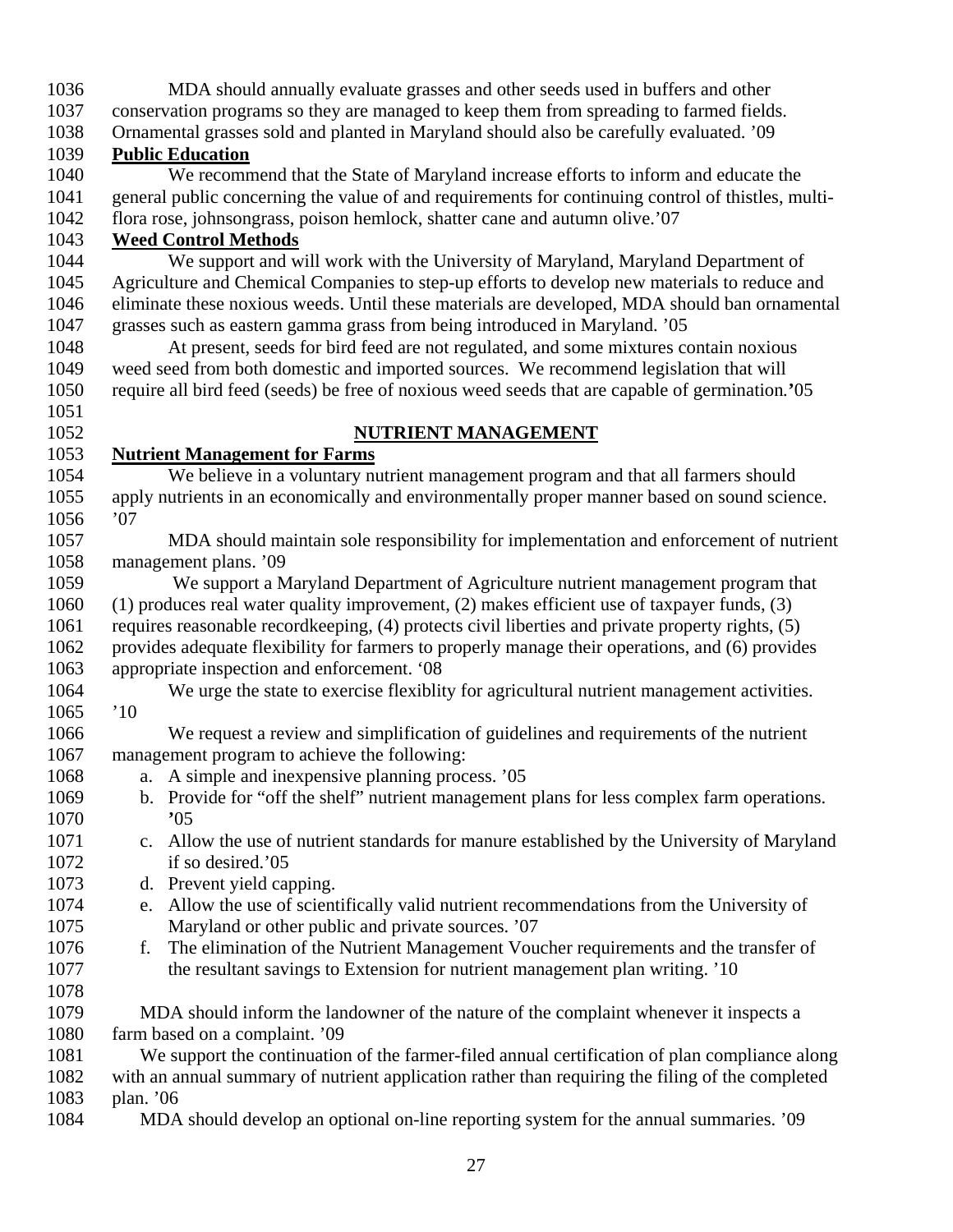#### 1085 **Nutrient Management Plan Confidentiality**

- 1086 Nutrient Management plans contain proprietary information and must remain 1087 confidential. Therefore, we oppose the release of a farmer's state or privately-written nutrient 1088 management plan (or data related to the plan) to the public by MDA or any other government 1089 entity. '10
- 1090 Furthermore, once nutrient management plans are expired or out-of-date they should be 1091 properly destroyed. '08

#### 1092 **Non-Farmer Nutrient Use and Education**

1093 We support reduction of nutrients from all non-farm sources entering the Chesapeake 1094 Bay and encourage education of residential users of nutrients. '03

#### 1095 **Nutrient Management Planning/Delivery**

- 1096 We seek reinstatement of full funding for Nutrient Management Cost-Share for the 1097 development and updating of nutrient management plans by private industry and by University 1098 of Maryland Extension. All funding should be evaluated for efficiencies. '07
- 1099 The nutrient management plan writing positions that were recently eliminated by the 1100 University of Maryland Extension due to state budget cuts should be replaced when funds 1101 become available. '09
- 1102 Assets and personnel should be redeployed through the University of Maryland 1103 Extension to provide: (1) Adequate nutrient management planning staff in each county to 1104 service all farmers who request assistance; (2) Permanent Extension positions with competitive 1105 salaries and benefits for nutrient management planners; (3) training for all farmers who desire to 1106 write their own nutrient management plans. **'**06
- 1107 We urge full funding of \$1.8 million per year to the University of Maryland Extension to 1108 provide nutrient management plan writing services to all farmers requesting assistance. '10
- 1109 We request that funding for nutrient management education and plan development go
- 1110 directly to University of Maryland Extension in order to hire and maintain adequate permanent 1111 nutrient management advisors in each county. '10

#### 1112 **MAFO/CAFO Permits**

- 1113 We believe that the current nutrient management program more than adequately 1114 addresses agriculture nutrient issues. '08
- 1115 We strongly oppose additional requirements, such as the Maryland Animal Feeding 1116 Operation (MAFO) and the revised Confined Animal Feeding Operation (CAFO) permit by 1117 MDE. '08
- 1118 When new regulatory actions for CAFOs are enacted, guidance for these regulations 1119 should be published prior to the effective date of the regulations. '09
- 1120 We oppose EPA's continued effort to expand the scope of CAFO permits. '10

### 1121 **Manure and Litter Management**

- 1122 We strongly urge MDA to review the requirements and procedures for the manure 1123 transport program. The process should be made more user-friendly. '03
- 1124 The preferred use of animal manure and poultry litter should be land application for crop 1125 production when applied in accordance with best management practices. '04
- 1126 We oppose any effort to ban animal manures as a source of fertilizer for all field crops.
- 1127 We strongly recommend further corroborating studies, beyond those previously conducted by
- 1128 UMD researchers, that include different soil types, locations and manure types before any ban on
- 1129 the use of animal manures on all field crop acres becomes a state regulation. '10
- 1130 Field storage guidelines for all animal species where field storage is permissible shall be 1131 based on sound science recommendations. '08

# 1132 **Soil Testing**

1133 We recommend that a public soil testing lab at the MD Department of Agriculture be 1134 opened and available to Maryland farmers/landowners. '08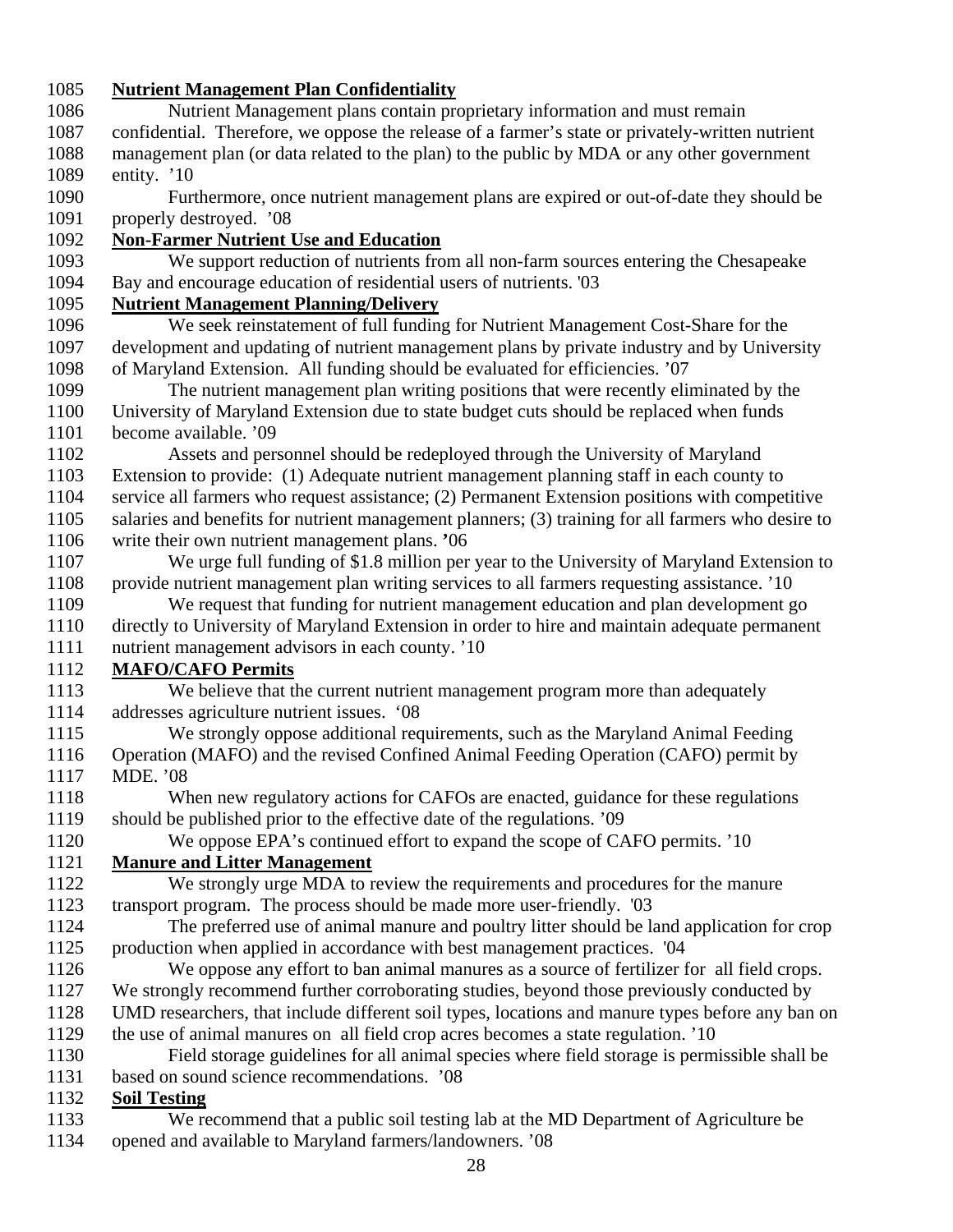| 1135         | We believe MDA should work with the University of Maryland and the soil testing labs                  |
|--------------|-------------------------------------------------------------------------------------------------------|
| 1136         | used by area farmers to develop a soil test report and recommendations that can be directly           |
| 1137         | included in a certified plan. '03                                                                     |
| 1138         | We request adequate funding to cover the total cost of all soil analysis submitted to                 |
| 1139         | comply with the state mandated nutrient management regulations. '10                                   |
| 1140         |                                                                                                       |
| 1141         | <b>POULTRY LITTER</b>                                                                                 |
| 1142         | We oppose all efforts to require poultry companies to control a farmer's poultry litter. '10          |
| 1143         | We oppose the mandatory covering of poultry litter during transport except within a cost-             |
| 1144         | share program, such as the Poultry Litter Pilot Transportation Project. We oppose the mandatory       |
| 1145         | covering of spreaders under any circumstances. '07                                                    |
| 1146         | We oppose any effort to move ALL poultry litter off the Delmarva Peninsula. '08                       |
| 1147         | We oppose burning poultry litter for energy generation. Poultry litter is an excellent                |
| 1148         | fertilizer that if not available as fertilizer would have to be replaced with an expensive non-       |
| 1149         | renewable resource that is mined or manufactured somewhere in the world and shipped to                |
| 1150         | Maryland farms. '08                                                                                   |
| 1151         | For broiler litter, we recommend the scientific and research based guidelines for field               |
| 1152         | storage of broiler chicken litter developed by the Poultry Litter Experts Science Forum in            |
| 1153         | October 2008, be adopted by MDA, MDE and EPA. '08                                                     |
| 1154         |                                                                                                       |
| 1155         | <b>PRIVATE PROPERTY RIGHTS</b>                                                                        |
| 1156         | We oppose any legislation that would allow public access to or through private property               |
| 1157         | without permission of the property owner or authorized agent of the owner.'07                         |
| 1158         | We oppose the imposition of deed restrictions/covenants that prohibit the production of               |
| 1159         | an agricultural commodity on farmland. '07                                                            |
| 1160         |                                                                                                       |
| 1161         | Any government action that diminishes an owner's right to use his property constitutes a              |
|              | taking of that owner's property. Therefore, the government should provide due process and             |
| 1162         | compensation to the exact degree that an owner's right has been diminished. The just basis for        |
| 1163         | compensation must be at least fair market value. '08                                                  |
| 1164         | We support the passage of private property rights protection acts at the federal and state            |
| 1165<br>1166 | levels.                                                                                               |
|              | We support legislation that would place the burden of land survey disputes upon the party             |
| 1167         | disputing any property lines. '06                                                                     |
| 1168         | We urge the state legislature to enact a law to require all land survey companies to notify           |
| 1169         | all owners of agriculturally zoned land that adjoins a property to be surveyed, by certified letter,  |
| 1170         | in advance of the survey and again before a plat is recorded. '03                                     |
| 1171         | <b>Eminent Domain</b>                                                                                 |
| 1172         | We believe the recent Supreme Court Kelo decision violates the basic principles and                   |
| 1173         | standards for what constitutes a public use and taking of land. We believe that while eminent         |
| 1174         | domain represents a vital function of government that needs to exist in carrying out the public       |
| 1175         | purpose, we do not support the erosion of the standards or tests that each case must meet. We         |
| 1176         | believe government should demonstrate the public purpose for the condemnation of land and             |
| 1177         | then establish a fair and equitable means of compensation. We strongly support passage of             |
| 1178         | legislation by the Maryland General Assembly to prevent the use of eminent domain by local            |
| 1179         | government to take private property and then give it or sell it to the private sector to develop. '06 |
| 1180         | We oppose any taking of private property by a public entity for public purposes without               |
| 1181         | just compensation to the property owner for loss of business revenue as well as for real              |
| 1182         | property.'10                                                                                          |
| 1183         | If the property taken is zoned for agricultural use, the compensation should be tax-free.             |
| 1184         | .06                                                                                                   |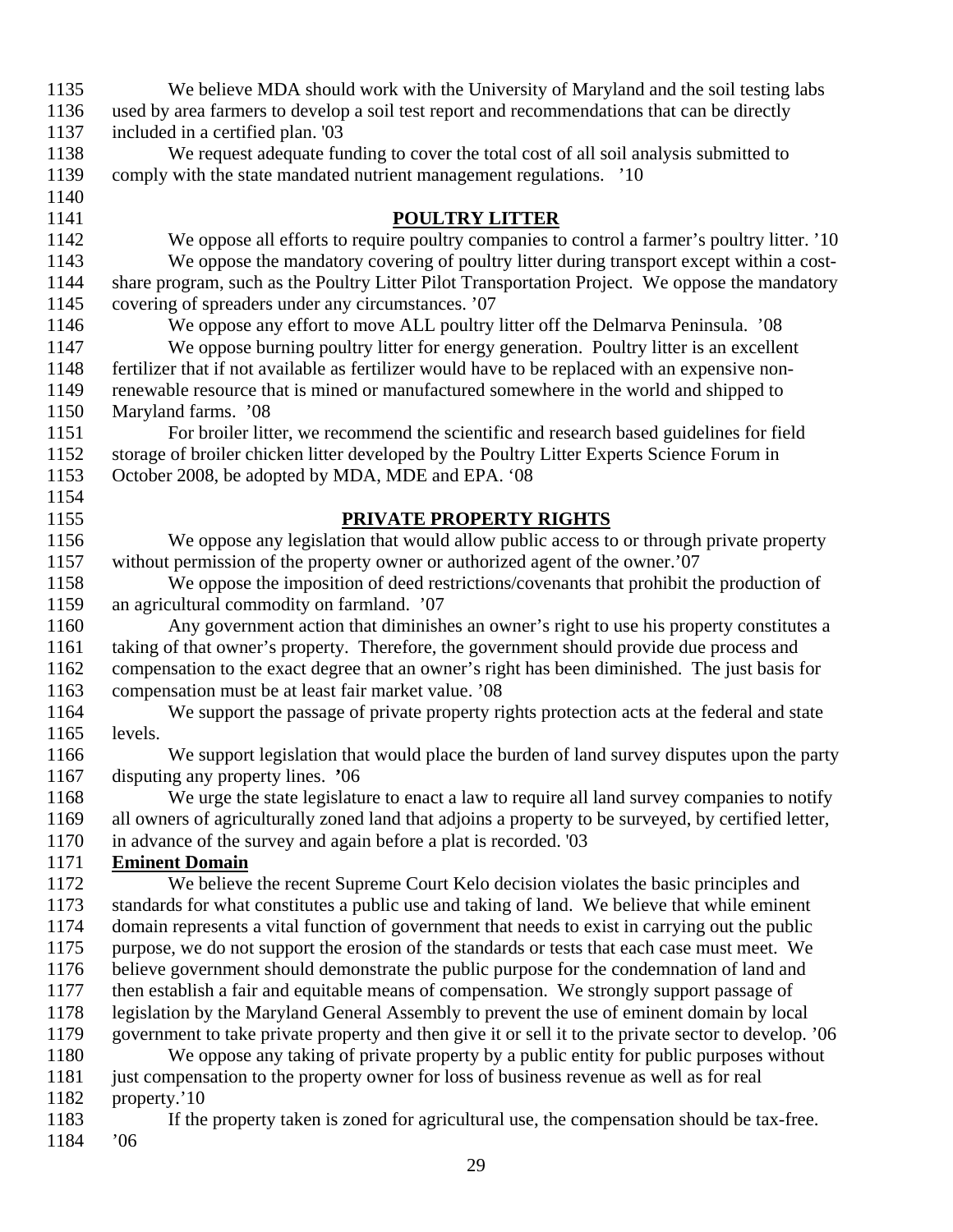| 1185 | When private property is taken by government for a public purpose and not used for the              |
|------|-----------------------------------------------------------------------------------------------------|
| 1186 | purpose taken, there should be a process to first offer the property back to the original landowner |
| 1187 | or the family of the original landowner before it could be used for a purpose other than for which  |
| 1188 | it was originally acquired. '05                                                                     |
| 1189 |                                                                                                     |
| 1190 | <b>PROGRAM OPEN SPACE - USE OF FUNDS</b>                                                            |
| 1191 | The Agricultural Land Preservation Program assists in achieving some of the same                    |
| 1192 | objectives sought in the Open Space Program. The amount of parkland being purchased in this         |
| 1193 | program has been increasing rapidly, thereby reducing tax revenue. Therefore, we recommend          |
| 1194 | that the allocation of funds from the Open Space Program to the Agricultural Land Preservation      |
| 1195 | Foundation be increased substantially. We support legislation that will allow the counties to use   |
| 1196 | part or all of their local share of the Open Space acquisition funds for the Preservation of        |
| 1197 | Agricultural Land Program, thereby preserving open space without removing land from tax rolls.      |
| 1198 | .05                                                                                                 |
| 1199 | We recommend that the larger share of open space funds be used for maintenance of                   |
| 1200 | present parkland rather than the acquisition of new land.'06                                        |
| 1201 |                                                                                                     |
| 1202 | PUBLIC DRAINAGE ASSOCIATIONS                                                                        |
| 1203 | We encourage counties to appropriate the funds for maintenance and improvements of                  |
| 1204 | public drainage association ditches and urge the state to restore funding. 07                       |
| 1205 | Also we encourage counties to investigate improved means of informing property owners               |
| 1206 | of the easement rights of the PDA.'06                                                               |
| 1207 |                                                                                                     |
| 1208 | PUBLIC HEALTH AND SAFETY                                                                            |
| 1209 | We recognize the danger Lyme disease and other tick borne diseases (ehrlichiosis)                   |
| 1210 | present to the general public of the state. We urge the State and County Health Departments to      |
| 1211 | gather as much information as possible to educate the public as to prevention, signs and            |
| 1212 | treatment of these diseases. We also pledge our support and help in gathering this information.     |
| 1213 | 06'                                                                                                 |
| 1214 | We request research by the University of Maryland to effectively eradicate the deer tick            |
| 1215 | problem in order to reduce the incidence of Lyme disease throughout the state.                      |
| 1216 | The State should maintain the highest level of Medivac service to ensure that rural                 |
| 1217 | counties have access to emergency medical care. '08                                                 |
| 1218 |                                                                                                     |
| 1219 | <b>PUBLIC OWNED LAND</b>                                                                            |
| 1220 | Productive farmland that is purchased for parks or open space should be kept in                     |
| 1221 | production using best management practices until the land is needed for its intended use. '06       |
| 1222 | We ask that legislation be enacted to make it unlawful for any government agency to                 |
| 1223 | acquire, by condemnation, any farmland in the state for the purpose of converting this land to      |
| 1224 | parkland or recreation land. We support fee simple acquisition of parklands or landfills by         |
| 1225 | willing sellers only. '07                                                                           |
| 1226 | In response to the budget deficits of the federal and state governments, we urge the                |
| 1227 | governments to review the inventory of public lands in parks, forests, refuges and wildlands to     |
| 1228 | determine the cost to maintain said lands. We request the legislature to review and evaluate the    |
| 1229 | sale of certain of these lands to the private sector. '09                                           |
| 1230 | We recommend that consideration be given to leasing these woodlands for hunting or                  |
| 1231 | other recreational uses in an effort to raise funds to cover the cost of maintaining and            |
| 1232 | administering these lands.'09                                                                       |
|      |                                                                                                     |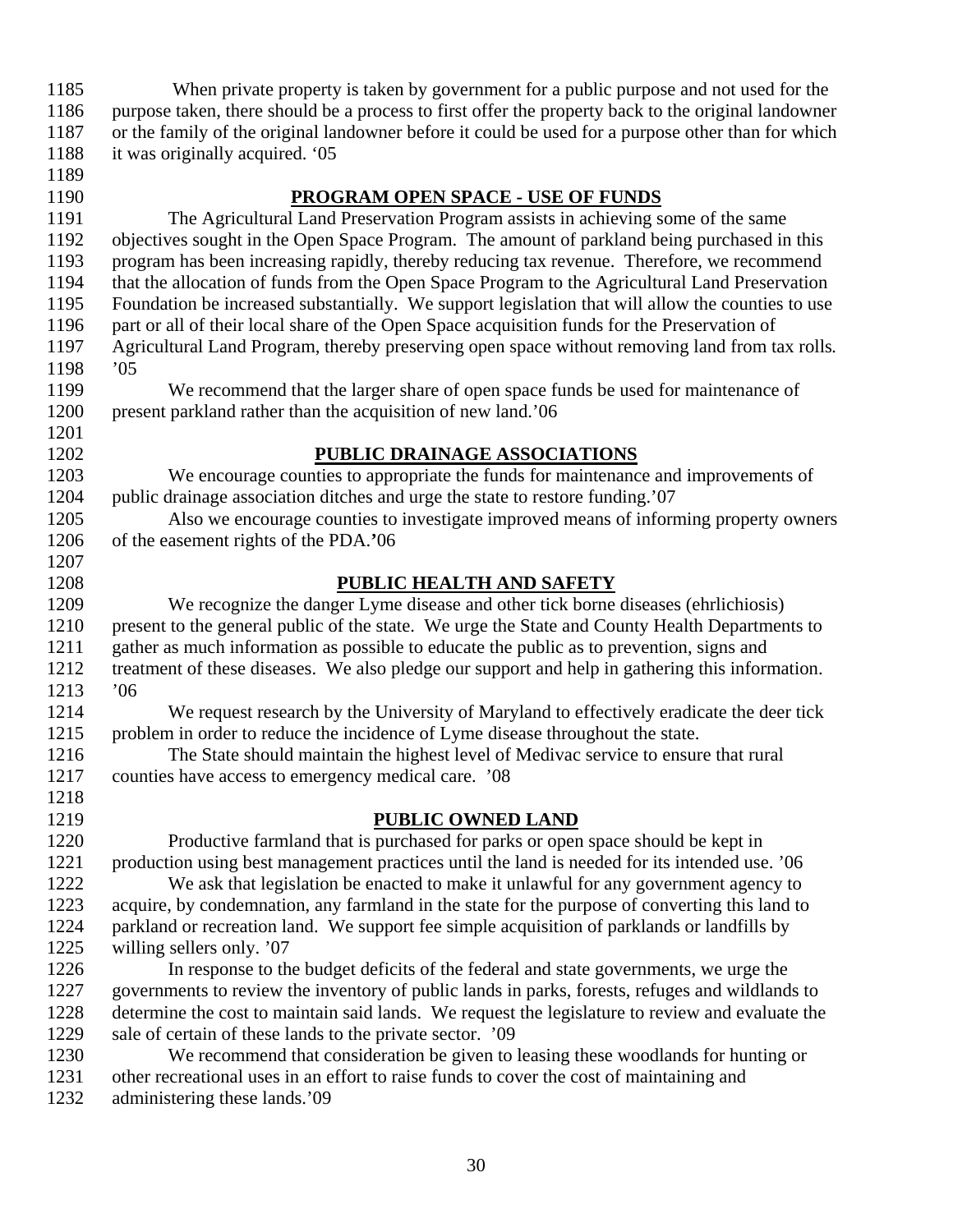| 1233 | <b>Timberland Management</b>                                                                      |
|------|---------------------------------------------------------------------------------------------------|
| 1234 | We urge the State to develop a more aggressive Forest Management Plan and Land Use                |
| 1235 | and Recreation Plan to include timelier timbering, increased recreational and hunting             |
| 1236 | opportunities and a steady and increased income to the counties. '07                              |
| 1237 |                                                                                                   |
| 1238 | <b>PUBLIC RELATIONS</b>                                                                           |
| 1239 | American farmers produce the safest, most wholesome and most affordable food in the               |
| 1240 | world. Any government agency dealing with food safety should not release information to the       |
| 1241 | media unless substantiated and accurate.                                                          |
| 1242 | We urge the media to be accurate and unbiased in the reporting of food safety issues.             |
| 1243 | Any media and/or organization responsible for distributing accusations of health risk not based   |
| 1244 | on credible scientific data should be held liable for losses to producers, processors and         |
| 1245 | subsequent retailers.                                                                             |
| 1246 | We encourage the local press to devote more space to agricultural articles and                    |
| 1247 | information regarding the local farm community.                                                   |
| 1248 | We urge the University of Maryland Extension, Maryland Experiment Station and the                 |
| 1249 | Maryland Department of Agriculture to develop positive programs to promote Maryland               |
| 1250 | agriculture to the public through various media outlets.                                          |
| 1251 | We recommend that all agricultural organizations develop promotional campaigns that               |
| 1252 | would:                                                                                            |
| 1253 | 1. Educate the public about the importance of a viable agricultural economy.                      |
| 1254 | 2. Correct misconceptions concerning farm practices.                                              |
| 1255 | 3. Promote the importance of preserving farmland as it relates to the health of the               |
| 1256 | environment.                                                                                      |
| 1257 | 4. Encourage farm tours, farm-city festivals and educational displays.                            |
| 1258 | 5. Include a speakers bureau.'08                                                                  |
| 1259 |                                                                                                   |
| 1260 | We encourage state, county and local government officials to take a more active role in           |
| 1261 | supporting, promoting and defending agriculture. '09                                              |
| 1262 |                                                                                                   |
| 1263 | <b>RAILROADS</b>                                                                                  |
| 1264 | Where economically feasible, we urge the state government to take whatever action                 |
| 1265 | necessary to maintain existing rail services and to upgrade them where necessary, including       |
| 1266 | adequate safety devices at crossings. '06                                                         |
| 1267 |                                                                                                   |
| 1268 | <b>RECYCLING</b>                                                                                  |
| 1269 | Throwaway bottles and cans are a serious nuisance to landowners and can cause injury to           |
| 1270 | animals and can damage equipment. Therefore, we urge the passage of legislation that would        |
| 1271 | require beverage containers be made of recyclable materials. Furthermore, we recommend that a     |
| 1272 | sufficient deposit be charged on each container to assure its return for recycling. '05           |
| 1273 | Due to the growing problem of waste management and its environmental effects, we                  |
| 1274 | support material recycling and the use of biodegradable plastics.'07                              |
| 1275 | We support the development of a state agricultural-plastic recycling program. '04                 |
| 1276 | We support recycling and the development of industries that utilize recycled materials, as        |
| 1277 | well as development of markets for recycled products. '04                                         |
| 1278 | Due to the increased use of plastic wrap in agriculture, we urge the search for a suitable        |
| 1279 | reclamation process. '04                                                                          |
| 1280 | <b>Tire Fund</b>                                                                                  |
| 1281 | The state Tire Fund collection program for farmers should be expanded to include a                |
| 1282 | program that would collect used farm tires from each of four regions of the state once every four |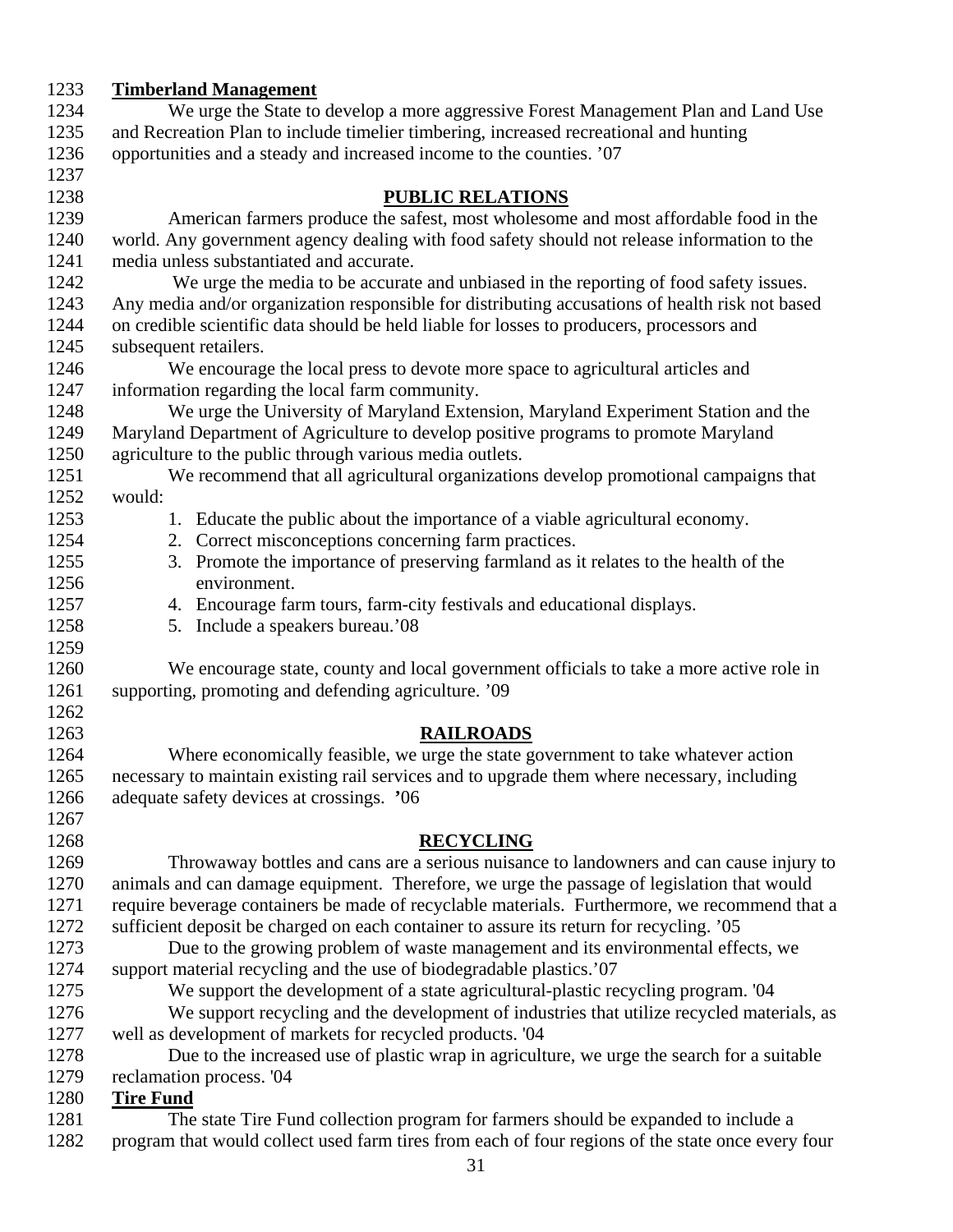- 1283 years. This program should collect all used farm tires as long as the funds are available in the 1284 Tire Fund without raising fees. '07 1285 We request that the tire recycling fee levied on new tire purchases be used exclusively for 1286 research into tire recycling and to subsidize actual tire recycling projects.'04 1287 1288 **RIGHT-OF-WAY EASEMENTS** 1289 When a utility easement is granted on agricultural land, utility companies should be 1290 required to use the least desirable land and to avoid taking prime farmland where possible. 1291 Farmers should be reimbursed when lines go through their farm. The utility company should be 1292 required to pay for moving lines when such action is necessary as a result of building waterways, 1293 ponds, roadways, etc. We recommend that utility lines be placed underground where possible 1294 and that the areas surrounding utility poles and guy wires be kept free of trees, briars and weeds 1295 by the utility company.**'**06 1296 We believe that utility companies should use existing rights of way or property lines 1297 when feasible.'05 1298 We oppose permitting utility rights-of-way, including railroad rights-of-way, to be used 1299 for other purposes without permission of adjoining landowners and the holder of the underlying 1300 property interest. When a right-of-way is abandoned, the right-of-way should be returned to 1301 adjacent and/or underlying property owners. If the right-of-way is owned in fee simple, the 1302 property should first be offered for sale to adjacent landowners with right of first refusal upon 1303 abandonment. '07 1304 If a rail line is abandoned, rail banking should only be permitted without interim trail use, 1305 and permit landowners to retain abandoned railroad corridors for non-trail uses that will preserve 1306 the opportunity for restored rail use in the future.'09 1307 1308 **RIGHT-TO-BEAR-ARMS** 1309 We believe in and support the Second Amendment to the U.S. Constitution, which 1310 protects the right of the people to keep and bear Arms*.* '08 1311 We oppose any legislation that would further restrict the purchase and ownership by law-1312 abiding citizens of firearms, handgun, longarm, autoloader or manual loader. Furthermore, we 1313 are opposed to any unreasonable restrictions or taxation of ammunition.'07 1314 1315 **RIGHT-TO-FARM** 1316 We support responsible and workable actions designed to permit and protect the privilege 1317 and rights of farmers, commercial fisherman, and aquaculturalists, to produce without undue or 1318 unreasonable restrictions, regulations or harassment from government or the private sector. We 1319 support actions to ensure that farmers are protected from undue liability and nuisance suits when 1320 carrying out normal production practices. **'**05 1321 We recognize the efforts of the Maryland "Right-to-Farm" Law but believe that it should 1322 be strengthened. '05 1323 We recommend that right-to-farm laws extend to the ag-supported industry, i.e. 1324 equipment dealers, grain and feed storage, processing, etc. We also urge that it be evaluated and 1325 amended if necessary to make sure that the use of scare guns (for crop protection) is allowed. '02 1326 Before entering into the judicial system, a plaintiff should be required to bring the 1327 agricultural nuisance suit before a county reconciliation board for review in an attempt to settle 1328 the nuisance complaint between the effected parties. The reconciliation board's decision in 1329 nuisance complaints should be viewed as a judgment. '09 1330 Failure to follow a county's right-to-farm law and its reconciliation process should lead 1331 to a dismissal of the suit in court and full recovery of the defendant's legal fees. '07
	- 1332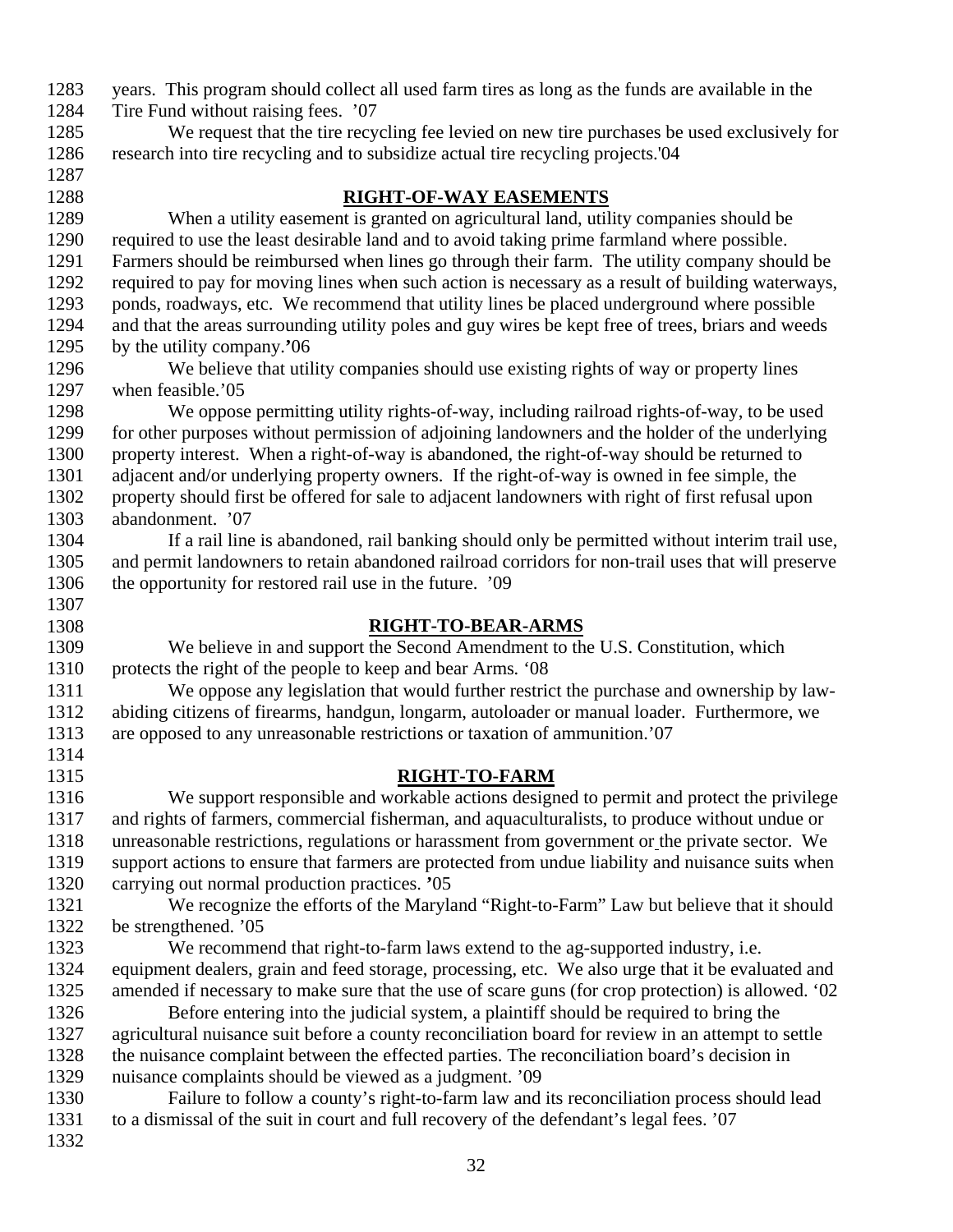1340

#### 1333 **RIPARIAN BUFFERS**

1334 We favor voluntary incentive-based programs for establishing riparian buffers. Grass 1335 species or natural vegetation is preferred. When forest buffers are established provisions should 1336 be made for the future harvest of such trees without penalty. '07

1337 The width of riparian buffers should be decided on a case-by-case basis.'07 1338 Riparian and forest buffers should remain intact after a farm is sold for non-agricultural 1339 use. '09

#### 1341 **ROAD CONSTRUCTION, DESIGN AND MAINTENANCE**

#### 1342 **Road Design**

1343 We suggest the State and County Highway Administration study newly widened as well 1344 as existing roads and correct any dangerous conditions created by landowners placing objects too 1345 close to the roadway. (For example: steel objects, reflectors, ornamental fences, or trees). '07

1346 We recommend that the State Highway Administration and county roads departments 1347 consult the Maryland Department of Agriculture when designing islands or the placement of 1348 road signs and mailboxes so that they do not prohibit or make difficult the passage of farm 1349 machinery. (For example, signs or mailboxes should not be placed directly opposite each other 1350 on both sides of the road. Staggering signs and mailboxes on either side of a roadway provides 1351 more room for the passage of very large equipment.) We suggest that batteries of mailboxes be 1352 used where possible and placed off of the main road in new developments. '08

1353 We urge the State Highway Administration to improve access for farm equipment at the 1354 signalized intersections on Maryland highways. '06

1355 We urge the Department of Transportation to review the use of traffic circles on state 1356 highways to identify problems involved with moving farm equipment around the circles and 1357 through the intersection and to establish guidelines to solve the problems.'09

1358 We believe that land involved in highway interchanges should be properly designed and 1359 landscaped so that it is free of sight obstructions, attractive and easily maintained. We encourage 1360 the state to plant buffers on state property, including state highways on/off ramps and median 1361 strips and maintain them following the same requirements placed on CREP areas**.** '05

1362 No curbing should be placed on rural roads with less than 13 feet from the centerline to 1363 the curb.'07

### 1364 **Road Construction**

1365 An efficient highway system is of extreme importance to the economy of the state. We 1366 urge that a highway system, including adequate bridges, be built and maintained, to provide for 1367 the movement of goods and produce throughout the state. However, due to the high cost of 1368 highway construction, we recommend, where feasible, that existing roads and bridges be 1369 upgraded and improved instead of building new roads along different routes.'07

1370 We encourage the State Highway Administration to install painted islands rather than 1371 concrete islands at intersections wherever feasible. '07

1372 We urge that revenues from the highway fuel taxes be used for highway construction and 1373 maintenance only. '03

1374 We believe that the state's share of the overall operation and maintenance cost of the 1375 mass transit systems should be limited to 25%, with 75% coming from the users and the local 1376 jurisdiction served by the system. '05

1377 We urge the counties and state to enforce the law requiring anyone working along our 1378 roads to provide safety devices and personnel to insure safe travel, as does the State Highway 1379 Department. '07

1380 We encourage the State Highway Administration to proceed with urgently needed road 1381 construction projects. '08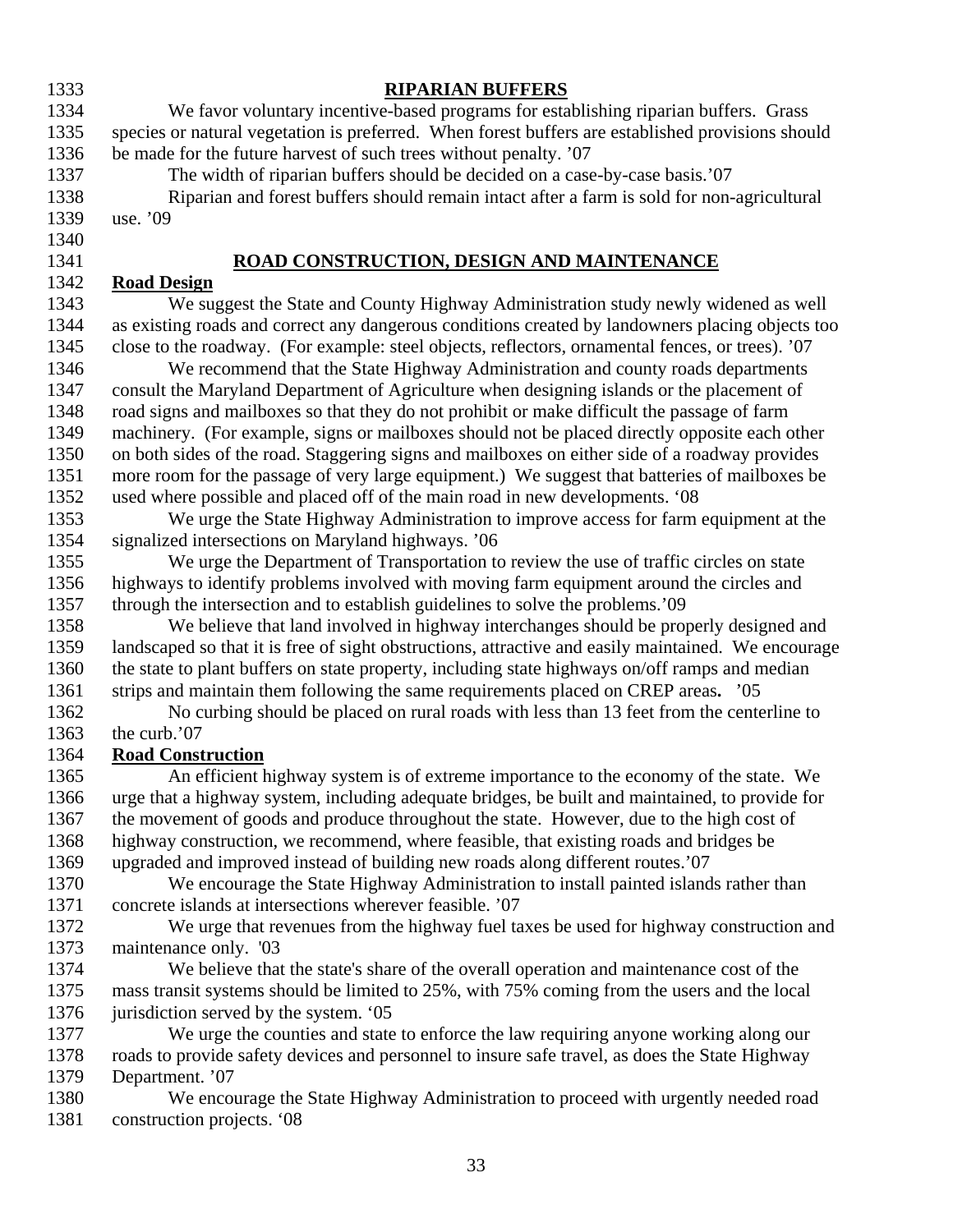1382 We recommend that the State Highway Administration begin construction on a project 1383 within five (5) years after they acquire the land. Furthermore, we believe the owner of the land 1384 acquired should have the opportunity to use the land until the construction of the project has been 1385 initiated. '08 1386 We are opposed to an increase in the State Fuel Tax.**'**06 1387 **Road Maintenance (Trees & Weeds)** 1388 It difficult to transport wide farm machinery because of the increasing hazard of tree 1389 limbs hanging in the roadway or on the edge of the roads. We recommend that trees and limbs 1390 be cut back a minimum of five (5) feet from the road edge and to a height of 16 feet on the 1391 shoulder, with reflective material placed on guide wires and poles that are surrounded or at the 1392 very edge of the pavement**.'**05 1393 We strongly urge the State Highway Administration to reinstate its policy of mowing the 1394 roadside rights-of-way and medians to ensure public safety and to enhance scenic views. '05 1395 The government should increase the level of maintenance to insure safe passage of 1396 vehicles. '04 1397 We urge the state and local government and utility companies to undertake a public 1398 education program to teach citizens that trees do not live forever and there is a need to inspect, 1399 harvest and remove older, hazardous and diseased trees. '10 1400 We recommend that the State Highway Administration send advance notification to 1401 adjacent landowners whenever plantings are scheduled along the SHA right-of-way. '05 1402 We oppose legislation passed by the General Assembly in 2009 (SB581)to amend the 1403 State Roadside Tree Law because it has created a more difficult permit situation for the trimming 1404 and harvesting of roadside trees. We support amendments that would reverse and simplify the 1405 permit process. '10 1406 1407 **RURAL LEGACY PROGRAM** 1408 Under the Rural Legacy Program agricultural production methods should not be 1409 prohibited and any restrictions to agriculture should not exceed the Maryland Agricultural Land 1410 Preservation Program.**'**06 1411 The Rural Legacy Program should be amended to permit, on a county-by-county basis, 1412 the use of Rural Legacy Program funds for the purchase of agriculture preservation easements. 1413 '07 1414 1415 **SCHOOL PROGRAMS AND POLICIES** 1416 **School Standards** 1417 We believe that more disciplinary authority should be returned to classroom teachers. 1418 School bus drivers being a part of the educational system should have the authority to refuse 1419 transportation of any student who makes a dangerous situation. Discipline is a concern of all and 1420 should be enforced by the school system. '07 1421 We also support stricter qualifications and monitoring of teachers. '07 1422 We recommend educational programs at all levels to discourage people from engaging in 1423 illegal drug activity. '07 1424 **School Lunches**  1425 We urge the local school systems to purchase more locally grown products for the school 1426 breakfast and lunch programs. '09 1427 We urge the state to establish a farm-to-school program, which would allow for bidding 1428 exemptions, making it easier for schools and other institutions to buy directly from local farms. 1429 '08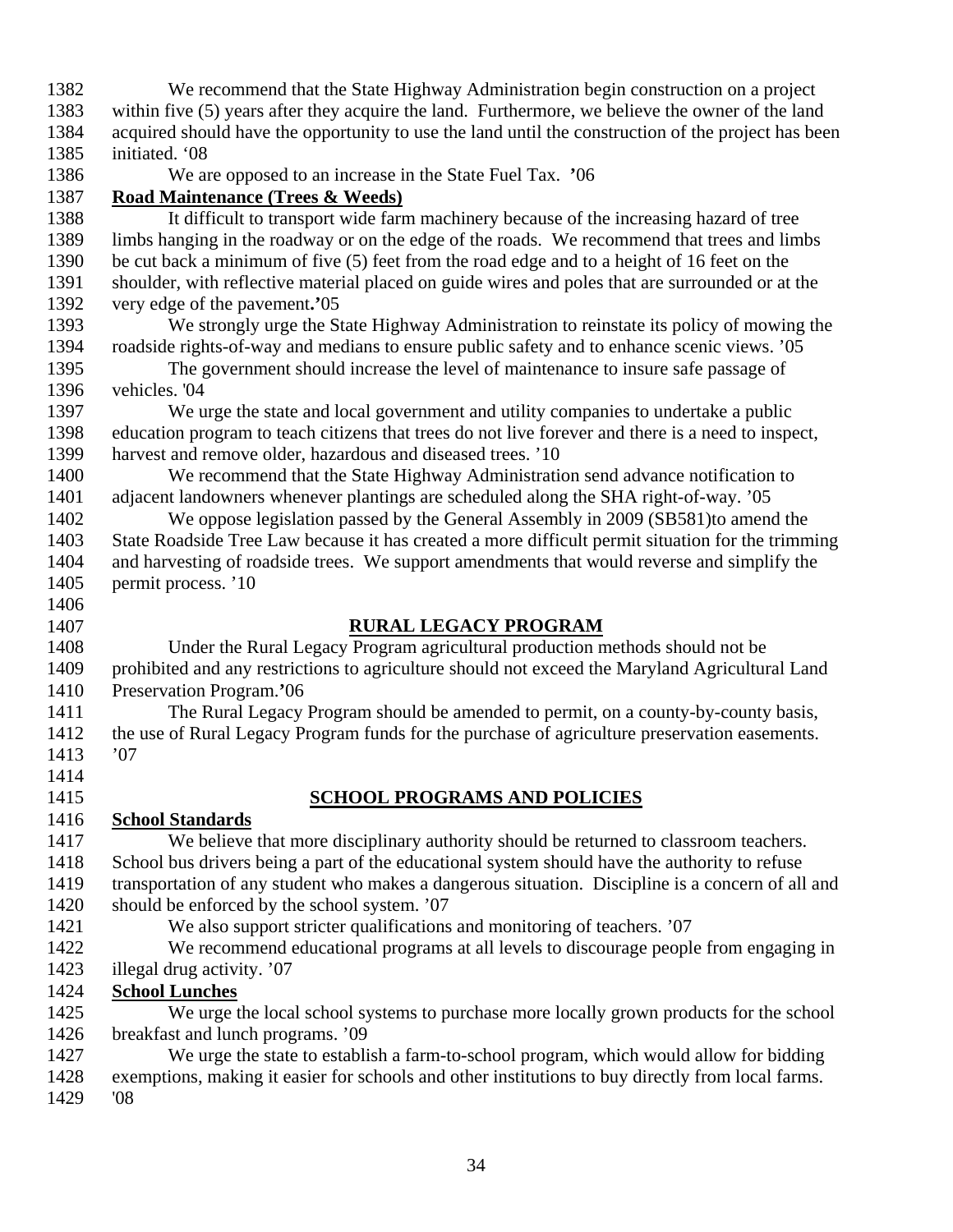| <b>School Year</b>                                                                                   |
|------------------------------------------------------------------------------------------------------|
| We oppose a year round and/or a staggered school year. We support a school year that                 |
| starts after Labor Day and ends no later than the first week of June. '05                            |
| <b>School Attendance Policy</b>                                                                      |
| Participation in agricultural activities (e.g. 4-H, FFA and the Miss County or Miss                  |
| Maryland Farm Bureau Programs) should be allowed as an excused absence and should not                |
| count against the number of allowable absences set by the county school system in question. '05      |
|                                                                                                      |
| <b>SEAT BELTS</b>                                                                                    |
| We are opposed to the expansion of the present seat belt laws to cover any other vehicles.           |
| '07                                                                                                  |
| <b>SEED TESTING</b>                                                                                  |
| We support development of a seed germination testing program with provisions for a                   |
| retest or split test with another testing agency/lab if requested by the seed provider. '08          |
| We urge MDA to accept seed germination testing from licensed private facilities.                     |
| 09'                                                                                                  |
|                                                                                                      |
| <b>SEPTIC SYSTEMS</b>                                                                                |
| We urge that the State Health Department re-evaluate their current regulations                       |
| concerning septic systems and request that they provide flexibility that will eliminate undue        |
| economic hardship on landowners.'06                                                                  |
| We oppose the mandatory installation of nitrogen removal systems because of the high                 |
| costs and negligible benefits.'10                                                                    |
| We oppose a mandatory requirement for periodic pumping of septic tanks. '10                          |
|                                                                                                      |
| <b>SEWAGE SLUDGE</b>                                                                                 |
| We recommend for farmland biosolids application, biosolids should be required to meet                |
| the federal Class A standard. '07                                                                    |
| We support continued research into sludge use to assure proper application rates and                 |
| practices that protect farmland. '04                                                                 |
| We urge that additional research, specifically a 20-year study, be done on the long-term             |
| effects of the spreading of sewage sludge on agricultural land, the farmers' potential liability and |
| potential impacts to water quality. Also, we recommend that sludge should not be imported into       |
| Maryland from other states until this research has been completed. '08                               |
| We recommend the Maryland Department of the Environment and the applicator be held                   |
| accountable and liable for any environmental or crop damage caused by the application of             |
| Maryland Department of Environment tested and approved sludge by a licensed applicator. '08          |
| We recommend that random samples of sludge be collected in the field, and a composite                |
| test be taken and recorded each day.'07                                                              |
| We recommend heavy fines for those applicators that apply sludge over and above the                  |
| recommended rates. This is to be strictly enforced.'07                                               |
| Fields laid fallow for summer sludge application should be required to have a cover crop             |
| planted to stabilize the soil and use the applied nutrients. '05                                     |
| Local agencies should be precluded from enacting regulations governing use of biosolids              |
| that are more restrictive than State standards. '09                                                  |
|                                                                                                      |
| <b>STATE DESIGNATIONS</b>                                                                            |
| We support the 1998 designation of milk as the official beverage of the State. '07                   |
| We support the 1962 designation of jousting as our state sport and oppose any efforts to             |
| change this designation. '07                                                                         |
|                                                                                                      |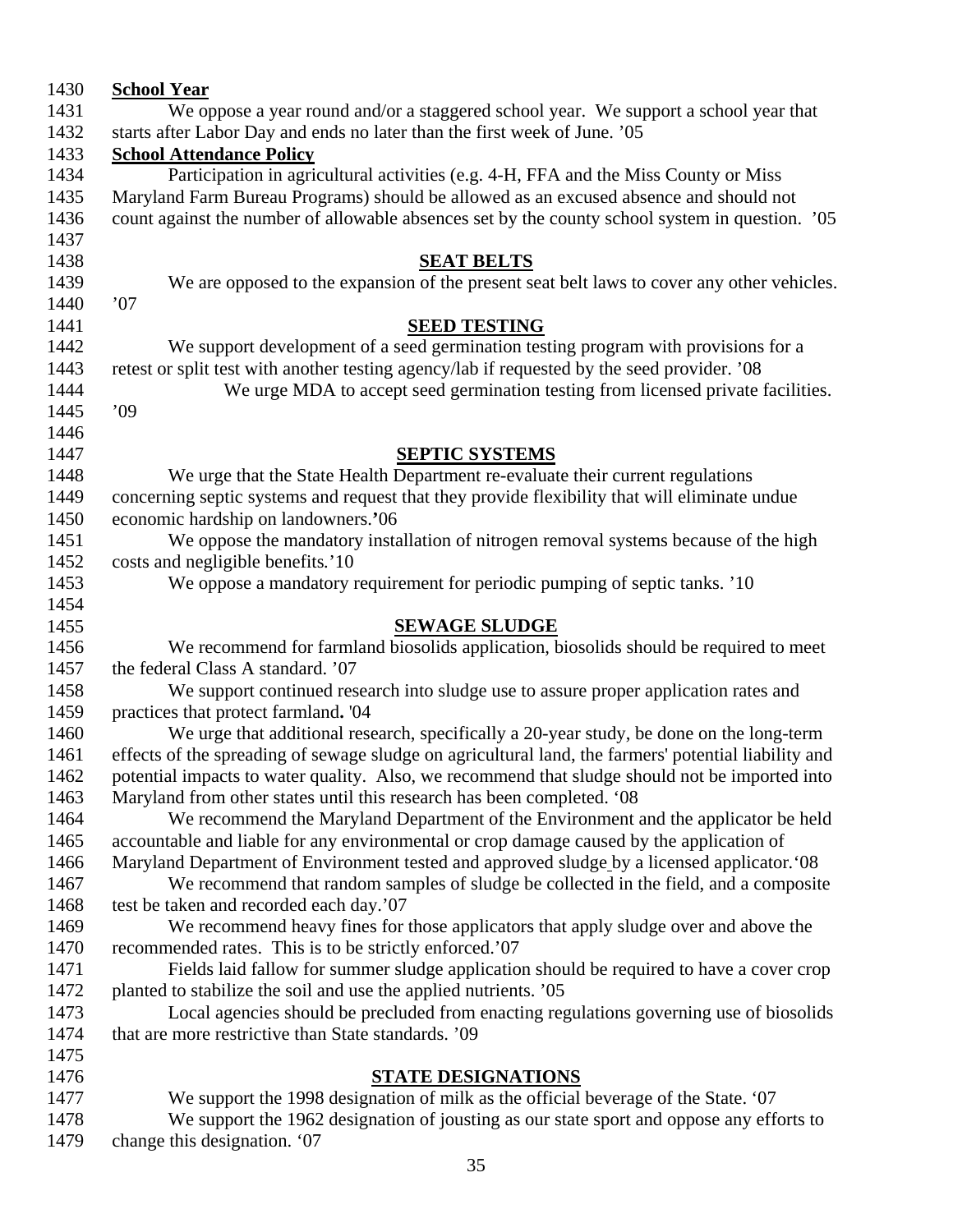| 1480 |                                                                                                 |
|------|-------------------------------------------------------------------------------------------------|
| 1481 | <b>STATE FFA</b>                                                                                |
| 1482 | Maryland Farm Bureau recommends to the State Department of Education that a full-               |
| 1483 | time permanent position be established to serve FFA youth in Maryland. This position should be  |
| 1484 | field-based under the direction of the Vocational Technical Division. '05                       |
| 1485 |                                                                                                 |
| 1486 | <b>STRAY VOLTAGE</b>                                                                            |
| 1487 | We urge public utilities and their regulatory agencies to use all proven technologies           |
| 1488 | available to assist in the control of "stray voltage" that can adversely affect humans and      |
| 1489 | livestock. '07                                                                                  |
| 1490 |                                                                                                 |
| 1491 | <b>SUSTAINABLE AGRICULTURE</b>                                                                  |
| 1492 | Maryland agriculture is sustainable and has been for over 300 years. We recognize that          |
| 1493 | there are seven key factors for a successful sustainable agriculture:                           |
| 1494 | 1. It has to be profitable for farmers.                                                         |
| 1495 | 2. It must work to conserve soil, water and nutrients with voluntary programs.                  |
| 1496 | 3. It must provide a good quality of life, for farmers and farm workers.                        |
| 1497 | 4. It must also provide an abundant food supply.                                                |
| 1498 | 5. It must preserve resources (farmland and the communities) that support agriculture. '08      |
| 1499 | 6. It must use and embrace new technologies that increase yields and farm efficiency. '10       |
| 1500 | 7. Sustainable agriculture is not limited to organic farming practices. '10                     |
| 1501 |                                                                                                 |
| 1502 | <b>TAXES</b>                                                                                    |
| 1503 |                                                                                                 |
| 1504 | <b>Admission and Amusement Tax</b>                                                              |
| 1505 | Recreational activities that are carried out in conjunction with a farm operation should be     |
| 1506 | exempt from Admission and Amusement Tax.'06                                                     |
| 1507 | <b>Fuel Tax</b>                                                                                 |
| 1508 | We support changes in the International Fuel Tax Agreement (IFTA) reporting system to           |
| 1509 | allow semi-annual or annual reporting if the amount owed is below a maximum level.'10           |
| 1510 | <b>Income Tax</b>                                                                               |
| 1511 | We promote a tax relief by way of a credit and/or a deduction for our senior citizens who       |
| 1512 | are on Social Security that would compensate them for any major repair to their residences such |
| 1513 | as a new roof, well or septic system. This relief would help these seniors operating on a fixed |
| 1514 | income to maintain their homes and live within a familiar environment instead of feeling forced |
| 1515 | to consider a nursing home or extended living residence simply because they cannot afford the   |
| 1516 | expense of a major repair. It is our desire to see that our seniors remain independent and self |
| 1517 | reliant as long as they feel capable. '05                                                       |
| 1518 | Maryland should allow taxpayers to utilize bonus depreciation as outlined in the federal        |
| 1519 | tax code. '10                                                                                   |
|      |                                                                                                 |
| 1520 | <b>Inheritance Tax</b>                                                                          |
| 1521 | First and foremost, we strongly support the elimination of the state inheritance tax. '04       |
| 1522 | Until then, we support taxing nieces and nephews at the previous lineal tax rate on inherited   |
| 1523 | property. '05                                                                                   |
| 1524 | We support legislation to provide increased exemptions under State law for family-              |
| 1525 | owned agribusinesses. '05                                                                       |
| 1526 | <b>Health Taxes</b>                                                                             |
| 1527 | We oppose the imposition of health taxes on food and beverages. '09                             |
| 1528 | <b>Maryland Estate Tax</b>                                                                      |
| 1529 | We recommend that the estate tax exemption be increased to \$5 million. '10                     |
|      | 36                                                                                              |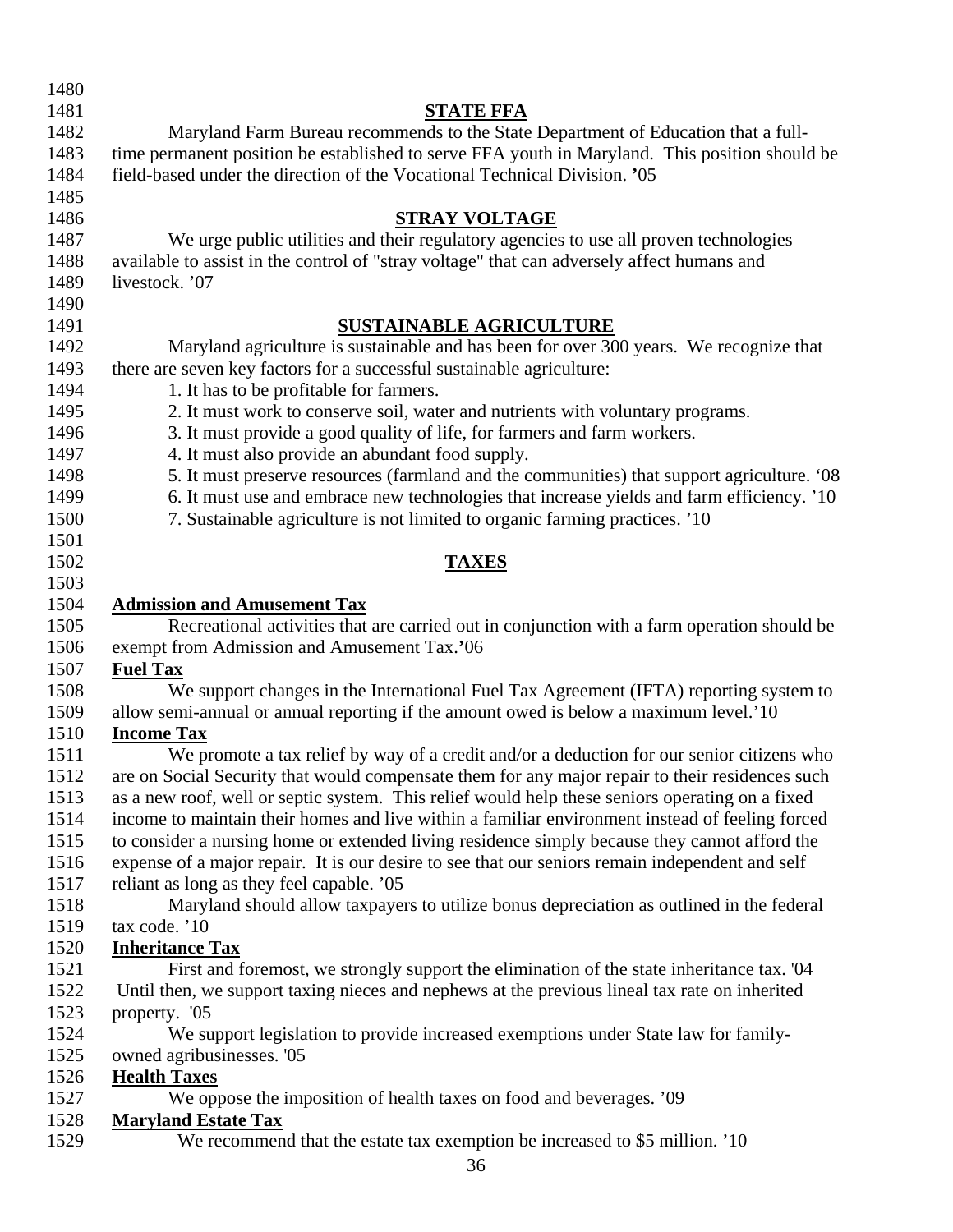1530 We support the elimination of Maryland estate taxes on farmland. '07 1531 We recommend that all owners of farm properties encumbered by agricultural and 1532 conservation easements should be exempt from the estate tax. '08 1533 The Maryland exemption for estate tax (\$1,000,000 in '05) should apply to every estate 1534 regardless of the size of the estate. '05 1535 In determining a Maryland Estate's value for Maryland Estate Tax purposes, the best use 1536 value used for Federal Estate Tax purposes should be replaced with the current agricultural real 1537 estate assessment value for all land used in or for agricultural purposes included in the estate. 1538 **'**06 1539 **Property Tax** 1540 We support the Maryland law that provides that lands that are actively devoted to farm or 1541 agricultural use shall be assessed according to that use. '05 1542 When a farm joins an Ag Preservation District, a house and lot on that farm have certain 1543 restrictions placed on it. This house and lot (part of the district) should be taxed at a different rate 1544 than a single house and lot*.* '05 1545 The property tax exemption should apply to all growing crops, whether planted directly 1546 in the earth or grown in containers indoors or out. '08 1547 We support a 100% tax credit on agricultural buildings*.* '08 1548 Any property that has a migratory labor camp licensed by the Maryland Dept. of Health 1549 and Mental Hygiene should be assessed using the Agricultural Use Assessment law. '06 1550 **Sales and Use Taxes** 1551 Maryland Farm Bureau supports the continued exemption of agricultural items and 1552 related services from the state sales tax. '07 1553 In order to clarify and prevent abuse of the sales tax exemption for certain ag purchases, 1554 we recommend an affidavit to be available for signing by the purchaser, in lieu of a tax-exempt 1555 card. '08 1556 We believe that clothing should be tax-exempt in Maryland. '08 1557 **Transfer Taxes & Recordation Fees** 1558 We oppose any transfer taxes and fees on transactions in which owners of a family 1559 business change, even if the business is not sold out-right – for example – within a family 1560 operation or structure. '07 1561 **User Fees, Licenses & Permits in Lieu of Taxes** 1562 We oppose the imposition of new or increased user fees, licenses and permits as general 1563 fund enhancements. '04 1564 1565 **TIMBER HARVESTING - STATE AND COUNTY LANDS** 1566 Poor management of timber is a waste of one of our most valuable renewable natural 1567 resources. We urge the Department of Natural Resources and local park authorities to harvest 1568 the timber on all state and county owned lands in a timely manner and on a sustained yield 1569 basis.'07 1570 We strongly urge forestry management plans and soil conservation plans on all state and 1571 county properties. All timber sales should be put out for competitive bid. '08 1572 We oppose any further restrictions on farmers who harvest their own woodland. '08 1573 1574 **TOBACCO** 1575 **Master Settlement Agreement** 1576 We recommend that as the Master Settlement Agreement (MSA) is reviewed by the 1577 General Assembly each year the amount to be secured for the Southern Maryland farmers be at 1578 least kept at a minimum of 5% according to the original settlement agreement. '08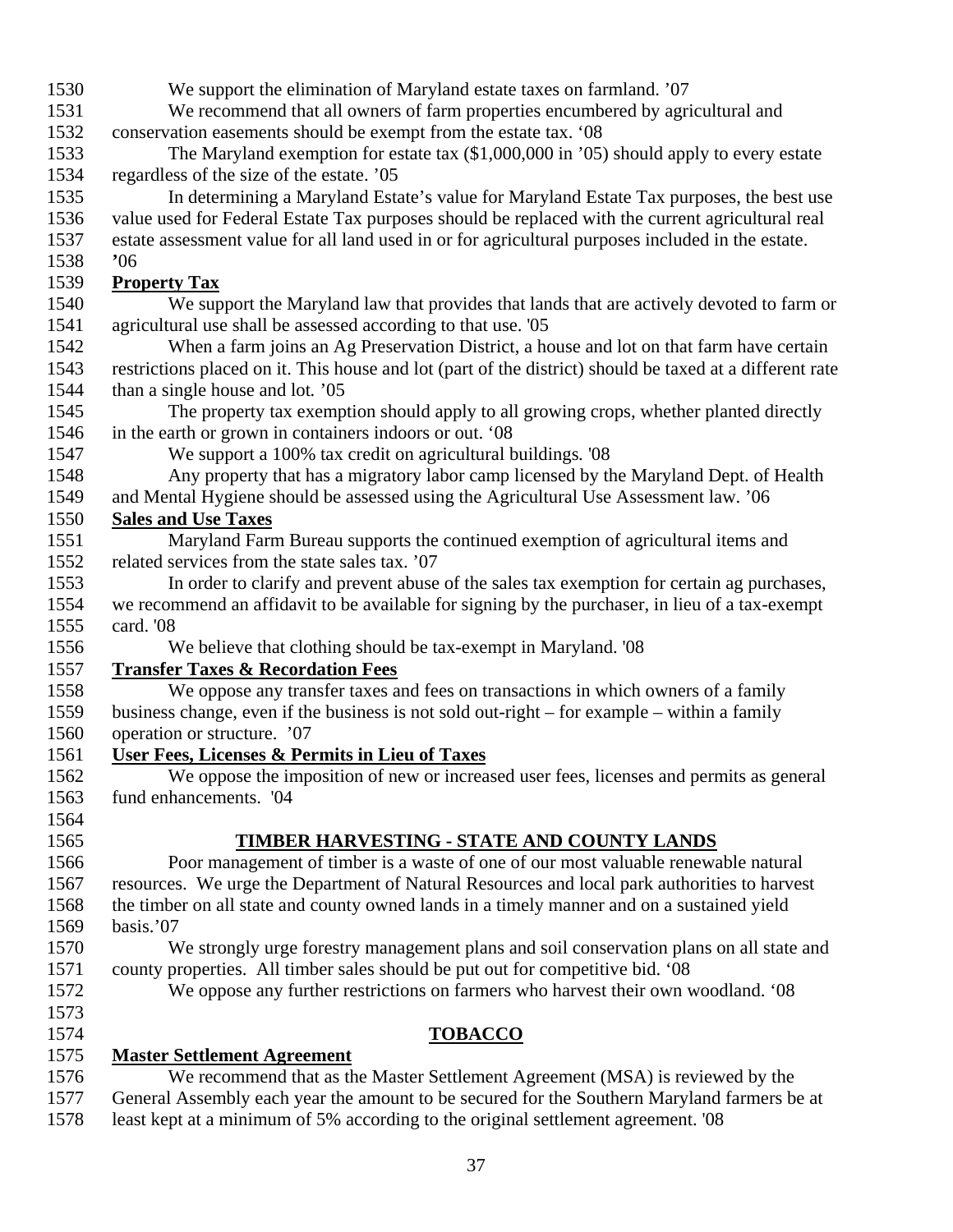| 1579         | <b>Tobacco Industry</b>                                                                                                                                    |
|--------------|------------------------------------------------------------------------------------------------------------------------------------------------------------|
| 1580         | We urge the state to rescind the restriction on the use of tobacco barns as stated in the                                                                  |
| 1581         | Tobacco Buyout Contract. '06                                                                                                                               |
| 1582         | The State Tobacco Warehouse located in Cheltenham, Maryland was built entirely using                                                                       |
| 1583         | funds derived from tobacco farmers. Therefore, we urge the Maryland Department of                                                                          |
| 1584         | Agriculture to always consider any agricultural use as its top priority and leasing only be                                                                |
| 1585         | considered as a secondary use. '06                                                                                                                         |
| 1586         | <b>Tobacco Taxes</b>                                                                                                                                       |
| 1587         | We oppose any increase in taxes on tobacco products. '09                                                                                                   |
| 1588         |                                                                                                                                                            |
| 1589         | <b>TRESPASSING</b>                                                                                                                                         |
| 1590         | We oppose public access to private lands without written permission of the landowner.                                                                      |
| 1591         | We propose stricter enforcement of laws protecting property owners from losses due to                                                                      |
| 1592         | trespassing, arson, vandalism, littering, poaching, and looting. We urge all citizens to cooperate                                                         |
| 1593         | with law enforcement officers by reporting individuals guilty of such acts and to furnish all                                                              |
| 1594         | pertinent information. Furthermore, property owners should not be held liable for damages or                                                               |
| 1595         | injury sustained by trespassers. '03                                                                                                                       |
| 1596         | The maximum fine should be raised to \$2000.00 for convictions of trespassing and                                                                          |
| 1597         | destruction of property. '03                                                                                                                               |
| 1598         | We believe that unless posted as public hunting property, all properties in Maryland for                                                                   |
| 1599         | all legal purposes should be considered "private" and "posted", with no need for posted signs or                                                           |
| 1600         | paint stripes. It should be the sole responsibility of the public to obtain written permission and to                                                      |
| 1601         | know the property lines and boundaries before shooting on to or hunting on any private land. '06                                                           |
| 1602         | The judges should be allowed the alternative of sentencing a convicted trespasser to a jail                                                                |
| 1603         | term. Parents or guardians should be required to pay the fine or serve the jail term if a minor is                                                         |
| 1604         | convicted. The offender should be required to pay the property owner for any destruction. In a                                                             |
| 1605         | case of a minor, the parents or guardians should be required to pay.'06                                                                                    |
| 1606         | We support legislation imposing penalties upon those using "off road" vehicles on                                                                          |
| 1607         | property owned by others without written permission of up to \$2,500.00 fine, plus possible                                                                |
| 1608         | imprisonment of up to 60 days, along with full restitution to the property owner suffering loss.                                                           |
| 1609         | Furthermore, violators should forfeit their vehicle to the government. '02                                                                                 |
| 1610         | We strongly urge passage of legislation that will make it illegal for trespassers or other                                                                 |
| 1611         | persons to interfere with hunting activities that are being conducted legally in accordance with                                                           |
| 1612         | existing laws and regulations.'07                                                                                                                          |
| 1613         |                                                                                                                                                            |
| 1614         | <b>TRIBUTARY STRATEGIES</b>                                                                                                                                |
| 1615         | In order to achieve the goals of the Tributary Strategies, we support the following:                                                                       |
| 1616         | (A) Continued funding for integrated pest management (IPM) systems and the expansion of this                                                               |
| 1617         | program; '08                                                                                                                                               |
| 1618         | (B) Additional and continued research and educational programs on minimizing nutrient runoff                                                               |
| 1619         | into the Bay tributaries from not only agricultural lands but also urban and suburban areas, as                                                            |
| 1620         | well as other commercial uses that use nitrogen-based compounds (I.E. deicing aircraft and                                                                 |
| 1621         | parking lots); '08                                                                                                                                         |
| 1622         | (C) The necessary and prudent use of agricultural crop protectants, based on scientific research,                                                          |
| 1623         | as they relate to profitable Best Management Practices (BMPs) which will ultimately result in the                                                          |
| 1624<br>1625 | Chesapeake Bay improved water quality; '08                                                                                                                 |
| 1626         | (D) State and/or federal legislation to provide tax incentives or tax credits along with maximum                                                           |
| 1627         | cost sharing for the adoption of Best Management Practices (BMPs) and/or the purchase of<br>equipment that would directly benefit the environment; and '08 |
|              |                                                                                                                                                            |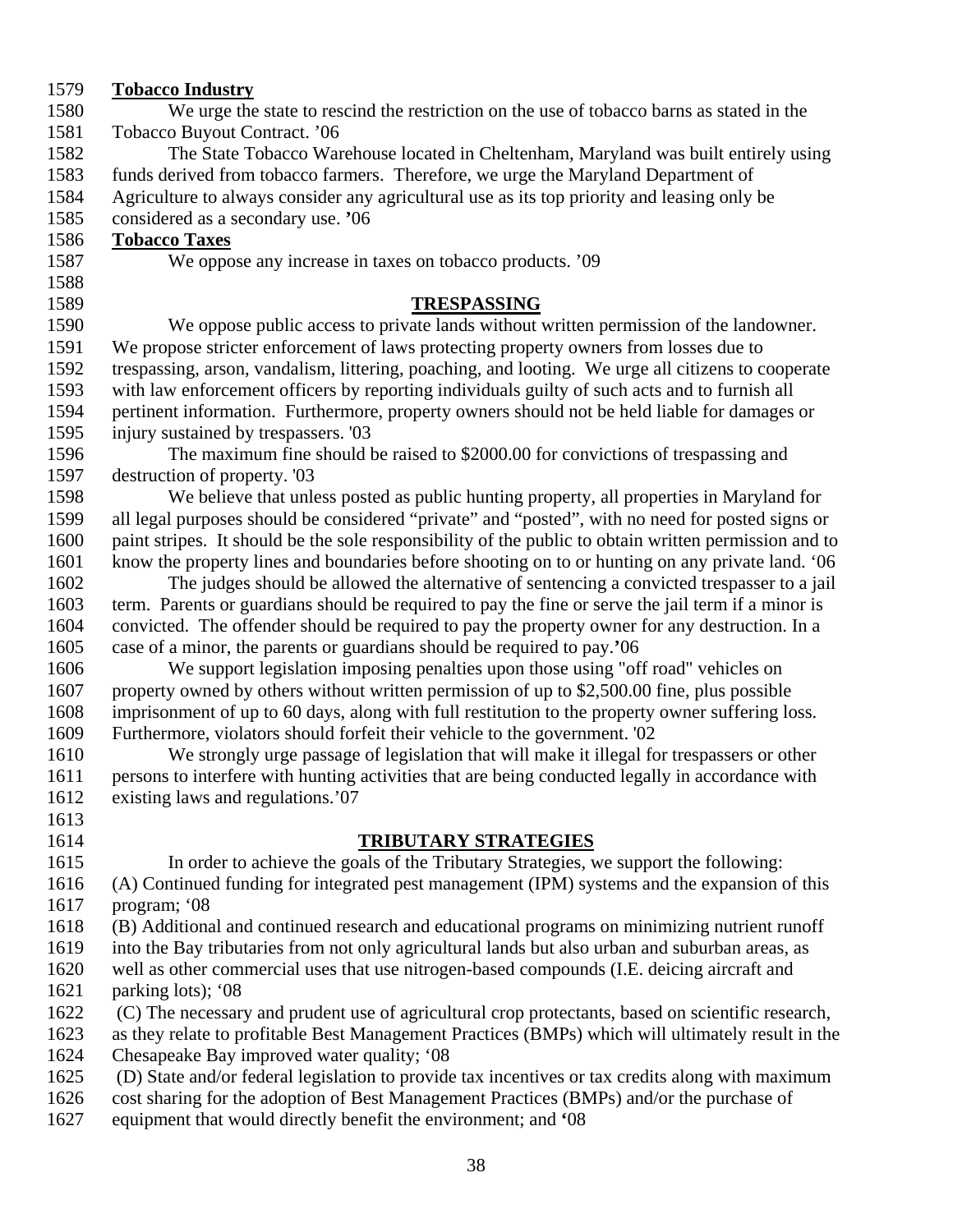1628 (E) Development of various methods to increase living resources in the Bay in order to increase 1629 consumption or filtration of the algae produced as a result of nutrients entering the Bay. '08 1630 All tributary teams should have representation from people now or formerly engaged in 1631 production agriculture. Any authority given to these teams should be advisory. '08 1632 We oppose any consideration or action taken by the Patuxent River Commission to invite 1633 the National Park Service, the Wild and Scenic Rivers Agency, and other federal entities to join 1634 them in conducting a study of land and water use near the River. '04 1635 1636 **TRUCKING & ROAD SAFETY** 1637 **Bicycle Safety** 1638 With increasing numbers of recreational bicyclists on rural roads, we support the 1639 enforcement and enhancement of existing safety laws. '07 1640 We recommend that scheduled bicycle events should be prohibited on roads without 1641 shoulders*.* '08 1642 While more bicycles are using rural roads earlier in the morning and later in the evening, 1643 we recommend that these bicycles display SMV signs because of the poor visibility during this 1644 time of day. '08 1645 **Driver Safety Rules** 1646 We oppose any further restriction (beyond that in place in 2010) on the use of cell phones 1647 or similar devices in motor vehicles. '10 1648 **Fines & Surcharges** 1649 We support the concept of allocation of truck fine revenues to the transportation fund. '07 1650 Present law only allows the driver of a truck to appeal a fine or violation against the truck 1651 or its contents. We recommend that the law be amended to allow the driver or the owner to 1652 make such an appeal. **'**06 1653 **Infrastructure Needs** 1654 We support the rebuilding and/or repairing of our state's infrastructure to prevent 1655 Maryland farmers from losing their competitive edge in a world marketplace. '08 1656 Inspections 1657 We oppose any legislation requiring an annual safety or emission control inspection of 1658 motor vehicles.'07 1659 Truck safety checks should be conducted on a random basis.'07 1660 **Safe Movement of Farm Equipment** 1661 Farm Bureau is committed to promoting the health, safety and welfare of farmers. 1662 We support educational programs for farmers throughout the state explaining the proper 1663 use and importance of a "Slow Moving Vehicle Emblem". Furthermore, we recommend that a 1664 mass media campaign be developed to reach the non-farm audience with information to aid in 1665 recognizing the "Slow Moving Vehicle Emblem" when it is seen on the highways and roads in 1666 an effort to improve safety conditions. '07 1667 We recommend that the law preventing the use of slow moving vehicle signs for any 1668 purpose other than that which they are designed for, be strongly enforced.'07 1669 All after-market or factory installed bright auxiliary lights, such as fog lights, located on 1670 the front of vehicles, automobiles, etc. and mounted in positions that are either higher or lower 1671 than the standard factory installed headlights, be declared illegal when in use unless they are (1) 1672 properly adjusted  $\&$  (2) capable of being dimmed when the vehicles thus equipped approached 1673 another vehicle either from the front or from the rear, reducing the risk of the "other driver" 1674 being temporarily blinded by the glare and possibly losing control of his or her vehicle*.* '08 1675 Planting and harvest seasons require the movement of large farm equipment on public 1676 highways. Therefore, we urge farmers to use good judgment in their selection of times and 1677 locales of such movements and encourage safe practices. '08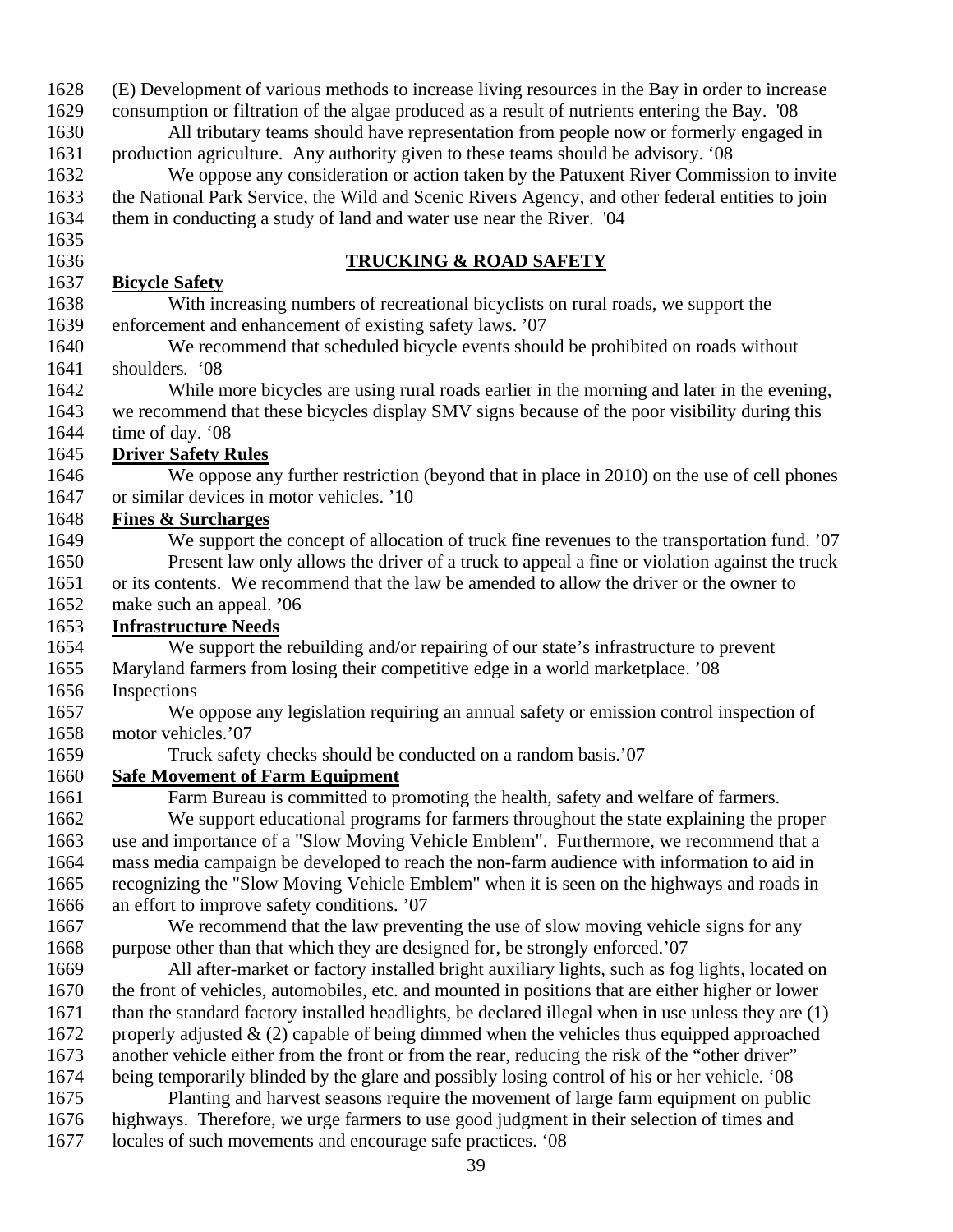#### 1678 **Truck Regulations**

| 101 U        | TT ACH TICHANAOH                                                                                     |
|--------------|------------------------------------------------------------------------------------------------------|
| 1679         | We urge that farm and commercial weight restrictions be increased to be consistent with              |
| 1680         | those of neighboring states. '05                                                                     |
| 1681         | We recommend that the allowable weight for tri-axle farm trucks with farm tags be                    |
| 1682         | increased from 65,000 lbs to 70,000 lbs. '07                                                         |
| 1683         | We support the Class K Farm Area vehicle registration. We encourage MVA to require                   |
| 1684         | applicants to show proof of farming activity by providing a copy of their schedule F Tax form.       |
| 1685         | 07                                                                                                   |
| 1686         | Milk trucks should be allowed to be tagged to carry the same weight as a dump truck. '05             |
| 1687         | We recommend trucks hauling agricultural products that were loaded in fields or other                |
| 1688         | off-highway locations be allowed a Gross Vehicle Weight limit tolerance of up to 15% as well as      |
| 1689         | a 15% axle weight tolerance.'10                                                                      |
| 1690         | When truck gross vehicle weight is legal but an axle weight is off, enforcement personnel            |
| 1691         | should allow truckers to shift the load to make it legal. '04                                        |
| 1692         | We urge the issuance of an overload permit program for agricultural vehicles hauling raw             |
| 1693         | agricultural products intrastate. '04                                                                |
| 1694         | We support increasing the over-width exemption for vehicles hauling forage products to               |
| 1695         | 10 miles. '09                                                                                        |
| 1696         | Farm trucks should be considered "local vehicles" with respect to traffic laws.'07                   |
| 1697         | We oppose the limitation or restriction of truck traffic on state highways in Maryland. '04          |
| 1698         | We oppose any reduction of axle weight limits on trucks. '08                                         |
| 1699         | Vehicles with farm tag registrations should be exempt from the Inner Bridge Formula.                 |
| 1700         | '07                                                                                                  |
| 1701         | We urge the Maryland State Police to minimize disruptions and avoid work stoppage                    |
| 1702         | where possible for farm trucks caused by roadside inspections, and the Preventive Maintenance        |
| 1703         | Program. '05                                                                                         |
| 1704         | We urge the Maryland State Police to review the Preventive Maintenance Law and DOT                   |
| 1705         | Regulations to permit a grace period to fix trucks stopped for violations. A priority list should be |
| 1706         | established for non-life threatening versus life threatening violations with different time periods  |
| 1707         | to get them repaired. '08                                                                            |
| 1708         | We support legislation that would increase the maximum length for any combination of                 |
| 1709         | vehicles with a power unit that is a cargo-carrying vehicle from 55 feet to 65 feet. . '08           |
| 1710         | We are opposed to triple trailers in the state of Maryland. 08                                       |
| 1711         | We urge that farm and commercial trucks have the same weight classification within each              |
| 1712         | class. '08                                                                                           |
| 1713         | We support making weight limits for farm tag vehicles more equitable with those for                  |
| 1714<br>1715 | commercial vehicles. We further support the creation of a Farm Dump Truck class tag for the          |
|              | transportation of farm commodities. '08                                                              |
| 1716         |                                                                                                      |
| 1717<br>1718 | UNIVERSITY OF MARYLAND SYSTEMS                                                                       |
|              |                                                                                                      |
| 1719<br>1720 | <b>Agriculture &amp; Productive Farmland as a Priority</b>                                           |
| 1721         | We recommend the University of Maryland systems establish an Ag Producers Board of<br>Advisors. '03  |
|              |                                                                                                      |
| 1722         | We support the alternative agricultural systems program of the University of Maryland,               |
| 1723<br>1724 | but not at the expense of "traditional crop" courses and research. '08                               |
| 1725         | We urge the University of Maryland to provide adequate and such additional research as               |
| 1726         | is necessary to maintain agriculture as a viable industry in Maryland. We support University of      |
|              | Maryland Extension in its dissemination of research findings and other education programs. '04       |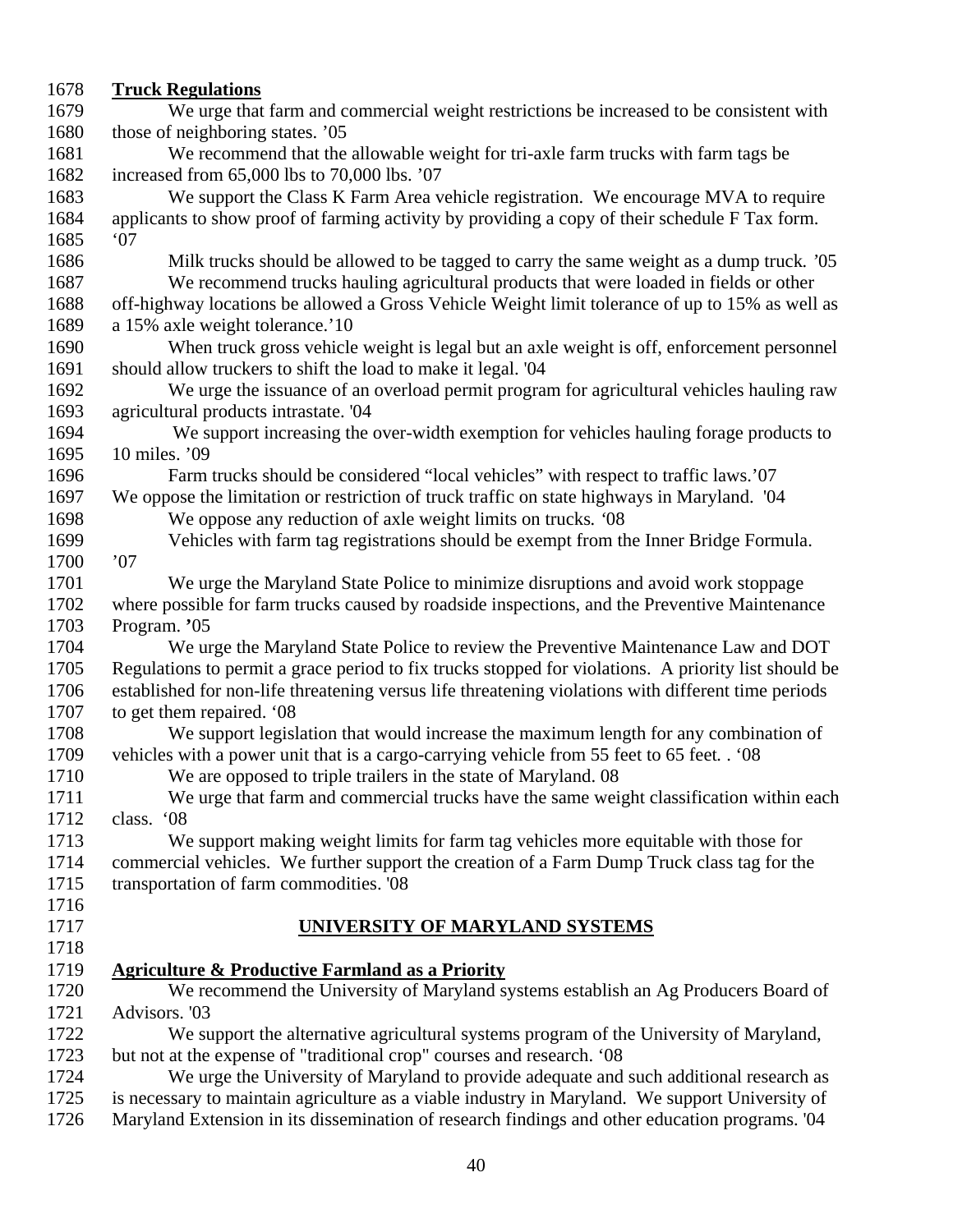- 1727 We recommend the reestablishment of the statewide Extension Advisory Committee to 1728 advise and assist the UMD Extension Leadership Team to determine the direction and future
- 1729 structure of UMD Extension. This committee should consist of members selected from local
- 1730 Extension Advisory Committees to represent the different geographic regions of the state.'09

# 1731 **Funding**

- 1732 Since agriculture is the largest industry in the State of Maryland, the state should
- 1733 continue to financially support the University of Maryland, College of Agriculture and Natural
- 1734 Resources, the Institute of Applied Agriculture, the Agricultural Experiment Station, and the
- 1735 University of Maryland Extension. All agriculturists benefit directly from the research findings 1736 and educational programs. The citizens of the state who are employed in ag-related businesses
- 1737 benefit because their work is based on successful agricultural enterprises. '00
- 1738 We believe that the University of Maryland should establish a line item in their budget 1739 for funding the Cooperative Extension Service and the Agricultural Experiment Stations. We 1740 urge increased funding for agricultural research and extension to bring a more equitable funding 1741 support and correct the disparity between these departments and the rest of the University. We 1742 also urge that the leadership for the Institute for Government Service be restored to the Extension
- 1743 Service. '03

# 1744 **Maryland Rural Enterprise Development Center**

1745 We support the MD Rural Enterprise Development Center, which provides assistance to 1746 farmers for business plan development. '08

# 1747 **Law School/Litigation**

- 1748 We oppose the University of Maryland School of Law filing suits against any farmer or 1749 farm business. We urge the state and/or the University to prohibit the law school from 1750 continuing this action. The Law School should not be permitted to represent out-of-state clients. 1751 Until the ban is in place, any case brought by the Law School against a farmer or farm business 1752 should be required to go through a state-approved mediation program before being accepted by 1753 the Court. If a case goes forward to Court, the state or the University should provide equal
- 1754 representation or compensation to the farmer or farm business. '10

# 1755 **Plant Protection Center**

- 1756 We support the creation of and funding for the Maryland Plant Protection Center. '06 1757 **Research and Data**
- 1758 We support a joint effort by the University of Maryland and the MDA to develop and 1759 publish information that thoroughly and accurately describes the role of agriculture in the state's 1760 economy and in protecting and enhancing the state's natural resource base. '07
- 1761 We strongly urge that a portion of the funds allocated to the University by the state 1762 legislature be specifically directed to the dairy research within the University system. '07
- 1763 We encourage the University of Maryland Experiment Station to continue to develop 1764 varieties of vegetables, fruits and field crops highly adaptable to our area to increase competition
- 1765 with other areas of the country. '08
- 1766 We urge the University to reinstate the "Field Days" at the research farms. '04

# 1767 **Teacher Preparation**

1768 We urge the University of Maryland System to continue to develop a program to prepare 1769 teachers for their careers with courses in agri-science as a requirement towards their teaching 1770 degree. '08

# 1771 **Tuition**

1772 We believe that tuition increases at the schools within the University of Maryland System 1773 be limited to the cost of living index. '03

# **University of Maryland Extension** 1774

1775 University of Maryland Extension has consistently been recognized by the agricultural 1776 community as the leader in providing farmers unbiased, research-based education to help them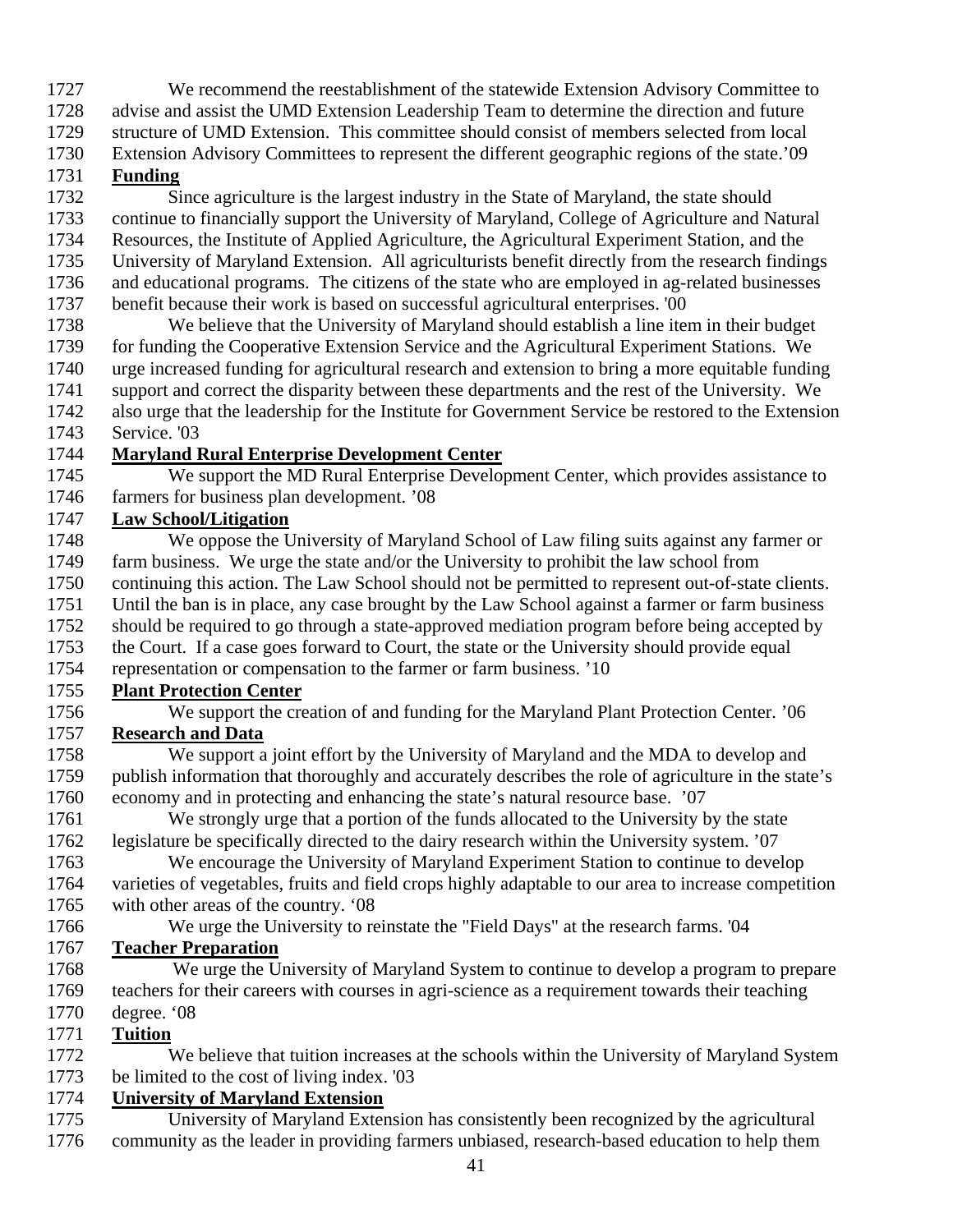| 1777 | compete in a competitive market place. The strength of Extension has always been at the local     |
|------|---------------------------------------------------------------------------------------------------|
| 1778 | level. We recommend that each county have a minimum of one Agricultural Extension                 |
| 1779 | Agent/Educator. '08                                                                               |
| 1780 | We oppose the regionalization of county extension administrators. '09                             |
| 1781 | We encourage the University of Maryland Extension to develop a nitrogen test to use in            |
| 1782 | the fall prior to planting small grains. '08                                                      |
| 1783 | Due to agriculture's ever increasing reliance on technology and research, we believe              |
| 1784 | every effort should be made to fill vacant research positions at the agricultural experiment      |
| 1785 | stations and specialist positions in the University of Maryland Extension.                        |
| 1786 | We strongly recommend that the University of Maryland maintain adequate staffing to               |
| 1787 | write and certify nutrient management plans and to train individual farmers to write their own    |
| 1788 | plans. '09                                                                                        |
| 1789 | We support maintaining the title "county agent". '08                                              |
| 1790 |                                                                                                   |
| 1791 | <b>WILDLANDS</b>                                                                                  |
| 1792 | We oppose any new areas of wildlands designation by the Maryland General Assembly                 |
| 1793 | and encourage the removal of the designation from those added in 1996. Existing areas             |
| 1794 | considered "wildlands" should be required to adopt soil and water conservation and forestry       |
| 1795 | management plans. '08                                                                             |
| 1796 |                                                                                                   |
| 1797 | <b>WILDLIFE MANAGEMENT</b>                                                                        |
| 1798 | We commend the efforts of the Maryland Department of Natural Resources (DNR) to                   |
| 1799 | assist farmers in controlling nuisance wildlife on agricultural lands. We continue to urge DNR to |
| 1800 | implement additional programs to limit overpopulations of deer, migratory and resident Canada     |
| 1801 | geese, and other nuisance wildlife in Maryland in order to minimize their negative impacts on     |
| 1802 | agricultural production, highway safety, disease control and the health of the Chesapeake Bay.    |
| 1803 | 09'                                                                                               |
| 1804 | <b>Bird Control</b>                                                                               |
| 1805 | Flocking birds such as blackbirds, grackles and starlings can quickly devastate any               |
| 1806 | number of agricultural crops, especially small grain. Therefore, we urge DNR to explore and       |
| 1807 | implement effective solutions to the problems posed by flocking birds. '08                        |
| 1808 | <b>Black Bear</b>                                                                                 |
| 1809 | We support a regulated hunting season as a sound wildlife management tool in order to             |
| 1810 | manage the State's black bear population in a safe and effective manner. '08                      |
| 1811 | We oppose the movement of black bear by government agencies from western Maryland                 |
| 1812 | to other counties.'07                                                                             |
| 1813 | <b>Coyote</b>                                                                                     |
| 1814 | We support greater efforts to reduce the coyote population. '09                                   |
| 1815 | <u>Deer</u>                                                                                       |
| 1816 | The crop damage and human health issues resulting from the state's overpopulation of              |
| 1817 | deer are of major concern to Maryland's farmers. '08                                              |
| 1818 | We urge the Maryland Department of Natural Resources to explore, develop and                      |
| 1819 | implement effective, innovative practices to control the deer population in our state. These      |
| 1820 | practices should include, but not be limited to the following: '08                                |
| 1821 | (1) Regulate deer as a "varmint" species where local, overpopulated herds persist. '08            |
| 1822 | (2) Allow market and bounty hunting. '08                                                          |
| 1823 | (3) Allow hunters to harvest a buck after they have harvested one doe during all hunting          |
| 1824 | seasons. '08                                                                                      |
| 1825 | (4) Use deer/vehicle collision reports to enhance the accuracy of the state's deer herd           |
| 1826 | population count. '08                                                                             |
|      |                                                                                                   |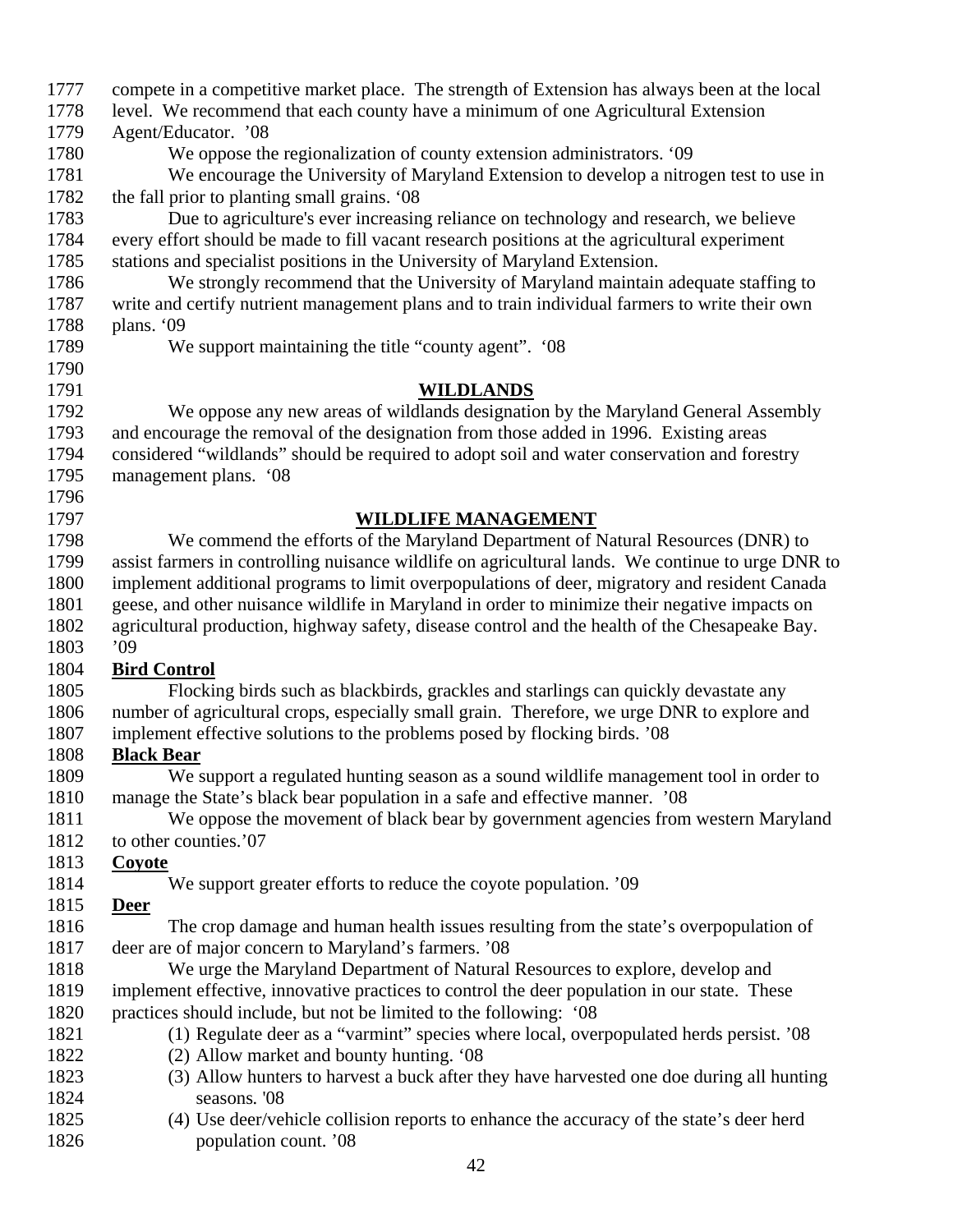| 1827 | (5) Establish a deer population threshold in each of the current DNR deer management        |
|------|---------------------------------------------------------------------------------------------|
| 1828 | areas. '04                                                                                  |
| 1829 | (6) Establish new seasons or a longer gun season wherever necessary to control the deer     |
| 1830 | herd. $05$                                                                                  |
| 1831 | (7) To continue the use of rifles to hunt deer in counties where allowed. '07               |
| 1832 | (8) Enhance hunting opportunities on public lands, especially on those properties           |
| 1833 | adjacent to agricultural lands. '09                                                         |
| 1834 | (9) Promote the development of new and/or expanded facilities for handling and              |
| 1835 | processing harvested deer. '09                                                              |
| 1836 | Sponsor workshops between hunters and landowners to promote effective deer<br>(10)          |
| 1837 | management. '09                                                                             |
| 1838 | Automatic issuance of deer management permits to a property owner when an<br>(11)           |
| 1839 | approved Forest Management / Stewardship Plan on the farm recommends control of             |
| 1840 | deer population. '09                                                                        |
| 1841 | We support uniform Sunday deer hunting laws throughout the state on private land. '10       |
| 1842 | Spotlighting of deer should be prohibited throughout the state except by landowner or       |
| 1843 | tenant on private land. '08                                                                 |
| 1844 | We support a requirement that property purchased by the state be required to have a plan    |
| 1845 | to manage and control wildlife populations. '08                                             |
| 1846 | We support the "Farmers and Hunters Feeding the Hungry" program and support an              |
| 1847 | increase in state funding for the program. '08                                              |
| 1848 | <b>Deer Crop Damage</b>                                                                     |
| 1849 | The following actions will decrease crop damage from deer and we support immediate          |
| 1850 | enactment:                                                                                  |
| 1851 | (1) Reimburse farmers for crop losses due to deer damage. '08                               |
| 1852 | (2) Allow farmers to control deer on public lands rented for agricultural purposes. '08     |
| 1853 | (3) Allow a landowner/farmer to harvest deer whenever deer are destroying a crop within     |
| 1854 | the guidelines of the Deer Management Permit. '08                                           |
| 1855 | (4) Allow for the practice of spotlighting deer while utilizing Deer Management Permits     |
| 1856 | specifically issued by DNR for nighttime use.                                               |
| 1857 | (5) Farmers should make every effort to properly dispose of deer killed on Deer             |
| 1858 | Management Permits. The current DNR policy to fine farmers \$1500 for not                   |
| 1859 | disposing properly should be eliminated.                                                    |
| 1860 | (6) The landowner and/or agent should have the option to use the weapon of choice           |
| 1861 | within county regulations for filling Deer Management permits during deer season.           |
| 1862 | 09'                                                                                         |
| 1863 | <b>Fox Chasing</b>                                                                          |
| 1864 | We support the requirement for fox chasers to obtain written permission from landowners     |
| 1865 | to conduct the hunt. '08                                                                    |
| 1866 | <b>Furbearers</b>                                                                           |
| 1867 | We support the harvesting of foxes. '02                                                     |
| 1868 | We support the requirement that all fur-users take an educational course and purchase a     |
| 1869 | stamp or license with a minimal fee. Landowners or operators should be exempt from any fee. |
| 1870 | 08                                                                                          |
| 1871 | We recommend that DNR reinstate the furbearer management program. '09                       |
| 1872 | Any person issued a Maryland Furbearer Permit should be able to use the best                |
| 1873 | management tools established by the Maryland Department of Natural Resources for capture of |
| 1874 | fur-bearing wildlife. '10                                                                   |
|      |                                                                                             |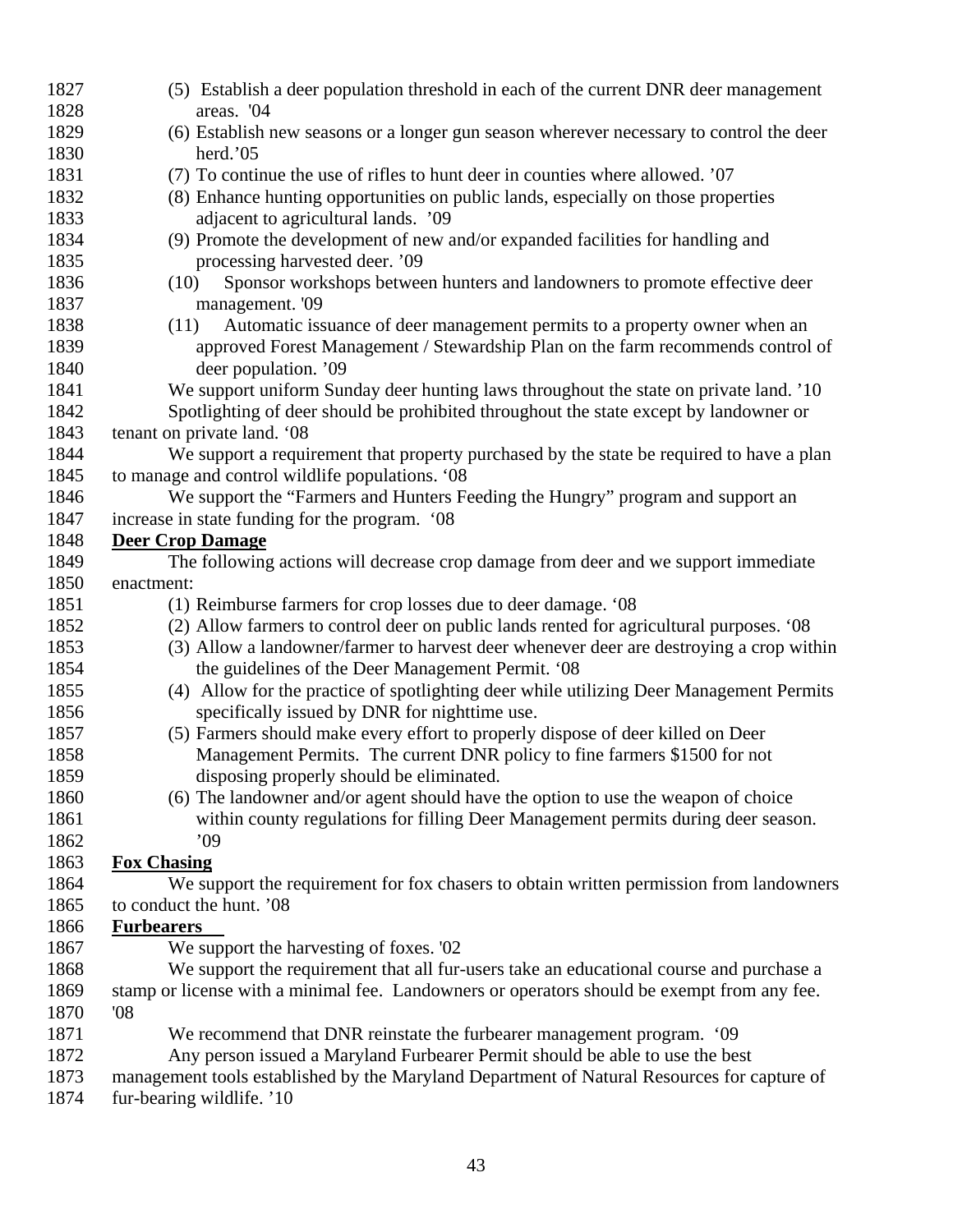#### 1875 **Hunting Ethics and Liability**

1876 The landowner shall not be held liable for any accidents on his property when hunting is 1877 taking place. '07

1878 We recommend legislation that would provide for hunting violations to be handled in a 1879 manner similar to motor vehicle violations, which would remove the violation from the record 1880 after an appropriate time of good behavior. '07

1881 We recommend that the state vigorously enforce existing trespass and poaching laws to 1882 the maximum extent possible. '06

#### 1883 **Hunting Methods, Seasons & Licenses**

1884 In cooperation with State Game Management efforts, we support the privileges of 1885 citizens to continue to hunt, trap, and fish in accordance with State Game Management 1886 regulations. '08

- - 1887 We support statewide Sunday hunting on private lands. '10

1888 The opening dates for all seasons should be announced six months in advance so that all 1889 interested parties can appropriately schedule their activities. Furthermore, once the rules and 1890 regulations have been established for a season they should remain in effect and not be changed 1891 during that season. '08

1892 We recommend adding an additional week of doe-only deer firearm season. '10

1893 We oppose legislation banning use of steel leg hold traps in Maryland. '10

- 1894 We oppose the introduction of non-native wildlife species to any area of the state.'07
- 1895 We support a Regular Hunting License exemption, regardless of age, for the landowner 1896 and his/her spouse, children, grandchildren and employees when hunting only on that property. 1897 We recommend that this exemption also apply, regardless of age, to a person and his/her spouse,
- 1898 children, and grandchildren who: (1) holds land under lease for agricultural purposes (or a
- 1899 sharecropper); and (2) lives on this farmland; and (3) hunts only on this farmland. We are

1900 opposed to the statutory changes made in 2006 which limit the license exemption to persons

1901 (other than the landowner or lessee and his/her spouse) that are under the age of 16.*'*06

#### 1902 **Waterfowl**

1903 We recommend that Maryland DNR obtain authority from the U.S. Fish and Wildlife 1904 Service to take any and all actions necessary to reduce the resident Canada goose and snow

1905 goose population including opening the resident goose season for the entire year. '09

1906 We recommend that only a valid Maryland hunting license in addition to the federal 1907 stamp be required to hunt resident Canada geese. '07

1908 We recommend that the opening date for the goose season in the state be uniform 1909 throughout, starting about November 5th.'09

- 1910 We strongly support the continuation of the migratory Canada goose season and an 1911 increase in bag limits. '08
- 1912 We believe bag limits should be the same throughout the state. '09
- 1913 We request that DNR change the waterfowl blind license procedure as follows:
- 1914 a. One license will cover the entire shoreline.
- 1915 b. Application for license and renewals will be mailed to the shore owner. '09
- 1916 c. Require that waterfowl blinds be prohibited within an appropriate distance of property
- 1917 lines. '08

#### 1918 **Waterfowl Crop Damage**

- 1919 We request DNR to reimburse farmers for crop damage caused by waterfowl. '08 1920 We strongly recommend DNR to propose effective ways (i.e. recorders or baiters) to 1921 reduce the snow goose population. '08
- 1922